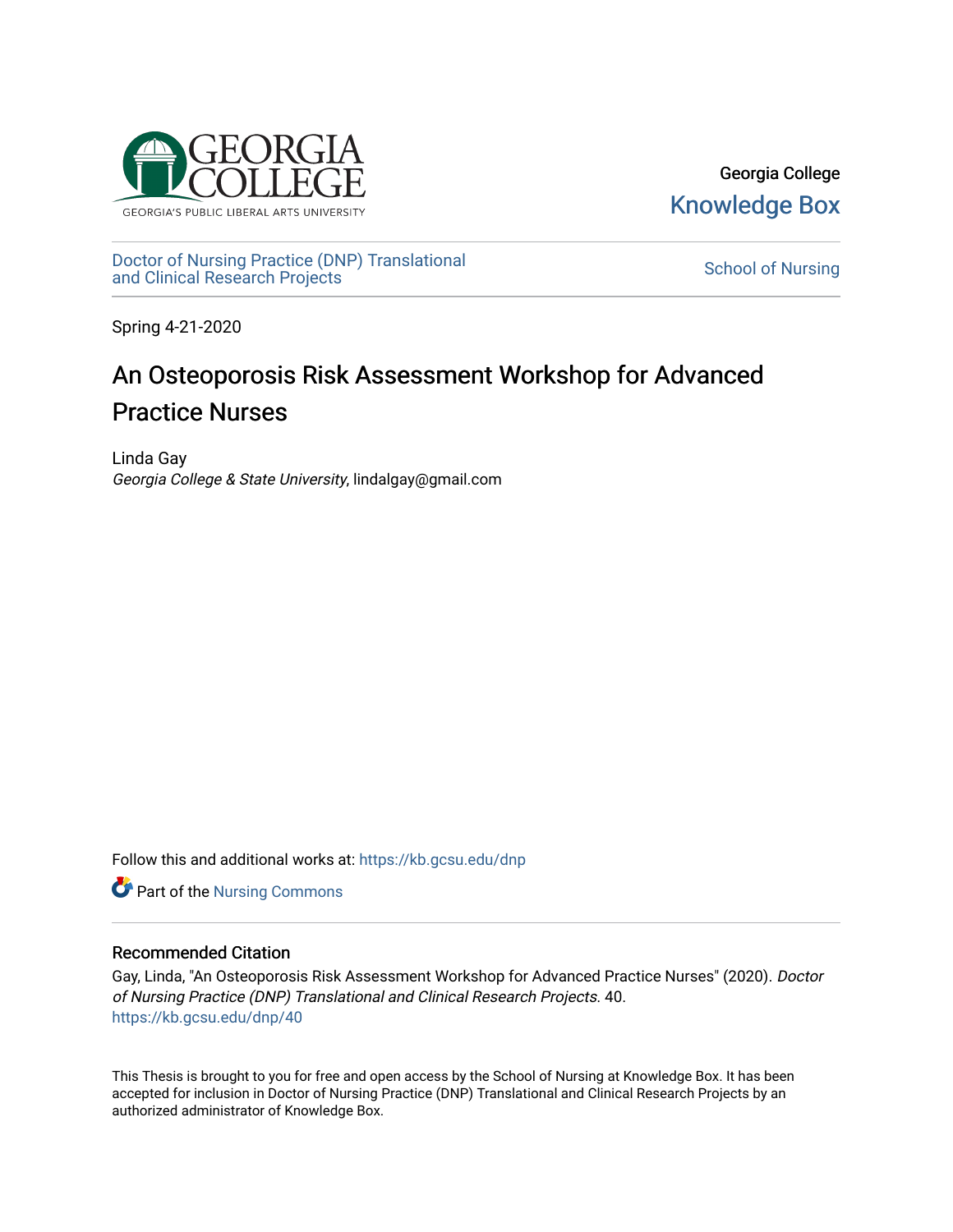An Osteoporosis Risk Assessment Workshop for Advanced Practice Nurses

Linda Gay

Georgia College and State University

College of Nursing

DNP Chair: Dr. Monica Ketchie

Monica Ketchie DNP, CNM, ANP

DNP Committee Members: Dr. Josie Doss

Josie Doss PhD, RNC-OB

Dr. Jessica Marcus

fession Marcus DNP, WHNP-BC

Date of Submission:  $4/21/2020$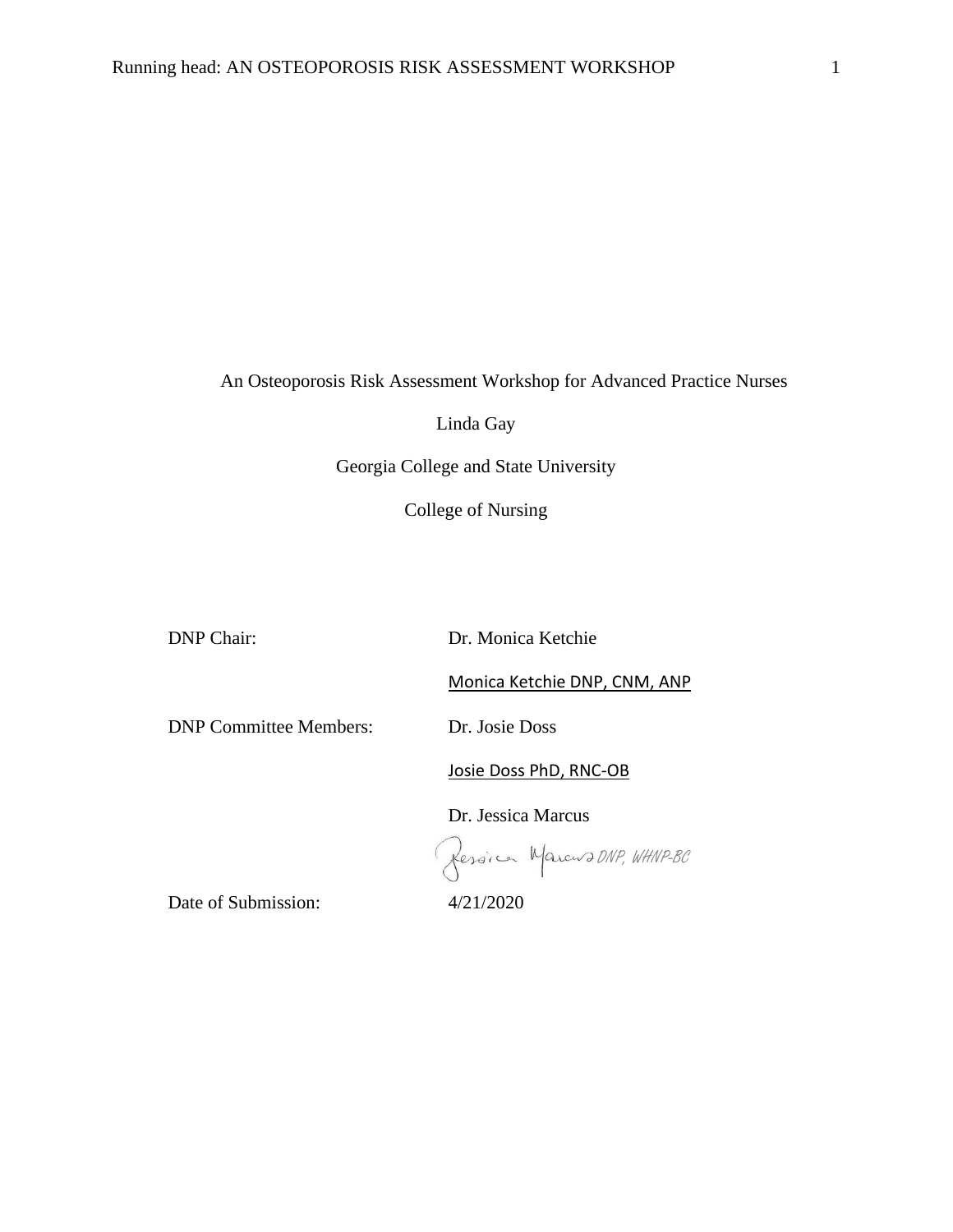| <b>Table of Contents</b> |  |
|--------------------------|--|
|                          |  |
|                          |  |
|                          |  |
|                          |  |
|                          |  |
|                          |  |
|                          |  |
|                          |  |
|                          |  |
|                          |  |
|                          |  |
|                          |  |
|                          |  |
|                          |  |
|                          |  |
|                          |  |
|                          |  |
|                          |  |
|                          |  |
|                          |  |
|                          |  |
|                          |  |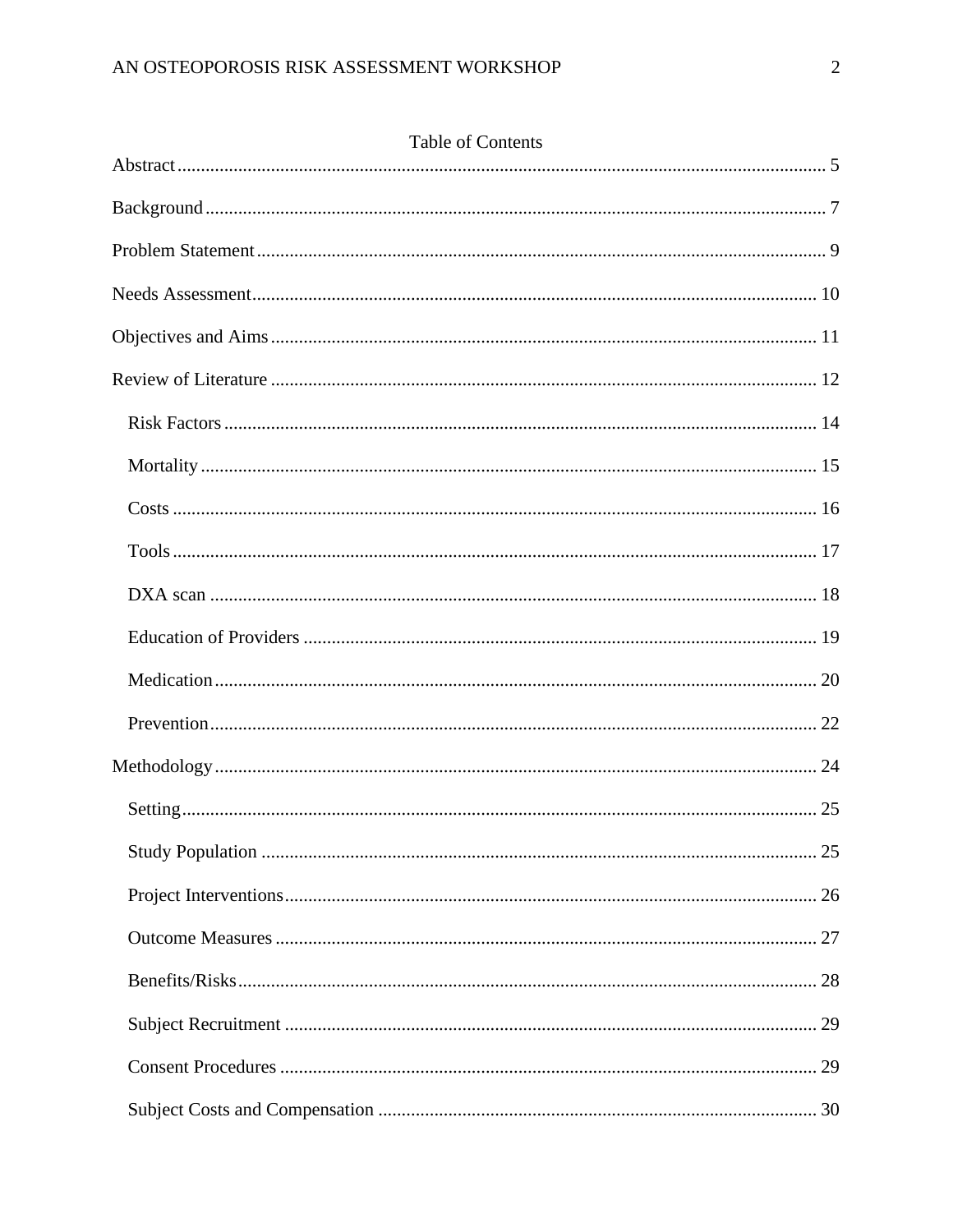| AN OSTEOPOROSIS RISK ASSESSMENT WORKSHOP | 3 |
|------------------------------------------|---|
|                                          |   |
|                                          |   |
|                                          |   |
|                                          |   |
|                                          |   |
|                                          |   |
|                                          |   |
|                                          |   |
|                                          |   |
|                                          |   |
|                                          |   |
|                                          |   |
|                                          |   |
|                                          |   |
|                                          |   |
|                                          |   |
|                                          |   |
|                                          |   |
|                                          |   |
|                                          |   |
|                                          |   |
|                                          |   |
|                                          |   |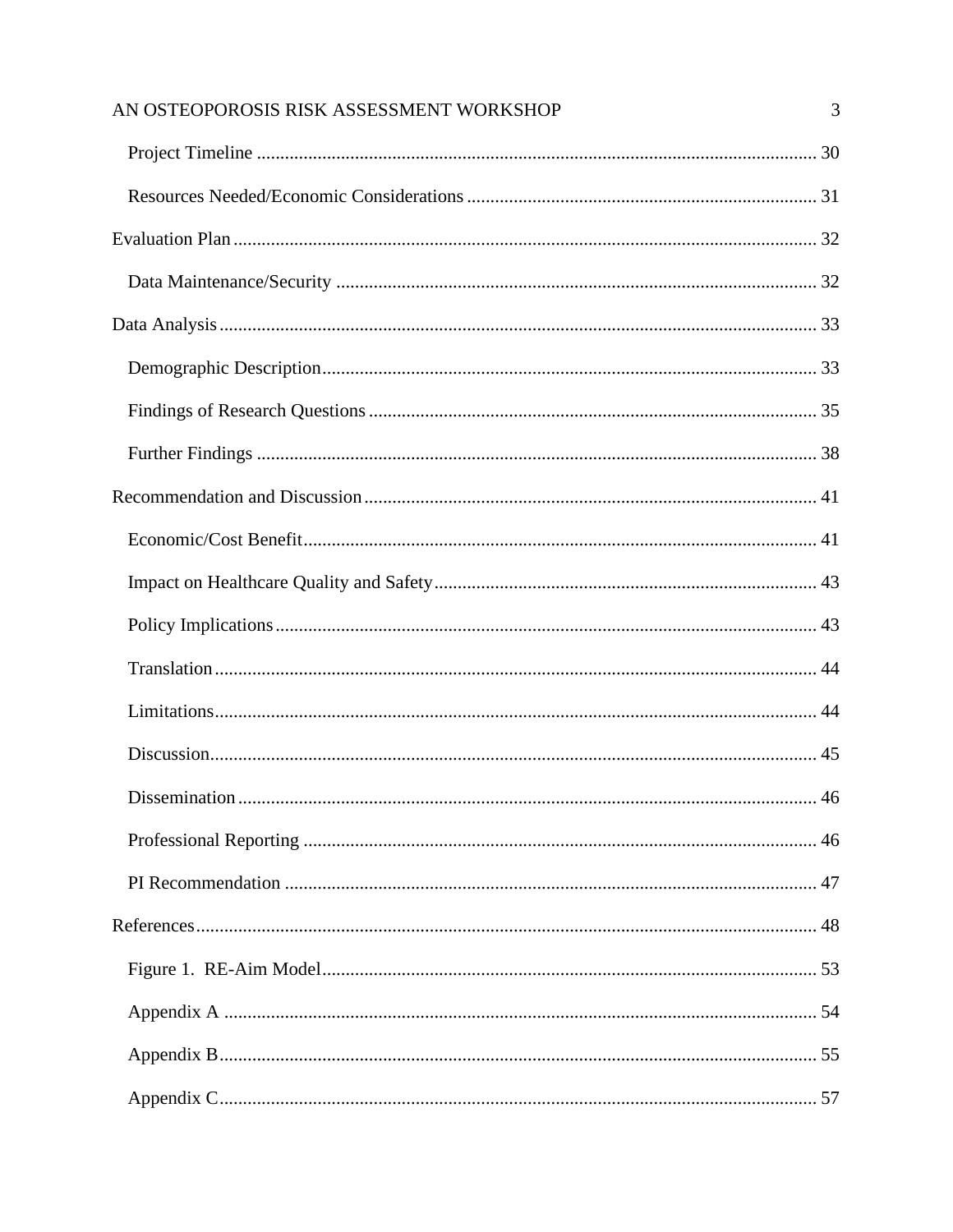| AN OSTEOPOROSIS RISK ASSESSMENT WORKSHOP |  |
|------------------------------------------|--|
|                                          |  |
|                                          |  |
|                                          |  |
|                                          |  |
|                                          |  |
|                                          |  |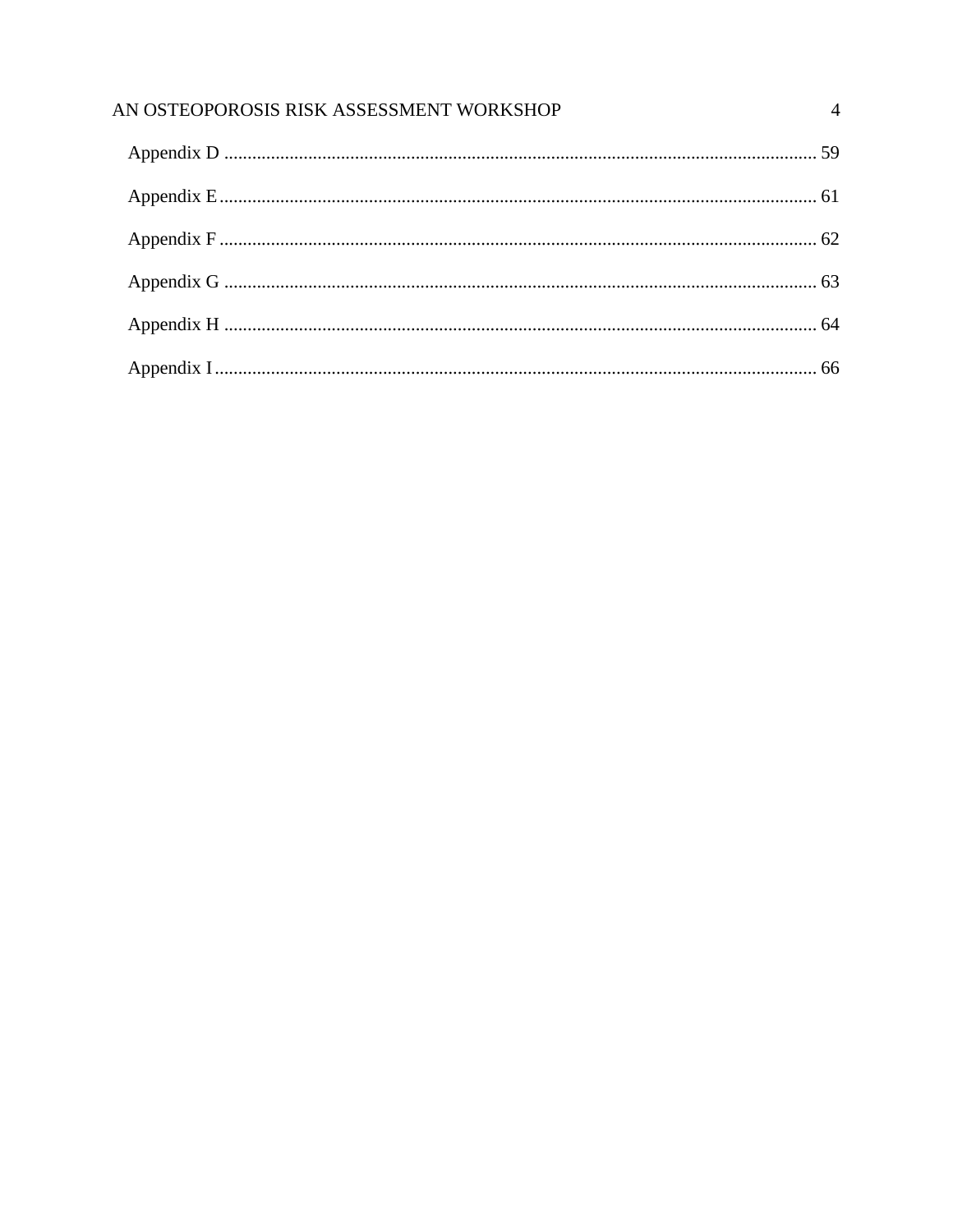## **Abstract**

<span id="page-5-0"></span>Osteoporosis is noted as one of the foremost causes of disability and morbidity worldwide (Rapp et al., 2016). An osteoporotic fracture can result in significant debility, resulting in significant financial burdens. Screening guidelines for osteoporosis are in place, but confounding variables often lead to missed screening and treatment opportunities. Xu, Lombardi, Jiao, and Banfi (2016) state that bone health is essential for maintaining quality of life and overall health and that one out of two Caucasian women will suffer an osteoporotic-related fracture in her lifetime. Current research supports identifying those at risk, screening, and potentially implementing pharmacological treatment regimens to increase bone density once osteoporosis is diagnosed. Numerous screening instruments are available to identify those at risk, but many women are under-screened for this potentially debilitating disease. The purpose of this Doctor of Nursing Practice (DNP) translational project is to determine if the implementation of an osteoporotic fracture prevention workshop for Advanced Practice Registered Nurses (APRNs) impacts screening practice patterns for perimenopausal female patients.

*Keywords:* Osteoporosis, osteoporosis screenings, fragility fracture, bone density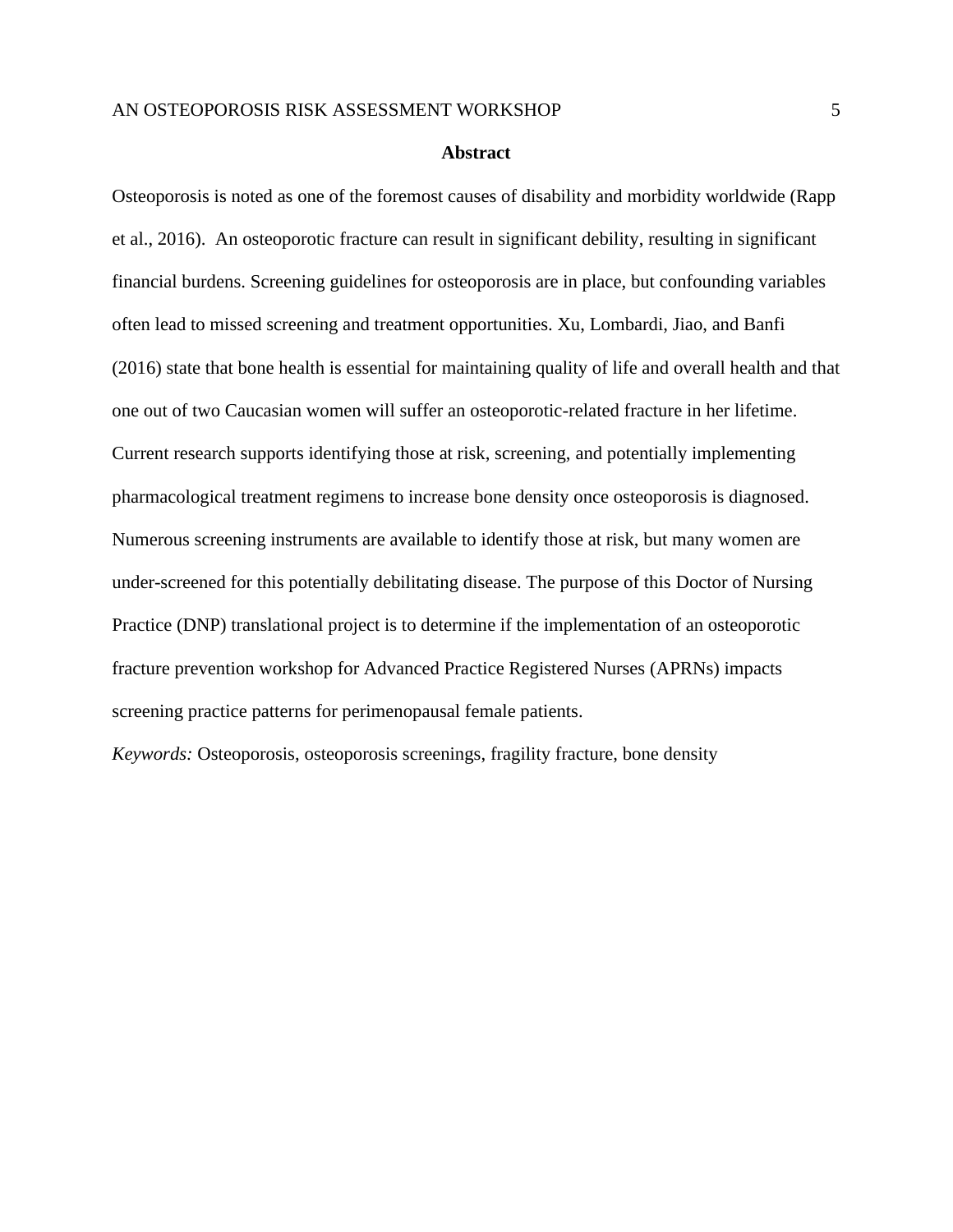# Implementation of an Osteoporosis Workshop for APRN's to Identify Female Patients at Risk for Low Bone Mass

 Osteoporosis is a bone disease characterized by low bone mass and deterioration of skeletal bone tissue which often results in increased bone fragility and fracture (Black, Reid, & Sandison, 2009). It is a common skeletal condition that is prevalent amongst postmenopausal females when estrogen storage and production drops significantly. It is often referred to as the silent disease and not detected until an osteoporotic fracture occurs, often preceded by a fall. These fragility fractures are one of the leading causes of disability for the older population (Rapp et al., 2016). A fragility fracture increases the risk of a subsequent fracture by 50% (Mendis, Ganda, & Seibel, 2017). Age related bodily changes often affect numerous bodily systems which includes decrease in sensory perception, decreased body mass, changes in visual acuity, and neuro related conditions causing imbalance. Low bone mass (osteopenia or osteoporosis), decreased vision acuity, and falls can perpetrate fractures that increase morbidity and mortality. The impact of osteoporosis affects 200 million women worldwide with over nine million fractures per year in the United States (Keshishian et al., 2017). The impact of direct medical costs following a fragility fracture is estimated at \$17 billion in Canada (Weng, Hess, Lynn, & Litner, 2015) and \$20 billion in the United States (U.S.) per year (Shuler, Scott, Wilson-Byrne, Morgan, & Olajide, 2016). Xu et al. (2016) state the likelihood of a woman experiencing an osteoporotic-related fracture in her lifetime is one out of two women. It is estimated that 10%- 20% of hip fracture patients die within the first year after the related fall/injury and risk of premature death is elevated for at least 10 years (Gillespie & Morin, 2016). The impact, burden, rehabilitation, and costs associated with these fractures are significant and often result in permanent residence in an assisted living or skilled care living institution. The prevalence of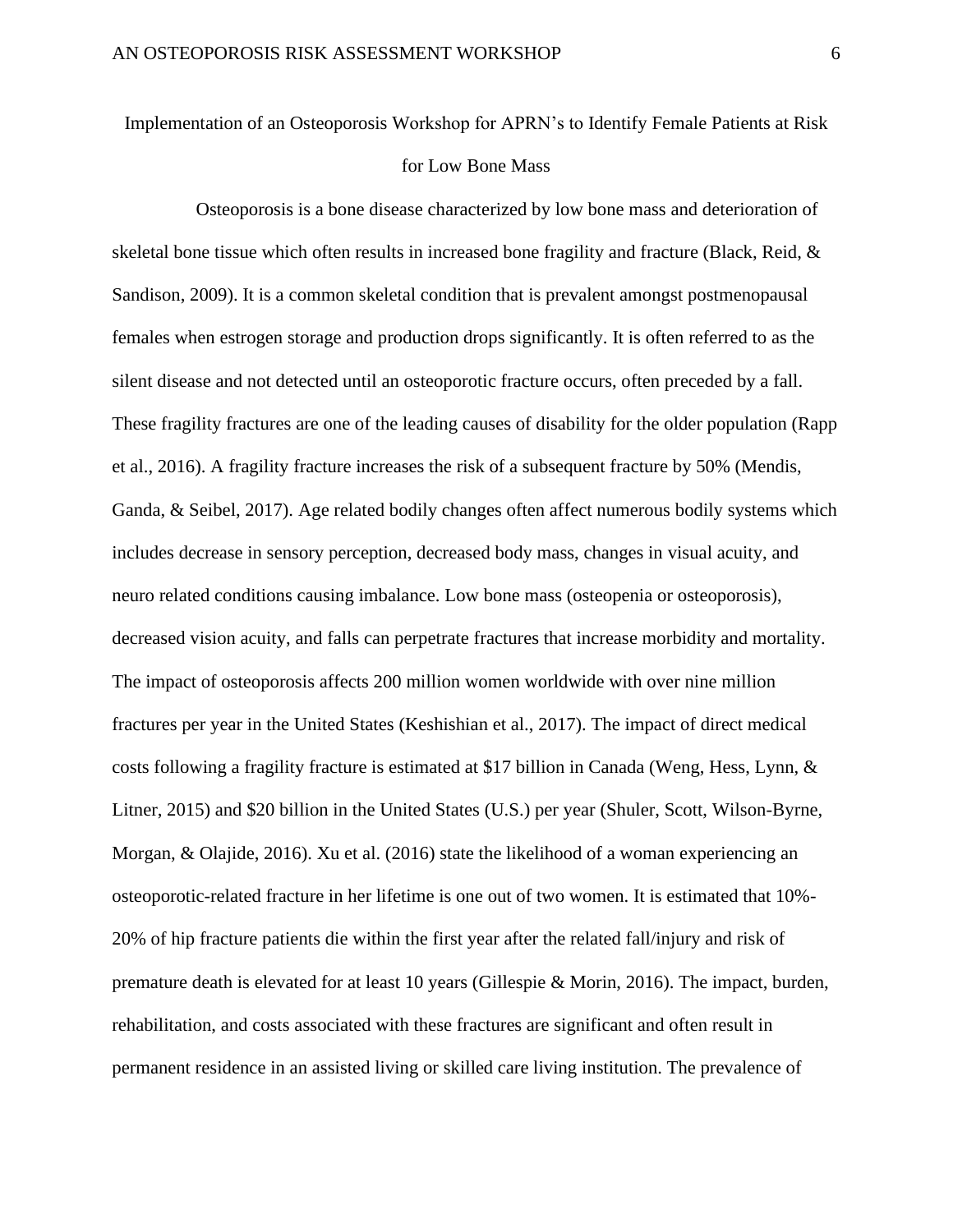osteoporosis is expected to climb as our population increases and ages. Evidence-based guidelines for low bone mass screening and treatment are readily available, however research reveals that osteoporosis remains under-diagnosed, under-screened, and under-treated, especially in the non-Caucasian population (Golob & Laya, 2015).

Evidence-based screening tools are noted to be one of the most beneficial and reliable ways to diagnose those at risk not only for osteoporosis but for current low bone mass and density. However, it is estimated that millions of women are under screened for this serious disease and providers lack consistency with their screening protocols. This translational project seeks to explore if the implementation of an osteoporotic fracture prevention workshop will impact and/or change pre-screening patterns by APRN's for their female patients ages 45-64.

#### **Background**

<span id="page-7-0"></span>Bone balance is determined by the activity of osteoclasts (break down bone tissue) and osteoblasts (build new bone tissue). Well known major risk factors for the development of osteoporosis include: female gender, advancing age, and estrogen deficiency. There are many other risks that increase one's risk for bone loss. Behavioral risks include: excess alcohol intake, inadequate calcium and Vitamin D intake, tobacco abuse, lack of exercise, and diet (Golob  $\&$ Laya, 2015). Other risks include demographic factors such as race, height and body habitus, and medical conditions such as rheumatoid arthritis, hypogonadal disorders, and hyperparathyroidism. Medications, such as glucocorticoids, are attributed with significant risk for bone loss especially during the first few months of use (Golob & Laya, 2015).

Prevention is a vital component in identifying those at risk or deemed a future risk for an osteoporotic fracture. Recent studies identified by Xu et al. (2016) have shown that screening rates for Medicare age women are as low as 30-48% over a seven-year time frame. The United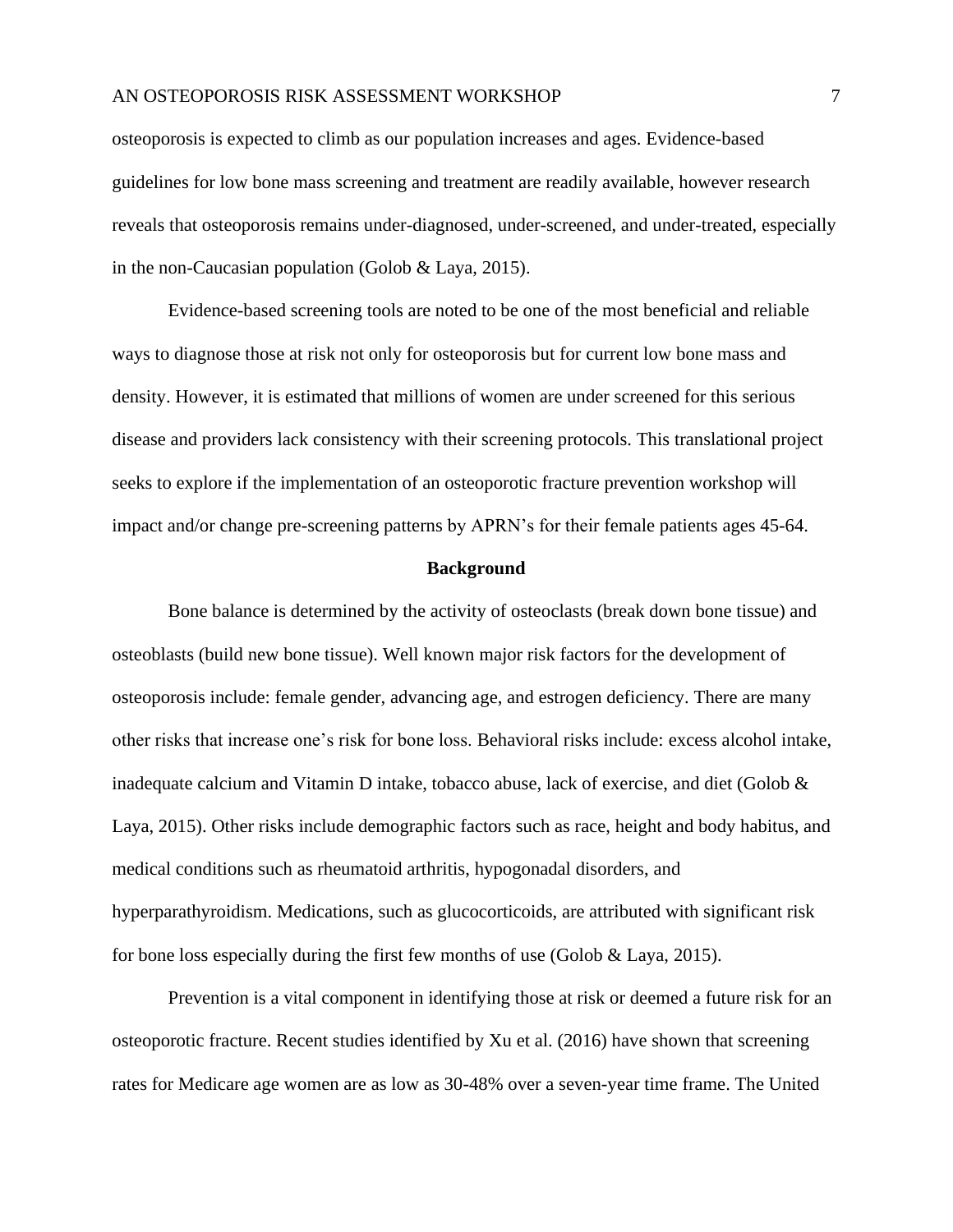States Preventive Services Task Force (USPSTF) has recommended universal osteoporosis screening for women 65 years and older (at 2-year intervals), and targeted screenings for younger women with identified risk factors (United States Preventive Services Task Force, 2018) with a dual energy x-ray absorptiometry scan (DXA). Other reputable guidelines exist for the U.S. and include those of the National Osteoporosis Foundation (NOF) (Siris et al., 2014) and World Health Organization (WHO) (World Health Organization-4bonehealth, n.d.). In 2008 newer WHO screening guidelines were established based on fracture risk and served as a model for lowering the risk with use of osteoporosis medicines. The new guidelines for treatment are for postmenopausal women, any ethnicity or race, and for men age 50 and over (World Health Organization-4bonehealth, n.d.). Three categories were specified as high risk groups and met the Food and Drug Administration (FDA) criteria for FDA approved drug implementation. The three groups include those with (1) a history of fracture of the hip or spine (2) those with a bone mineral density (BMD) in the osteoporosis range (T-score of -2.5 or lower), and (3) those with a BMD in the low bone mass or osteopenia range with a higher risk of fracture defined by the fracture risk assessment tool (FRAX) score for a major osteoporotic fracture 10-year probability of 20% or higher or a hip fracture 10-year probability 3% or higher.

APRNs play a vital role in the prevention and screening aspect of healthcare. Patients often choose to see an APRN to provide comprehensive primary care which includes preventative counseling and recommended screenings. Once osteoporosis is diagnosed by a provider, bone mass loss can often be reversed by diet, exercise, vitamin supplementation, and pharmacologic therapy. However, studies indicate low screening rates for women ages 50 and greater in the U.S. from 2008-2014 (Gillespie & Morin, 2016) with screening among women ages 50-64 years dropping steadily. Gillespie and Morin (2016) state that recent studies indicate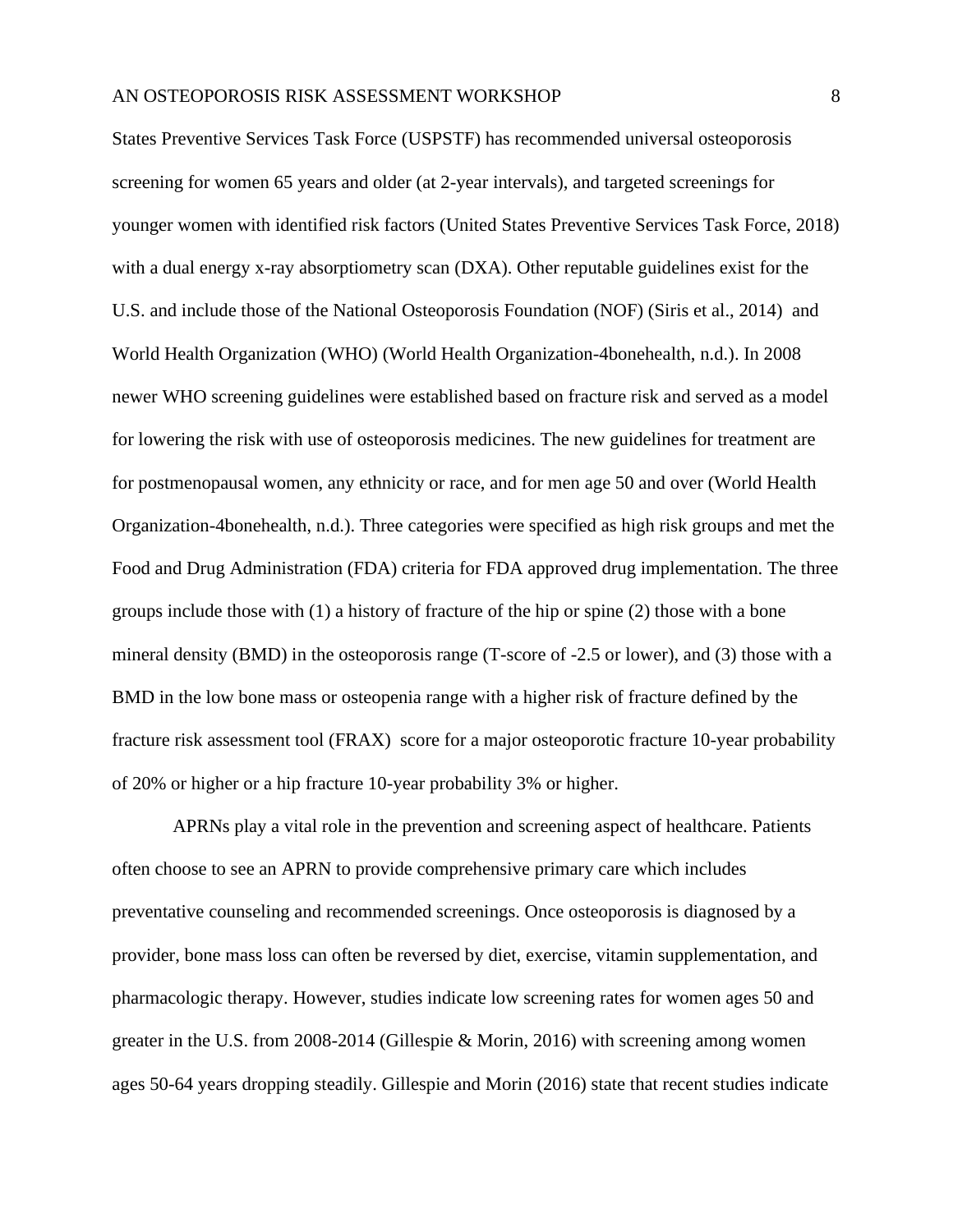screening rates state that recent studies indicate screening rates were low with the average screening rate for women ages 50-64 only 21.1% and 26.5% for ages 65-79.

#### **Problem Statement**

<span id="page-9-0"></span>Prevention of osteoporosis should be of prudent concern for health care providers because most women are not screened routinely. The goal of osteoporosis screening is to identify those women at increased risk of low bone mass and possible future fracture who would benefit from an intervention such as medication administration to decrease that risk (Jiang et al., 2016). Numerous non-radiologic risk assessment tools exist for screenings such as the FRAX Tool which uses multiple risk factors that can be used with or without a BMD to predict the 10-year probability of a hip fracture or other major osteoporotic fractures (Chen et al., 2016). The Simple Calculated Risk Estimation tool (SCORE) (Appendix A) is based on race, age, weight, previous fracture, history of autoimmune disease and use of estrogen therapy (University of Washington-Osteo ED, n.d.). This non-invasive and non-radiologic screening tool can play a key role in identifying those younger individuals at risk for low bone mass. Recent data indicates that less than one in four privately insured women (65+ years) are screened for primary prevention by their healthcare provider (Gillespie & Morin, 2016) and younger women, less than 65 with known risk factors, are not screened until well after a fracture occurs. Numerous FDA approved osteoporotic drugs are available and have been shown to reduce the risk of fractures by 20-50% (Elders et al., 2017). Inconsistent screenings can lead to potentially disabling fractures, undue pain, rehabilitation, significant medical bills, relocation to assisted living or skilled living facilities, increased mortality, and possible mortality (Black, Reid, & Sandison, 2009). Coordination of care and screenings are often managed between numerous providers and specialists which unintentionally creates a gap that assumes screenings are being managed by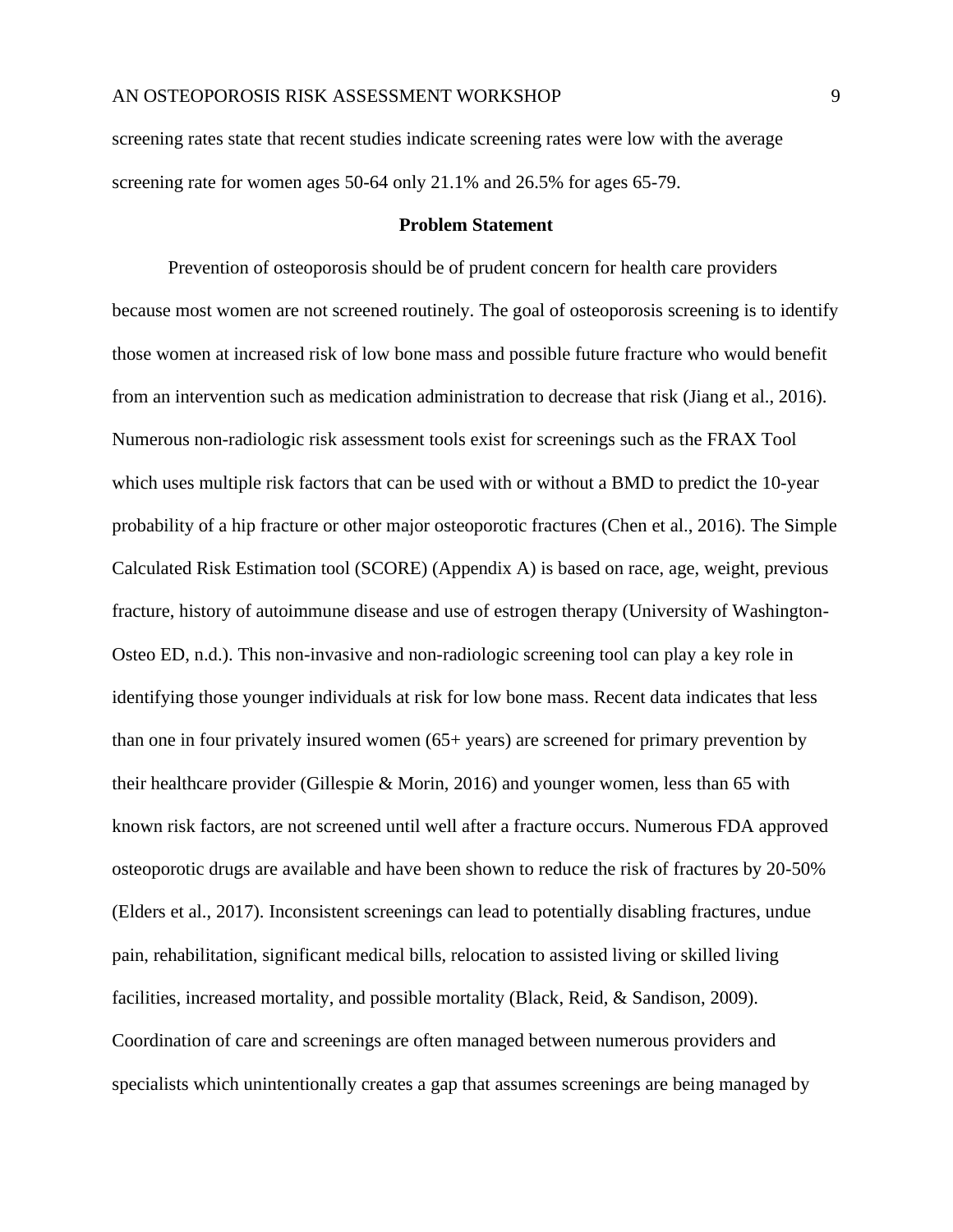others. There are numerous barriers that exist in implementing these guidelines which include knowledge, time, insurance challenges, and financial barriers. A recent interview with Debby Godwin, a nurse practitioner (NP) in a family practice setting, illustrated her confusion with osteoporosis screenings (D. Godwin, personal communication, October 12, 2018). She reflected she should be utilizing the screening tools more efficiently but time restraints in a busy setting often negate the tool being used. Debbie also stated that denials for DXA scans were a great concern for females under age 65 and are often not covered by the insurance companies-so females often lack screenings.

# **Needs Assessment**

<span id="page-10-0"></span>Gillespie and Moran (2017) state that screening rates for osteoporosis in women between the ages of 55 and 64 decreased by 44% and non-Hispanic women were least likely to be screened. This study concluded only 21% of women (age 55-64) were screened for osteoporosis and screening rates were low for women >65 years of age. The USPSTF has specific guidelines in place stating osteoporosis screening should begin at age 65 or for those with identifiable risk factors. Mortality rates post hip fracture are 20-25% (Rapp et al., 2016) within the first year with 50-60% having some permanent disability. However, numerous gaps have been identified in guideline screenings and current practice patterns. Jiang et al. (2015) state that there is no consensus as to which menopausal or early menopausal women should have screening done via DXA. Often the provider is unaware as to who will manage osteoporosis screenings if a patient sees multiple providers or specialists. Other barriers to screening include lack of screening tools available, insurance, time constraints with patients, and limited availability of resources for those without funds. Rural health clinics face other barriers including lack of access to DXA imaging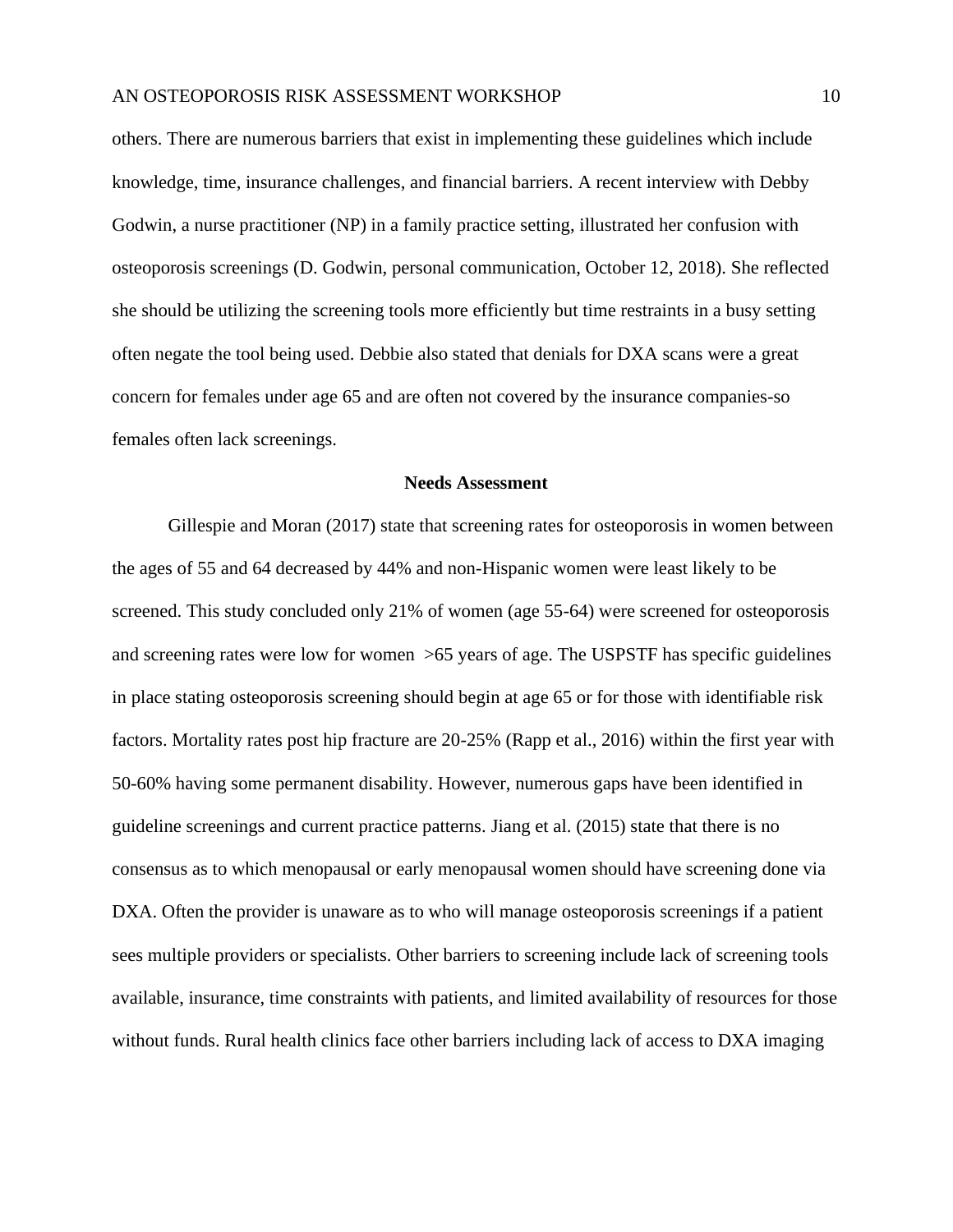and bone density testing. Consistent and preventative screenings are a must to catch those at risk now or deemed a future risk of fragility fracture.

A pre-project needs assessment was explored targeting advanced practice nurse practitioners of the Cobb/Cherokee United Advanced Registered Nurse (UAPRN) chapter. The needs assessment was created and delivered by the PI in a survey format. It asked specific questions regarding (1) awareness of current USPSTF guidelines regarding osteoporotic screenings and (2) the need for an osteoporosis risk assessment workshop. Results from the survey indicated 33.33% of the total participants ( $n = 24$ ) were not aware of current screening guidelines and 83.33% indicated a need for an osteoporosis risk assessment workshop.

This paper will describe the components of a comprehensive needs assessment that was completed as well as the underlying rationale for choosing the topic for this scholarly research project. Prevention is a key component in identifying those at risk or deemed a future risk for an osteoporotic fracture. The needs assessment focused on osteoporosis fracture prevention as a phenomenon of interest. Practicing APRNs were identified due to their authorized ability to perform screenings and order additional imaging if warranted. The specific areas of interest included knowledge of current osteoporosis screening guidelines, utilization of additional screening tools, and practice patterns for those at risk for osteoporosis related fractures.

#### **Objectives and Aims**

<span id="page-11-0"></span> The purpose of this DNP translational project was to determine if the implementation of an osteoporotic workshop impacts the screening patterns of APRNs. Knowing in advance that screening rates are low for all women, the aim of the project was to empower these providers with tools that will identify those at risk or a future risk of either osteoporosis or a fragility fracture. The prevention program included an educational workshop, introduction of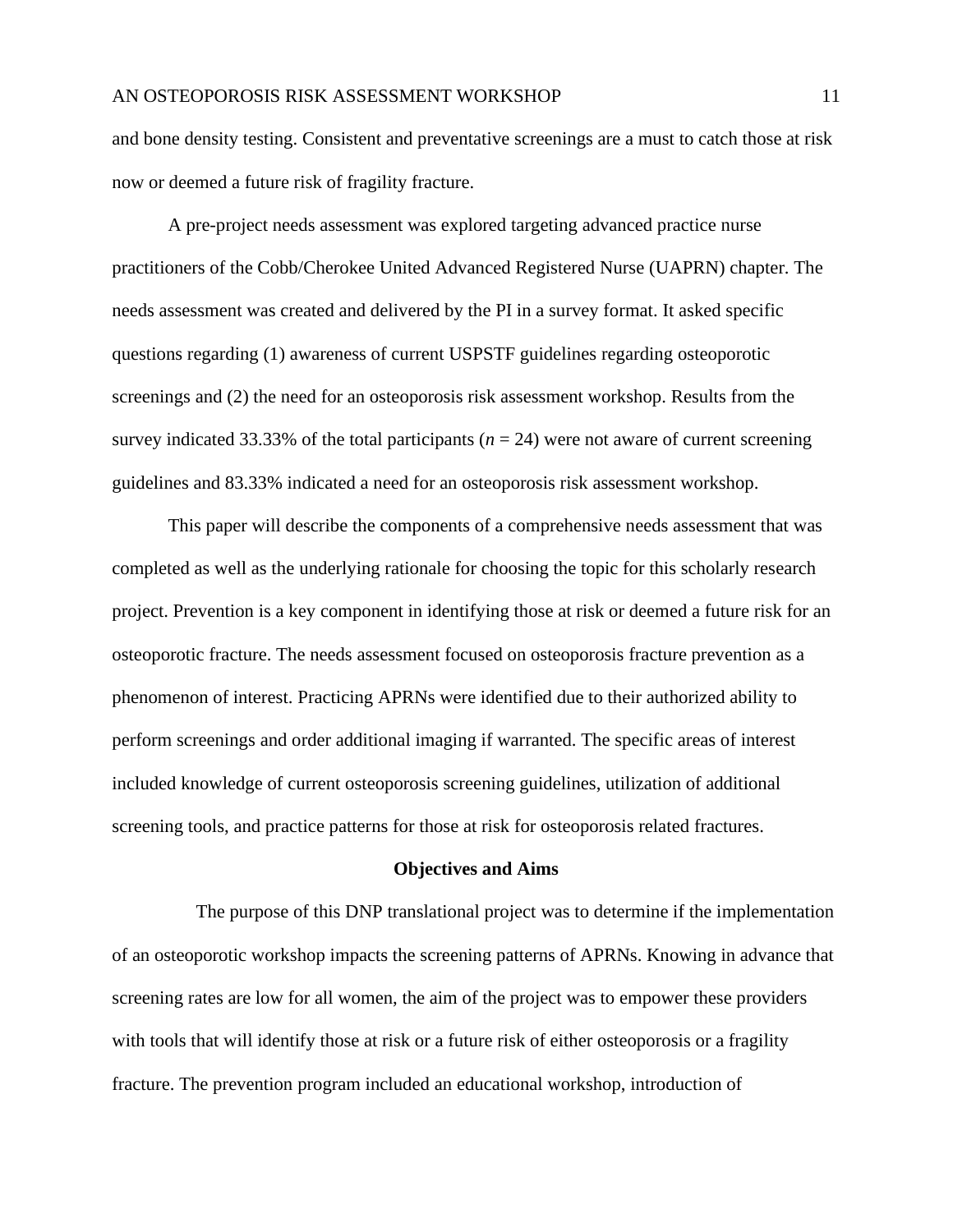supplemental screening tools per the World Health Organization (WHO), National Institute of Health (NIH), and the United States Preventive Services Task Force (/USPSTF) guidelines and recommendations, interpretation of BMD imaging, and advanced alternative to radiologic imaging devices such as ultrasound scanning.

Rural health clinics face other barriers including lack of access to DXA imaging and bone density testing. The implementation of fall prevention programs is standard in assisted living facilities, skilled nursing homes, and community centers but rare is a program that combines a fall and osteoporosis prevention program (Mendis et al., 2017). The utilization of non-radiologic imaging tools could be a vital key in identifying those at high-risk for problems. Although screening recommendations exist, application and use are a valid problem. The clinical practice questions this project aims to answer are:

- 1. Will APRN's who attend an osteoporosis risk assessment program implement the SCORE tool into practice?
- 2. Will the EBPQ tool identify APRN's who will implement change into practice?
- 3. What work/environmental factors are associated with the implementation of the SCORE tool into practice?
- 4. What are the perceived barriers that prevent implementation of the SCORE tool into practice?

## **Review of Literature**

<span id="page-12-0"></span>Osteoporosis is a major health problem and concern that affects people not only nationally but globally as well. As the U.S. population ages, so does the prediction in the increase of osteoporosis. Although evidenced based guidelines are in place to help with screening and treatment, osteoporosis remains underdiagnosed, undertreated, and under screened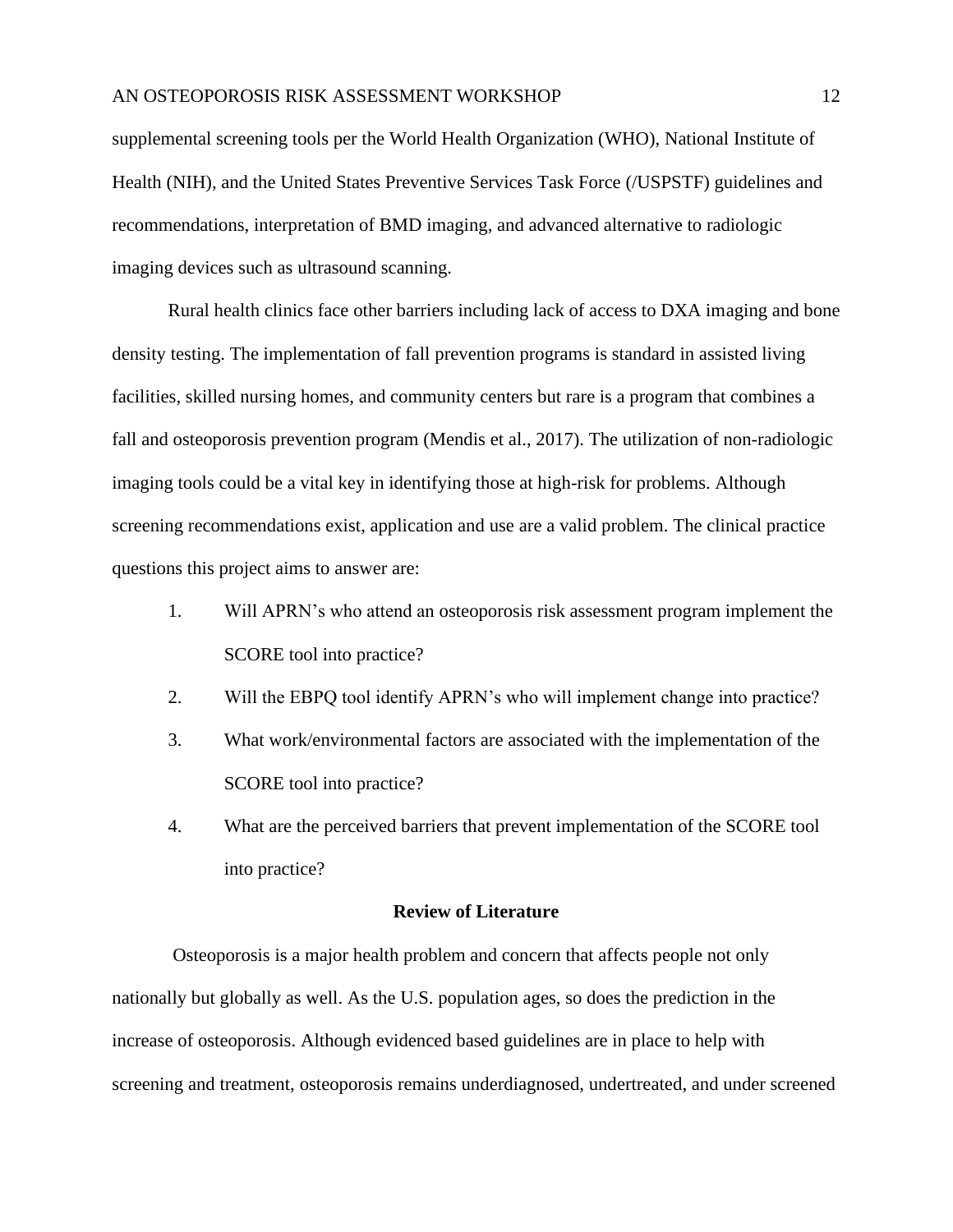(Golob & Laya, 2015). Literature is consistent that osteoporosis remains one of the most debilitating and chronic diseases amongst postmenopausal females with increasing risk of fractures after age 50 (Kling, Clarks, & Sandhu, 2014). The USPSTS warrants there is resounding evidence that bone mineral and measurement tests are accurate in diagnosis and predicting low bone mass and osteoporosis (USPSTF, 2018).

The literature is consistent that osteoporotic fractures are associated with increased morbidity and mortality for numerous years after a fracture (Gillespie & Morin, 2016). There is also decreased quality of life, substantial medical costs, and a leading cause for disability (Rapp et al., 2016). Mendis et al. (2017) concluded that as many as 70%-80% of patients with an osteoporotic fracture are not being adequately screened, diagnosed, or treated. Patients with low bone mass are at high risk for current and potential future fragility fractures that will only be diagnosed after a fracture occurs (Keshishian et al., 2017). It is estimated that total costs related to osteoporosis in the US are more than \$19 billion dollars and the costs are expected to rise by almost 50% by 2025 (Shuler et al, 2006). Health education and health promoting lifestyle behaviors can impact bone health. Exercise, adequate calcium intake, healthy diet, and vitamin D supplementation are all strategic influences that can positively impact bone mass. Genetics and a family history of osteoporosis can also impact bone mass in a negative way. Research promotes prompt evaluation, screening, and treatment of osteoporosis and is indicated to prevent further fracture-related conditions as well as morbidity and mortality.

The extent to which providers follow the USPSTF guidelines in screening, specifically Medicare age females, is unclear but studies conclude screening rates between 30-48% (Amarnath, Franks, Robbins, Xing, & Fenton, 2015). Rural areas face other challenges and DXA imaging is negatively impacted with a 20% drop in osteoporosis screening rates when a DXA is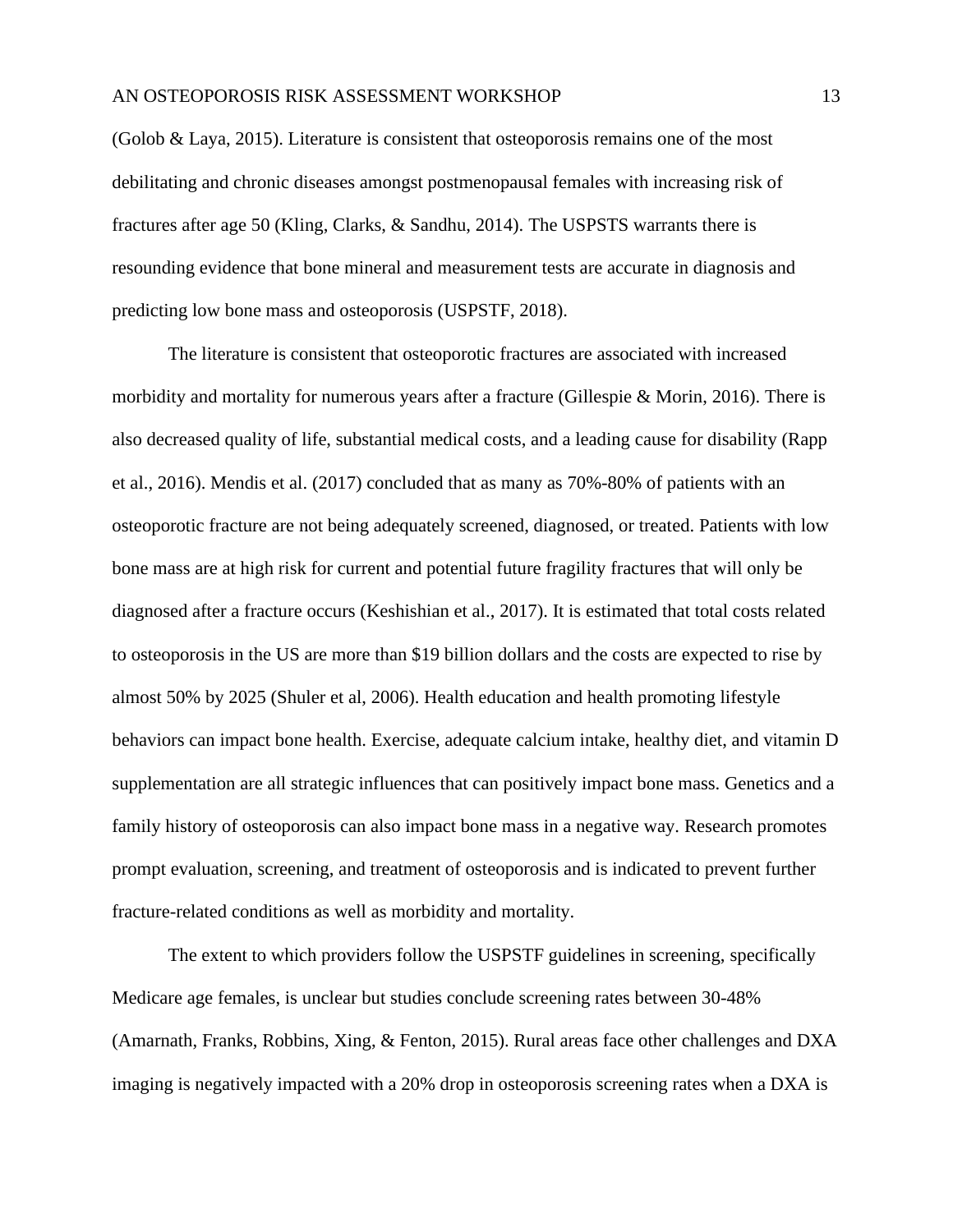located greater than 5 miles from the patient (Shuler et al., 2016). There is inconsistent universal consensus as to when to begin screenings as stated by Golob and Laya (2015). The FRAX tool is one of the most popular yet underused tools in identifying those at risk. Conflicting decisions occur when providers suspect a patient could be at risk yet hesitant to screen due to unnecessary costs and imaging.

Numerous non-imaging tools have been used by clinicians for decades with accurate specificity in results as compared to BMD imaging. The results of a phone survey on rural West Virginia females, 65years and greater, confirmed that the FRAX phone survey is as reliable as DXA in detecting osteoporosis or osteopenia but fails to identify women younger than 65 at risk (Shuler et al., 2016). Despite available current guidelines, research states less than 25% of women 65 years and older underwent bone mass screening from 2008 to 2014 (Gillespie & Morin, 2016). Findings are reliable that there are inconsistencies related to when to screen for osteoporosis in females, often leading to missed opportunities for treatment to prevent further bone loss.

#### <span id="page-14-0"></span>**Risk Factors**

 Bone mineral density is associated with several factors such as age, menopause status, weight, body mass index (BMI), and socio-economic class (Haryono & Prastowo, 2017). Postmenopausal females are much higher risk than their male age equivalent counterparts. Kling et al. (2014) notes that the lifetime risk of any osteoporotic fracture is 40%-50% for women and 13%-22% for men which is considerably higher than other major diseases. Risk factors include family history of osteoporosis, advancing age, female gender, smoking, excessive alcohol use, lack of exercise, a diet low in calcium and vitamin D, thin frame or below normal body mass index, hyperthyroidism and hyperparathyroidism, glucocorticoid use, premature menopause,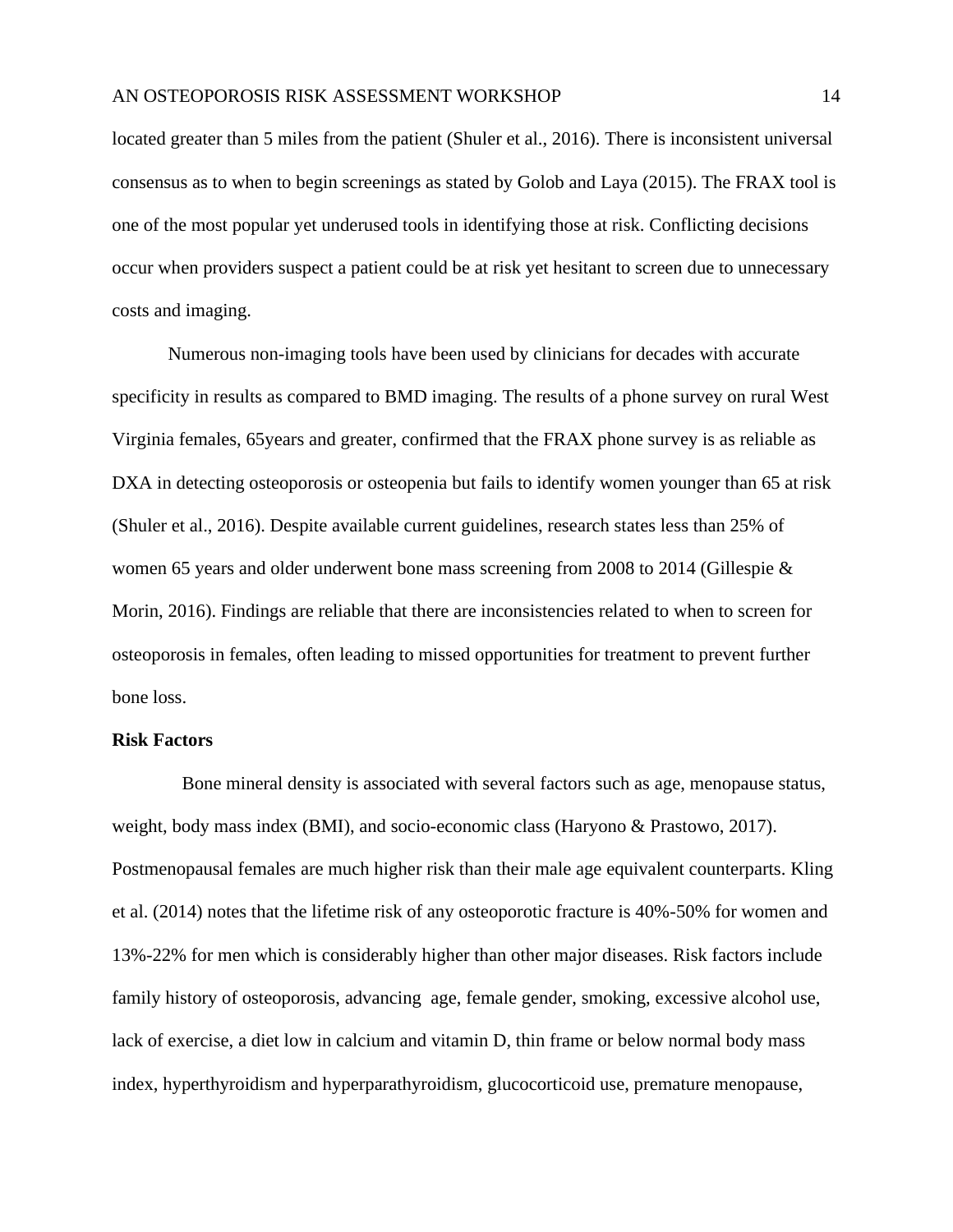post-menopausal state (estrogen deficiency), excessive dieting or eating disorders, and being of European or Asian descent. The use of daily dose glucocorticoids as low as 2.5mg to 7.5mg can significantly decrease bone density and most noted in the first few months of use (Golob & Laya, 2015). They also note that most osteoporotic hip fractures occur due to falls and it is imperative to assess environmental factors that may contribute to falls such as hazards in the home, impaired balance and decreased proprioception, and medical conditions such as hypotension which can cause significant dizziness and balance issues.

#### <span id="page-15-0"></span>**Mortality**

Currently, there are over two million osteoporotic related fractures in the United States annually with rates expected to increase to three million by 2025 (Gold et al, 2019). Fifty percent of U.S. women will experience an osteoporosis-related fracture in her lifetime with hip fractures being the leading cause of long-term nursing home care (Kling et al., 2014). In the Swedish SENIORLAB study, osteoporosis was found to be the most important risk factor for all causes of mortality in a relatively healthy population of persons ages 60-99 (Gutzweller, 2018). Findings of this study state that a clinical diagnosis of osteoporosis had a higher relative risk for mortality than diabetes type 2 and hypertension.

Literature is consistent that there is worldwide under-screening and under-treatment for osteoporosis. Low bone mass, left undetected, can lead to burdensome fractures and decreased quality of life. Mortality rates for hip fractures can be as high as 45% one-year post fracture. The USPSTF estimates that by the year 2020, 12.3 million individuals in the U.S are expected to have osteoporosis (USPSTF, 2018). The overall impact related to these fractures is often difficult for a person or family to manage.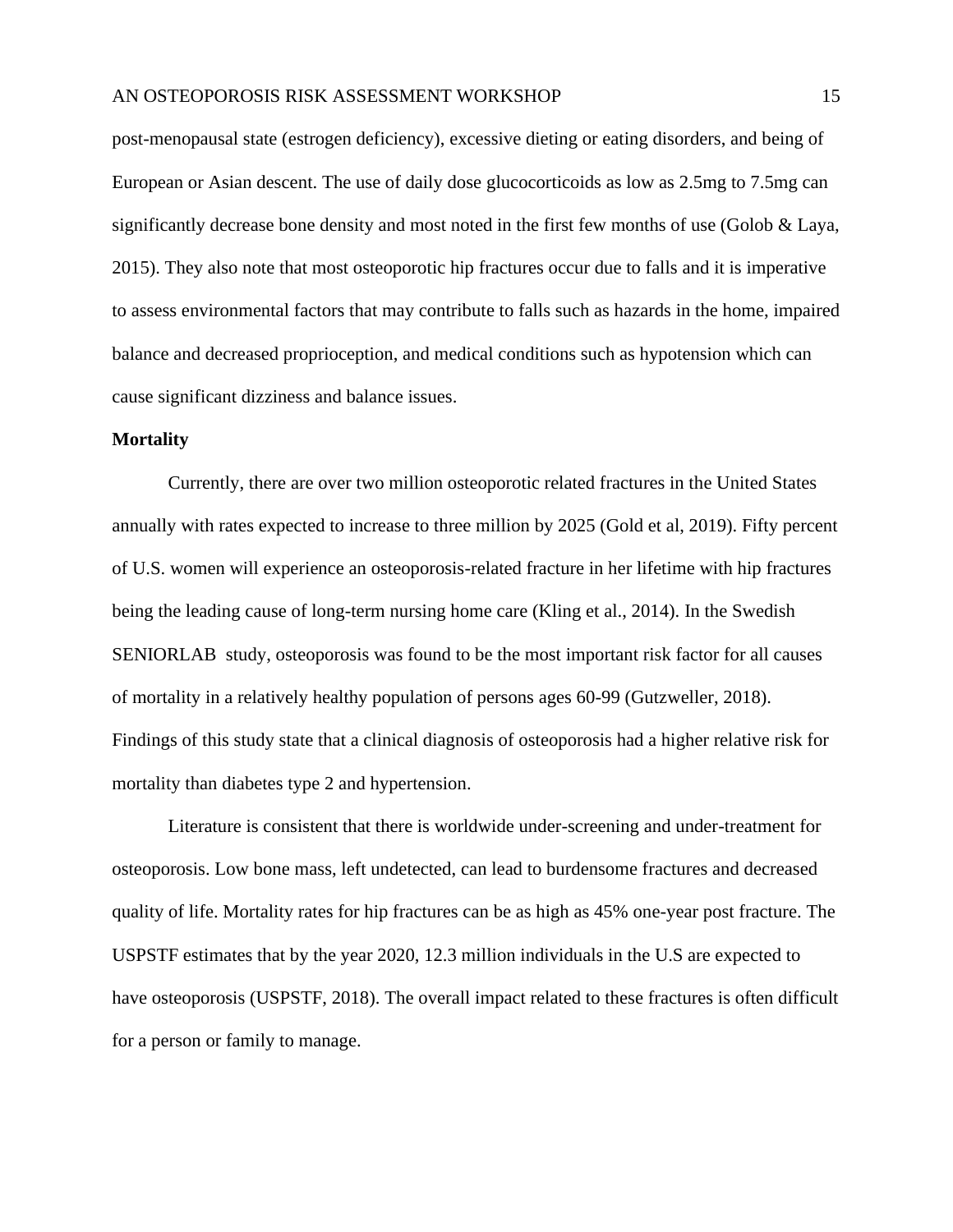#### <span id="page-16-0"></span>**Costs**

The burdens and costs related to osteoporosis are seen globally. It has become a major U.S. health problem affecting millions of adults >50. Falls, fractures, increased morbidity and mortality, hospitalizations, lost days of productivity, depression, and decreased quality of life are some of the most impactful consequences related to osteoporosis. It is often called the silent disease until a fracture occurs and thus causing significant impact on the quality of daily living and life. The yearly cost of osteoporotic fractures is approximately \$2 billion and expected to increase with our aging population (Daroszewska, 2015). The majority of these costs are related to hip fractures and their high mortality and morbidity rates. The costs and annual fracture rates associated with osteoporosis are estimated to rise by 50% by the year 2025 (Kling et al., 2014).

Osteoporosis is one of the foremost causes of disability and morbidity worldwide in older adults (Rapp et at., 2016). Individuals are often left with chronic pain and disability due to these fragility fractures. The loss of independence associated with fractures often leads to depression, isolation, altered daily engagement activities, and social withdrawal. Only 50% of hip fracture patients regain their functional status after the fracture (Tsai, 2019).

There are often socioeconomic factors related to the prevalence of osteoporosis as seen in non-citizens of the U.S. and the less educated. Osteoporosis is also more prevalent in those who are unemployed and with lower incomes. Individuals who rely on social security as their primary source of income often become food insecure and make poor food choices due to lack of income (Black et al., 2009). The soaring medical costs related to fracture care can leave an individual without adequate resources for a healthy diet and lifestyle. Post fracture care can leave an individual with little financial resources to live on. Difficult choices often must be made for long-term care or assisted living arrangements.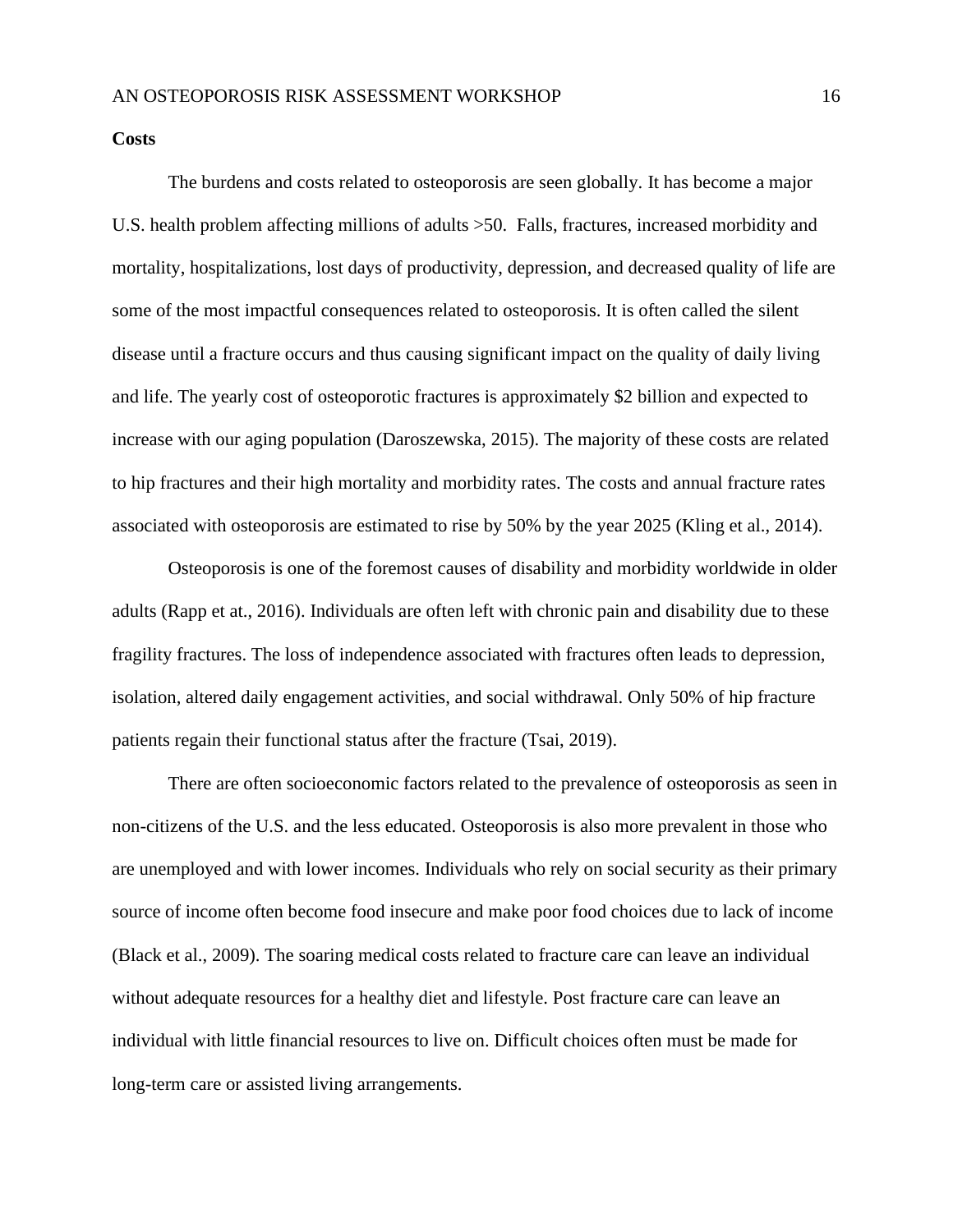<span id="page-17-0"></span>**Tools**

The goal of osteoporosis screening is to identify individuals who are at increased risk for low bone mass and would benefit from an intervention to decrease the risk. For the purpose of this project "tools" will include the non-radiologic risk assessment tools/instruments that can be done by either the provider or the patient. Primary osteoporosis (without underlying disease) increases with age and impacts different races/ethnicities differently. The USPSTF found there is adequate evidence that risk assessment tools are moderately accurate in identifying a person's risk of osteoporosis (USPSTF, 2018).

Numerous risk assessment tools have been validated and proven effective in identifying younger women who are at risk for low bone mass and at risk for the development of osteoporosis (Golob & Laya, 2015). During the last several decades newer screening tools have been acknowledged and currently replace the DXA as a first step screening process in the younger population to reduce unnecessary radiation exposure and the burdensome costs associated with DXA. Three of the most validated screening tools include SCORE, OST (osteoporosis self-assessment tool), and ORAI (osteoporosis risk assessment instrument). These tools aim at identifying persons with low bone mass who should be further sent for diagnostic imaging. BenSedrine et al. (2000) state that screening whole populations is unreasonable and not necessary. The study by BenSedrine et al. (2000) on women 45 years and older *(n* = 4,035) concluded that the SCORE tool could be used with qualified confidence to exclude patients who should not be imaged for low bone mass. Jiang et al. (2016) explain that early DXA screening and when to initiate is confusing for providers and evidence is lacking. In his study the SCORE tool had the highest sensitivity (92%) in predicting women who were diagnosed with osteoporosis with DXA. In another study of 211 female patients ages 45-88 years (average age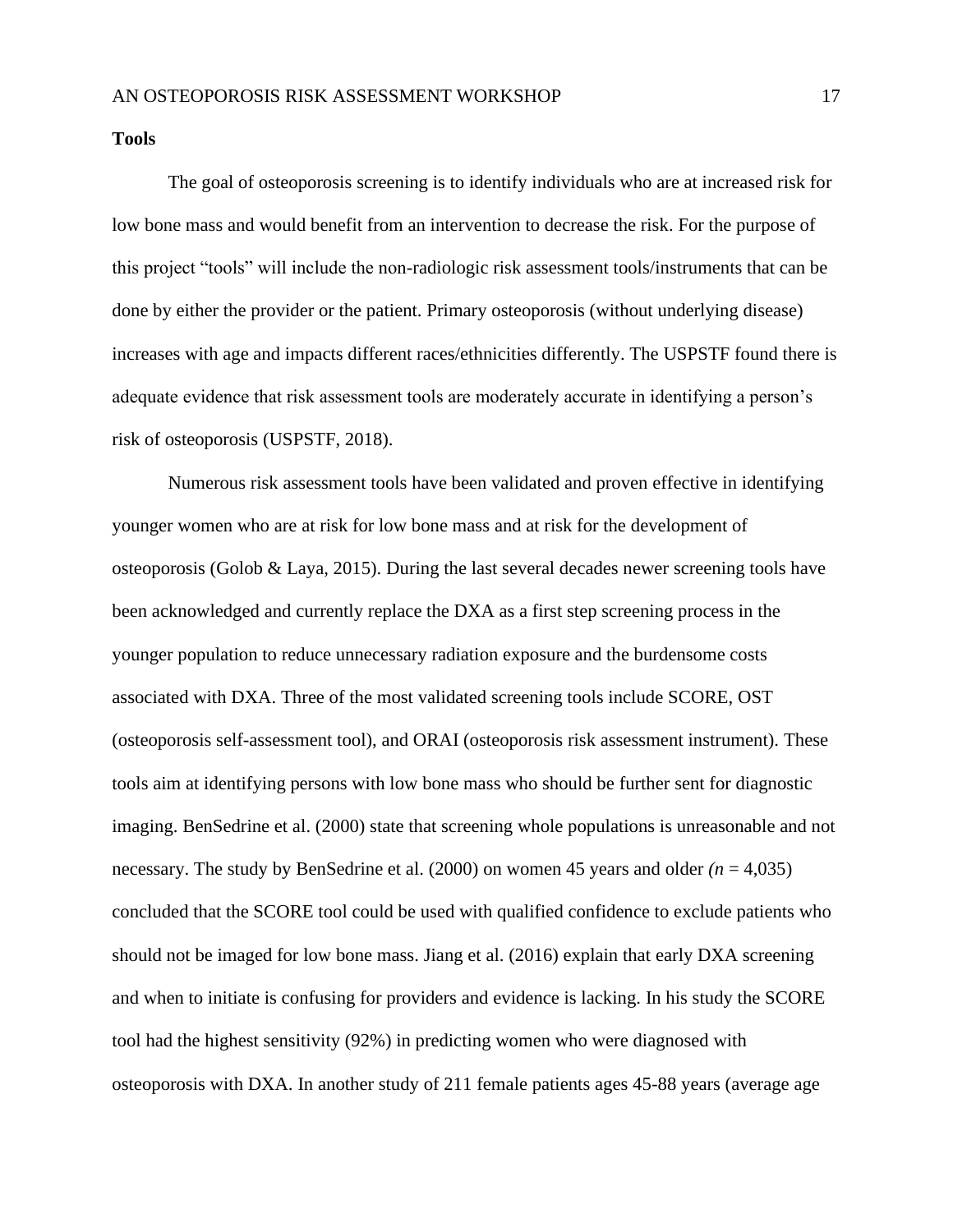57), the SCORE tool had the highest sensitivity (95.2%) in identifying women with low bone mass after sent for imaging (Ahmadzadeh, Emam, Rajael, Moslemizadeh, & Jalessi, 2013). Data from 1,279 postmenopausal women were analyzed in a study by Lydick et al. (1998) and indicated the SCORE prescreening tool could decrease radiologic DXA imaging by 30%. The newest recommendation is to prescreen women younger than age 65 by using one of clinical risk assessment tools such as FRAX, OST, and SCORE (Cauley, 2018).

One of the most widely used tools is the FRAX tool-which estimates a 10-year probability of either a hip fracture or other major osteoporotic fracture with or without a BMD score. There are more than 30 different risk factors listed on various screening guidelines. A FRAX score of 20% or higher for a major osteoporotic fracture or a 3% or greater score for a hip fracture warrants screening with the DXA scan. Golob and Laya (2015) state that some authors have found that there are other tools more sensitive than FRAX in identifying women with low bone mass.

#### <span id="page-18-0"></span>**DXA scan**

Dual-energy X-ray absorptiometry, DXA scan, is the noted gold standard and premium method for identifying a patient with osteoporosis (Gillespie & Morin, 2016). It is the preferred method in diagnosing osteoporosis and observing T- scores after the implementation of osteoporosis medications. The current USPSTF guidelines recommend screening for osteoporosis in women 65 years and older as well as women less than 65 years who are at increased risk of osteoporosis as determined by some type of a clinical risk assessment tool (USPSTF, 2018) when guidelines were updated at that time. However, there is no consensus on when to initiate a DXA screening for early post-menopausal women less than 65 years of age. Jiang (2016) stated in a recent major study comparing various risk assessment tools that in using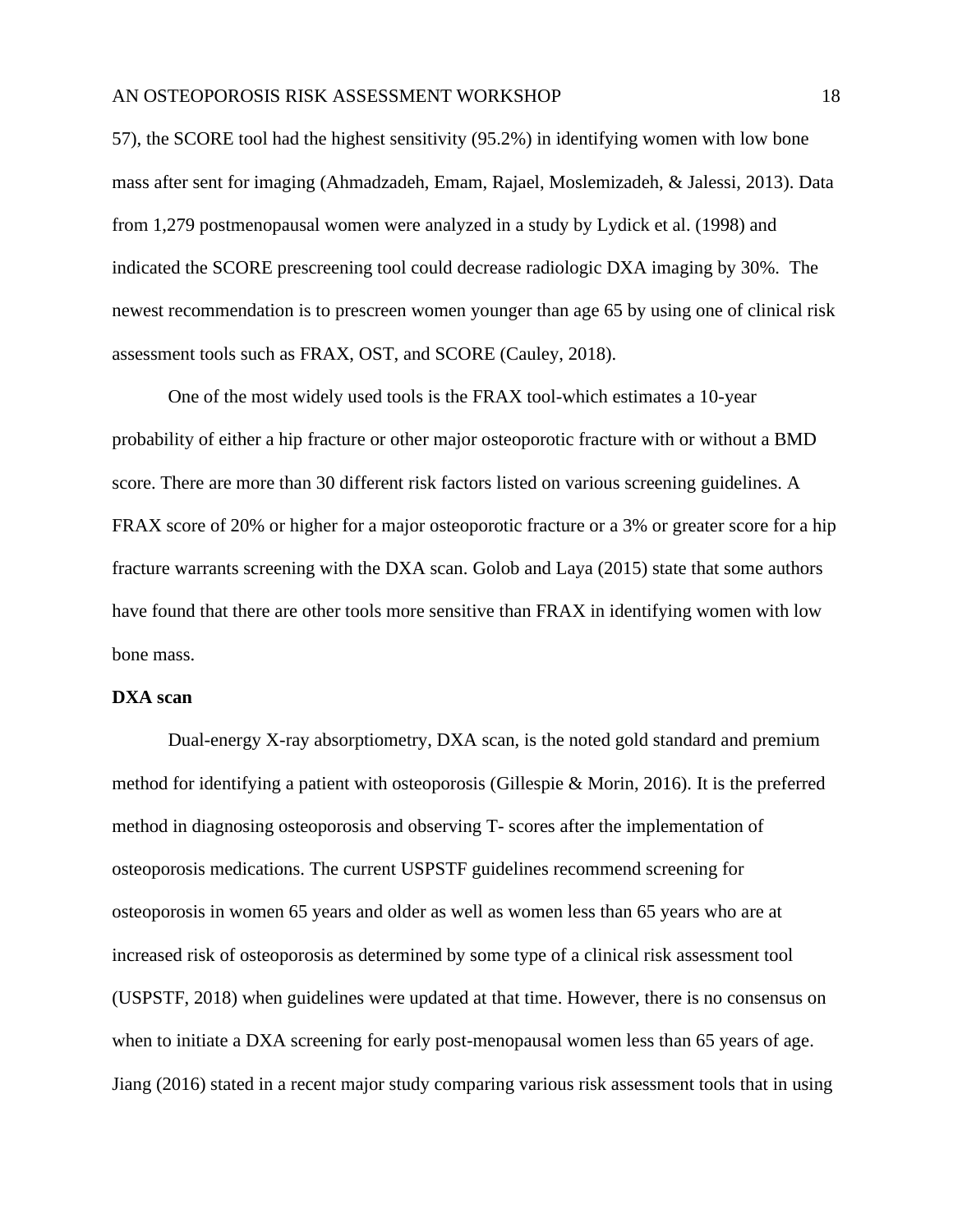the USPSTF guidelines only 24% of the women with osteoporosis would need a DXA compared with 92% using the SCORE tool.

The Choosing Wisely Initiative is a campaign founded by the American Board of Internal Medication (ABIM) which aims to decrease unnecessary tests, medical procedures and treatments. (Amarnath, Franks, Robbins, Xing, & Fenton, 2015). It does support DXA imaging in female patients younger than 65 with known, identifiable osteoporosis risk factors. In a survey reported by (Amarnath et al., 2015), over 40% of women who were referred for a DXA did not meet guidelines for imaging.

# <span id="page-19-0"></span>**Education of Providers**

It is imperative that healthcare providers are familiar with the USPSTF and other healthcare screening guidelines. As newer evidence from data is analyzed, healthcare practice changes must follow. Amrarnath et al. (2015) evaluated different screening rates amongst a regional healthcare system and reported that their analysis revealed misuse and overuse of DXA screening for women at low risk for osteoporosis. A significant barrier is that clinicians and providers received little support from the electronic medical record (EMR) system with regards to decision making on the optimal use/ordering of a DXA. Although many older patients are sent reminder letters to alert them when a DXA screening is due, many providers lack the decisionmaking support when a younger female patient might need to be screened due to risk factors.

The two most primary mechanisms of fragility fractures are osteoporosis and falls (Rapp et al., 2016). Many rural areas lack availability for fall prevention programs. Once osteoporosis is detected, it is the responsibility of the healthcare team to explore optional methods to reduce future fragility fracture risk. It requires the coordination of care between numerous team members to offer a supportive approach and program plan. Exercise is one of the most effective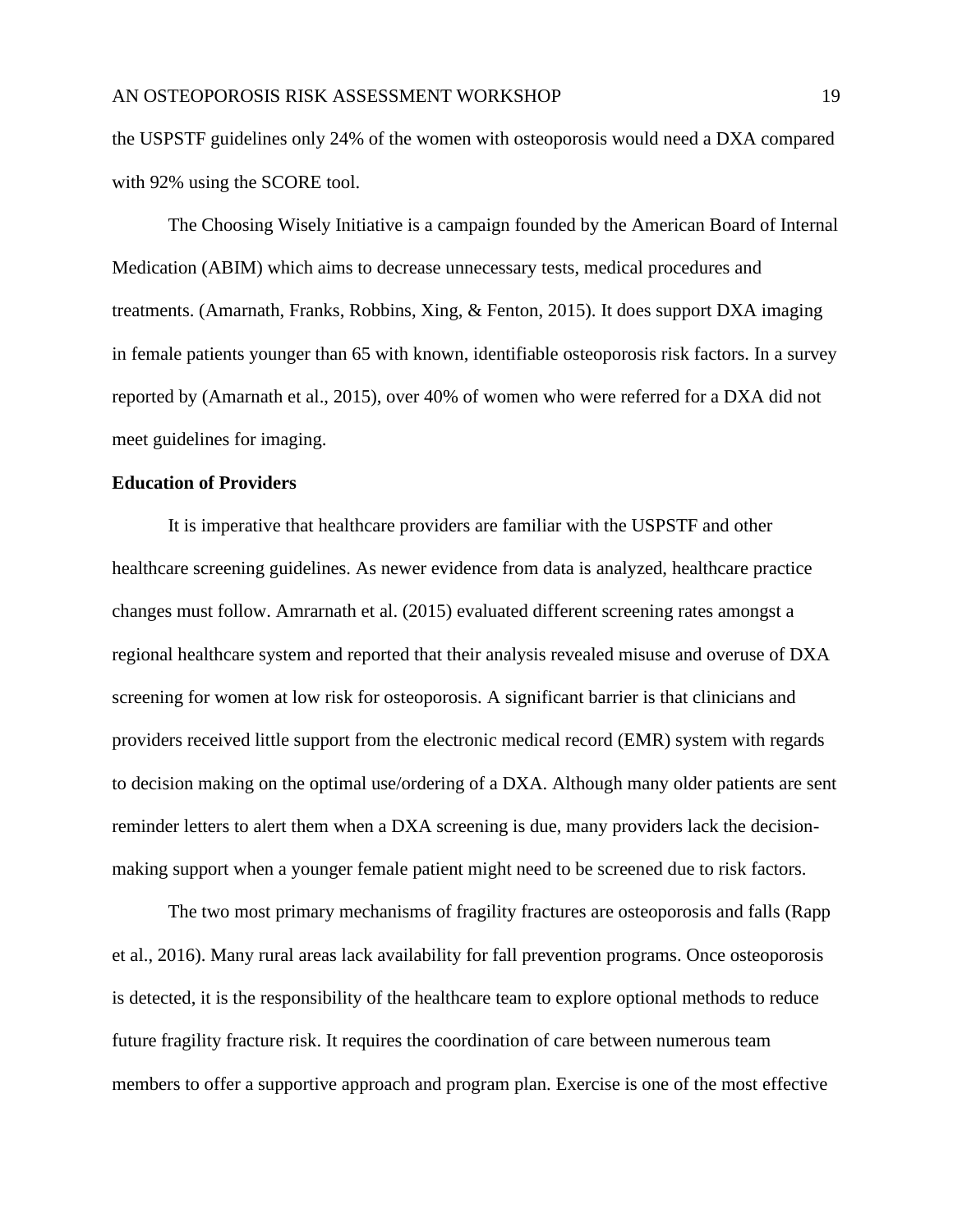fall prevention strategies and also improves balance, muscle mass and strength, as well as bone strength, yet research shows that evidence is lacking on bone strength and aerobic exercise programs (Yoo, Jun, & Hawkins, 2010).

#### <span id="page-20-0"></span>**Medication**

The use of anti-osteoporosis (AOM) drugs have shown to maintain and even increase bone density (Balaji, 2016). Several known classes of medications are currently used to treat or prevent osteoporosis: bisphosphonates, monoclonal antibodies, hormone therapy, synthetic parathyroid hormone, and Selective Estrogen Receptor Modulators (SERM). Bisphosphonates and monoclonal antibody medication work by interfering with the breakdown of bone composition by the osteoclasts. SERM's and estrogen medication block osteoclast activity but to a lesser degree. Synthetic parathyroid medications increase the production of osteoblasts-the cells that actually build bone matrix.

Dr. David Slovik, an Endocrinologist at Harvard-affiliated Massachusetts General Hospital, stated that the rates of hip fractures in the U.S. declined mainly in part to the use of bisphosphonate medication and earlier screenings (Balaji, 2016). Yu et. al. (2019) examined the mortality rates after anti-osteoporosis medication adherence in adults at year one, three, and five post hip fracture. This was a population-based cohort study of over 5,000 participants in which one half were treated with medications and the other group were not treated. Results from the study concluded that survival rates were significantly higher in the "good adherence" group when compared to those in the non-adherence group ( $p < 0.0001$ ). The mortality rates at year one, three and five were 8.6%, 23.7%, and 32.2% for the treated group as compared to 11.8%, 27.8%, and 39.0%. in the non-treated group (Xu, Lombardi, Jiao, & Banfi, 2016). The most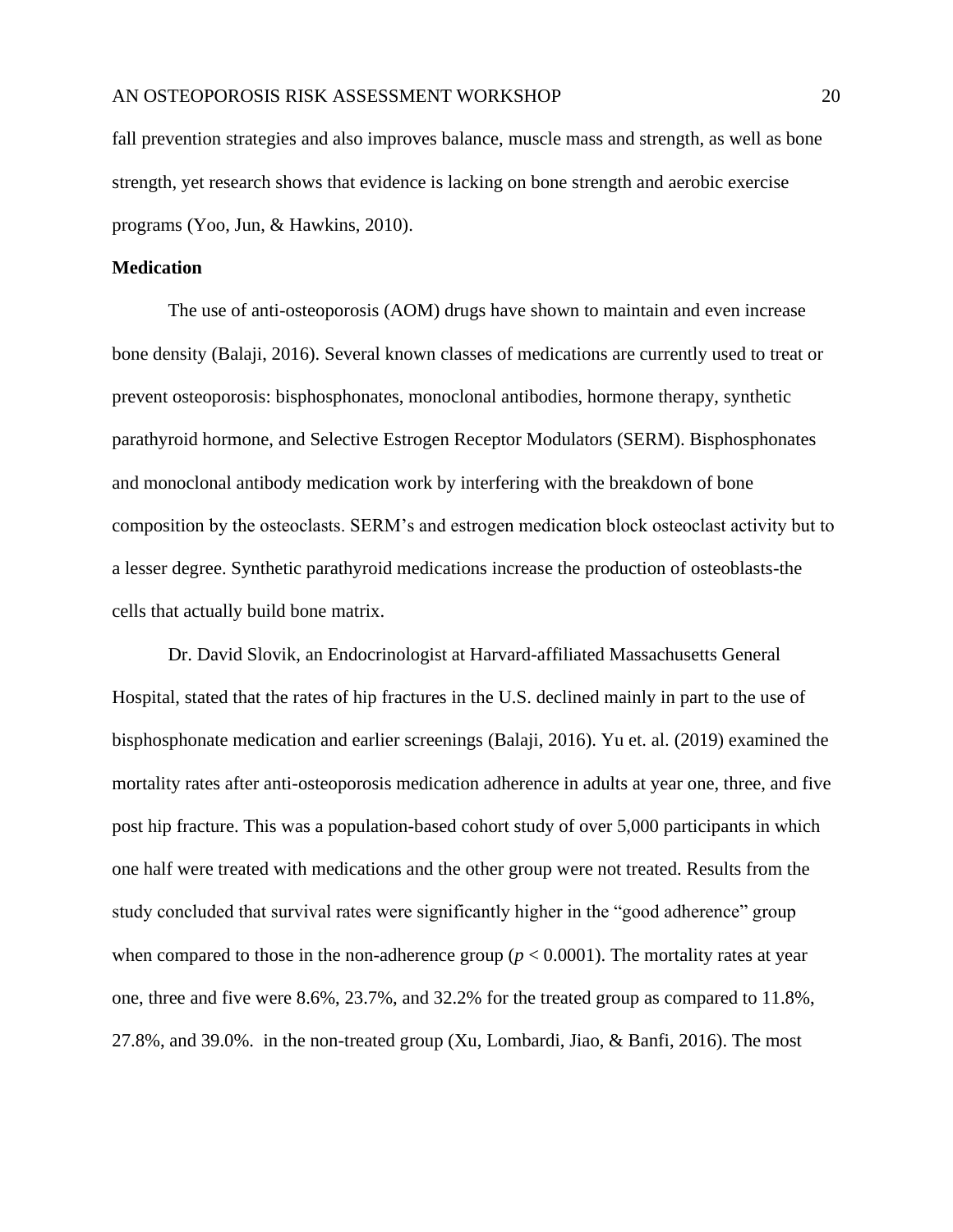frequently prescribed medications in this study was Alendronate (57.5%), Raloxifene (19.8%), followed by Calcitonin (17.8%).

A first fragility fracture is a strong predictor of a post-secondary fracture (Gillespie  $\&$ Morin, 2016). Data collected in the FREEDOM trial showed treatment gaps in clinical practice to prevent secondary fractures (Palacios et al., 2015). In this study, data from the U.S. showed only 7-19% of patients were treated with an AOM after a first fragility fracture and similar under-treatment globally. In the FREEDOM trial, patients given Denosumab (monoclonal antibody medication) lowered the risk for secondary fragility fractures by 39% in all risk subgroups independent of age. Several AOMs can be given to patients with low bone mass (osteopenia) with repeat DXA in 2-5 years dependent upon risk factors.

Several studies indicate that even after osteoporosis is diagnosed, there is impediment to treatment (Golob & Laya, 2016 and Mendis et al., 2017). In the Mendis et al. study (2017) 87 patients, ages 55 years and older, were followed up by their provider after a low trauma fracture. Results from his observational retrospective study indicated 63% were not sent for bone density testing, vitamin D levels were not checked in 41%, and no pharmacologic therapy started in over 63% of the patients. Barriers to treatment include lack of knowledge, lack of awareness (multiprovider), lack of owning the responsibility for treatment, cost of therapy/medication, low rates of referral to specialists for osteoporosis management, and medical comorbidities.

The current recommended guidelines when using AOMs is to treat for five years followed by full re-evaluation with a physical examination and repeat BMD (Golob & Laya, 2015). At that time, if no new high-risk factors have come into play, the patient can be monitored closely. All patients are encouraged to get adequate sources of calcium as well as vitamin D in their diet. The Institute of Medicine as well as the National Osteoporosis Foundation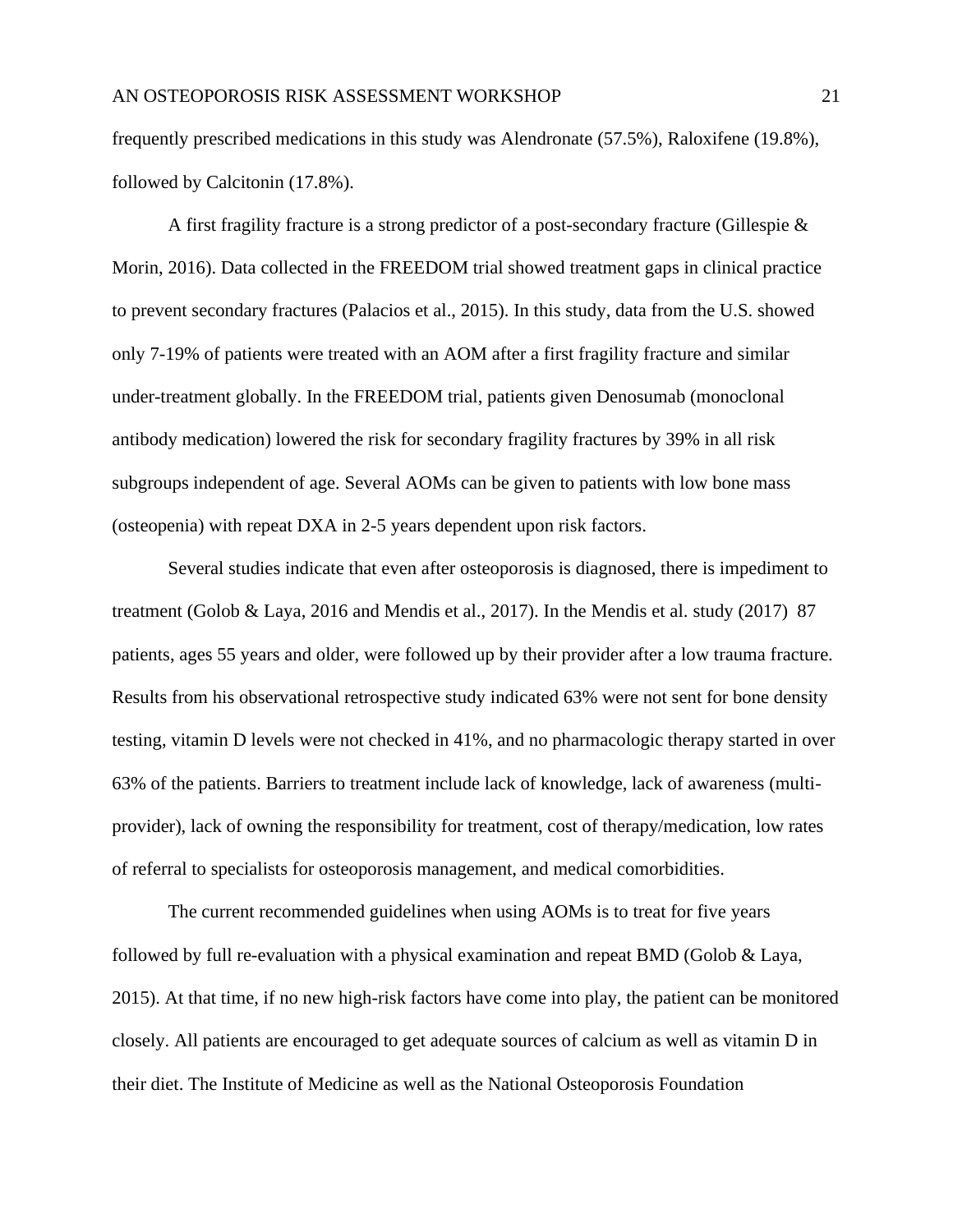recommends 1,200mg of calcium daily for women 51 years and older and 700-1,000mg of vitamin D daily dependent upon age. The National Osteoporosis Foundation recommends bone density testing every 3-5 years after medication onset as well as possible bone turnover biochemical markers (National Osteoporosis Foundation, n.d.).

# <span id="page-22-0"></span>**Prevention**

Literature is consistent that there is under screening for osteoporosis, lack of consistency in screenings, and lack of treatment initiation. The primary goal is the prevention of osteoporotic fractures throughout a lifetime with special attention to any female, regardless of age, who may have risk factors that pose a threat to optimal bone health. Prevention includes risk assessment screenings, bone density screenings, adequate exercise, a diet rich in calcium and vitamin D, as well as lowering a modifiable risk that may impede strong bone matrix.

Prevention can begin as early as age 30 when bone density starts to decline slowly. Daroszewska (2015) stated that a healthy lifestyle, daily physical activity, and a diet high in soluble fiber increase intestinal absorption of calcium thereby increasing bone mineral density. In a randomized clinical trial with over 3,000 healthy, ambulatory females, those who were given a treatment of 800 international units (IU) of Vitamin D daily showed a 32% reduction in overall fractures and a 43% decrease in hip fractures (Daroszewska, 2015). Tan, LaMontagne, English, and Howard (2016) did a cluster-randomized trial which compared workplace groups that were placed either in a control group or the intervention group. The intervention group received three osteoporosis prevention workshops. Comparisons were made six months after the intervention which showed the work-intervention group had improved calcium daily intake and increased load/weight bearing physical activity ( $p < .0005$ ) when compared to the control group.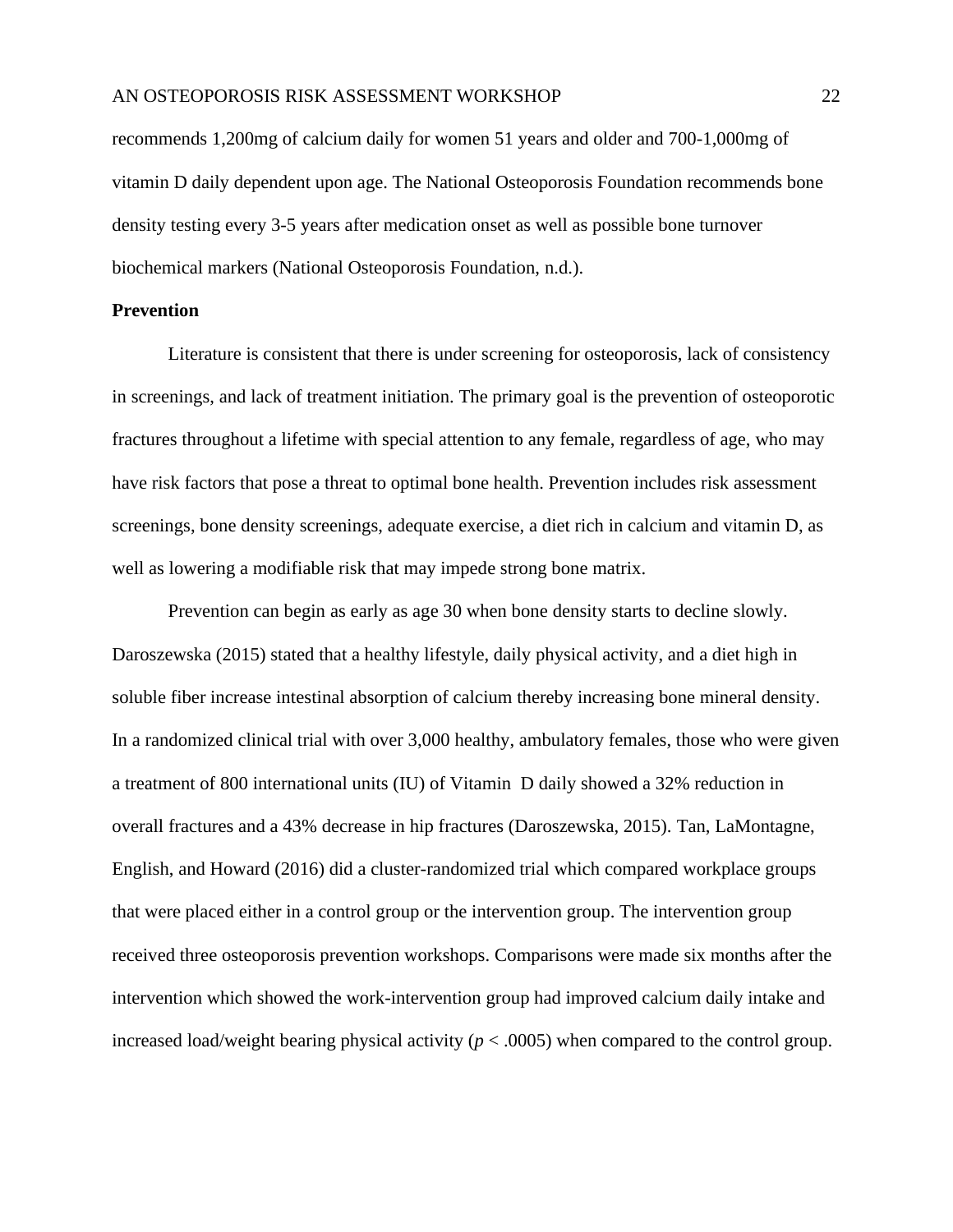It is estimated that as much as 23% of osteoporosis is due to lack of physical activity (Tan et al., 2016).

#### **Theoretical Model**

The model used for this project is the RE-AIM Framework developed by Russ Glasgow, Shawn Boles, and Tom Vogt in 1999 (Gaglio, Shoup, & Glasgow, 2013). The Reach, Effectiveness, Approach, Implementation, and Maintenance model grew from the need to establish validity of the implementation of healthcare promotion and the need to report key findings. It was originally created to assess the dissemination of clinical healthcare practice changes and widely used today by many key stakeholders and organizations. RE-AIM (Figure 1) follows a logical sequence from thought to adaptation and implantation of research to allow for more effective evaluation and reporting of initiatives.

The Reach in RE-AIM is the targeted audience and represented those individuals who would like to participate in a new initiative. The APRNs in this project were the population that had been chosen as they expressed interest and need to learn about osteoporosis screening. The project plans to reach the members of the Cobb/Cherokee APRNs who were actively seeing female patients, who ranged at least from 45-64 years of age, in their practice setting. The Effectiveness in RE-AIM is the impact that an intervention or initiative had on an outcomepositive or negative. The intention for this project was the APRN's would embrace an evidencebased and validated tool to screen for low bone mass after presentation by the PI. The implementation of the SCORE tool into APRN practice was measured post project. The Adoption section of RE-AIM focused on the representativeness of a group or setting who were willing to initiate a program. The APRNs who screened using the SCORE tool were encouraged to adopt the tool into practice. The Implementation of RE-AIM referred to the target groups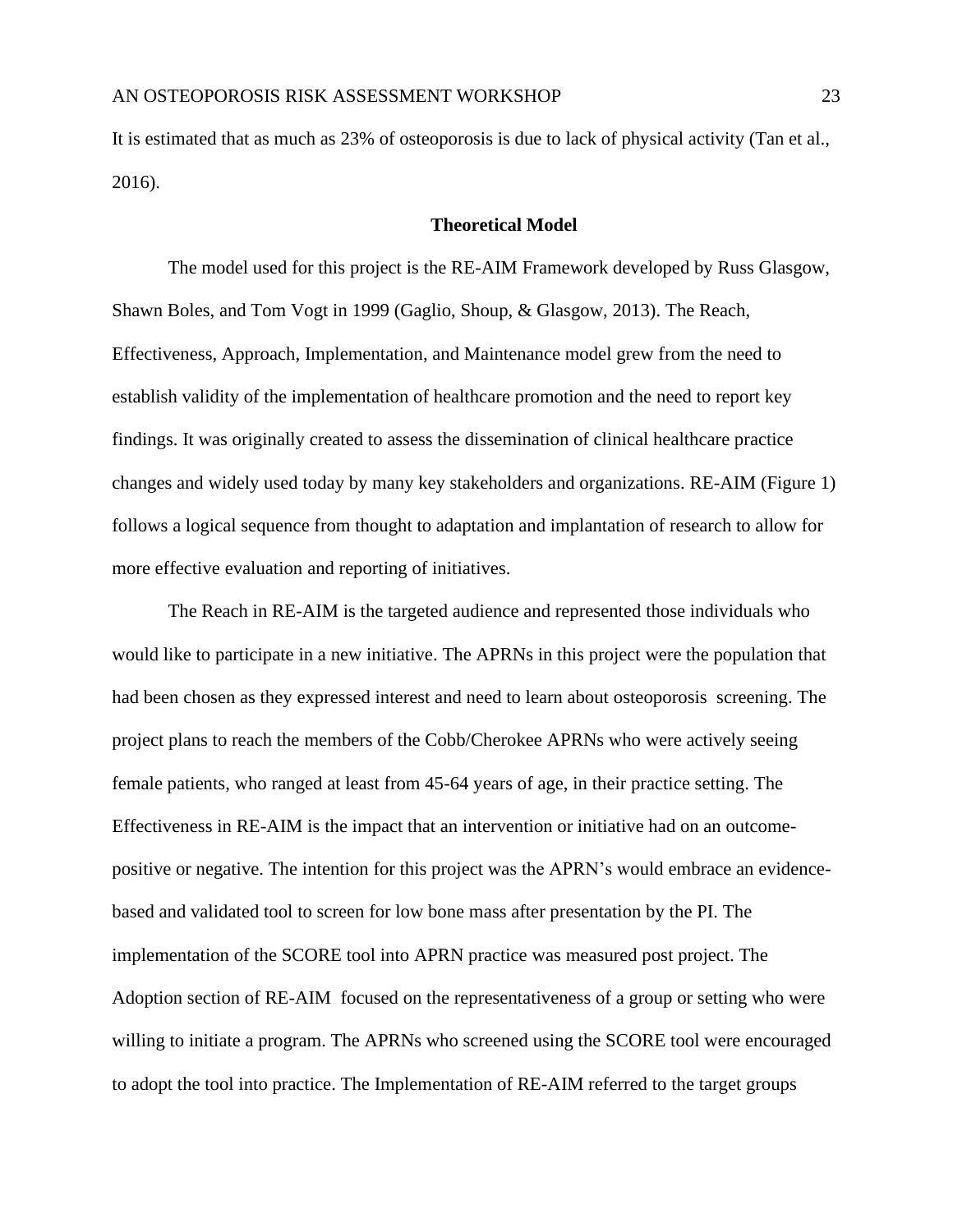faithfulness to all elements of an initiative or intervention protocol. The APRNs were asked to use the SCORE screening tool for a total of four weeks. The Maintenance portion of RE-AIM was the extent to which an organization validated and institutionalized the said intervention or imitative as part of practice. The goal of the project was to arm APRNs with additional tools to prescreen females for low bone mass and capture those at risk by implementing the SCORE tool into everyday practice.

#### **Figure 1**

*REAIM Framework*



*Note.* This figure demonstrates the REAIM Framework. Reach your intended target population-Efficacy or effectiveness- Adoption by target staff, settings, or institutions-Implementation consistency, costs and adaptations made during delivery-Maintenance of intervention effects in individuals and settings over time (Gaglio et al., 2013)*.*

#### **Methodology**

<span id="page-24-0"></span>The project used an evidence-based study design to incorporate clinical expertise and the best scientific evidence to impact osteoporosis screening patterns in APRNs to identify women at risk for low bone mass. The overall purpose of this project was to increase knowledge of APRNs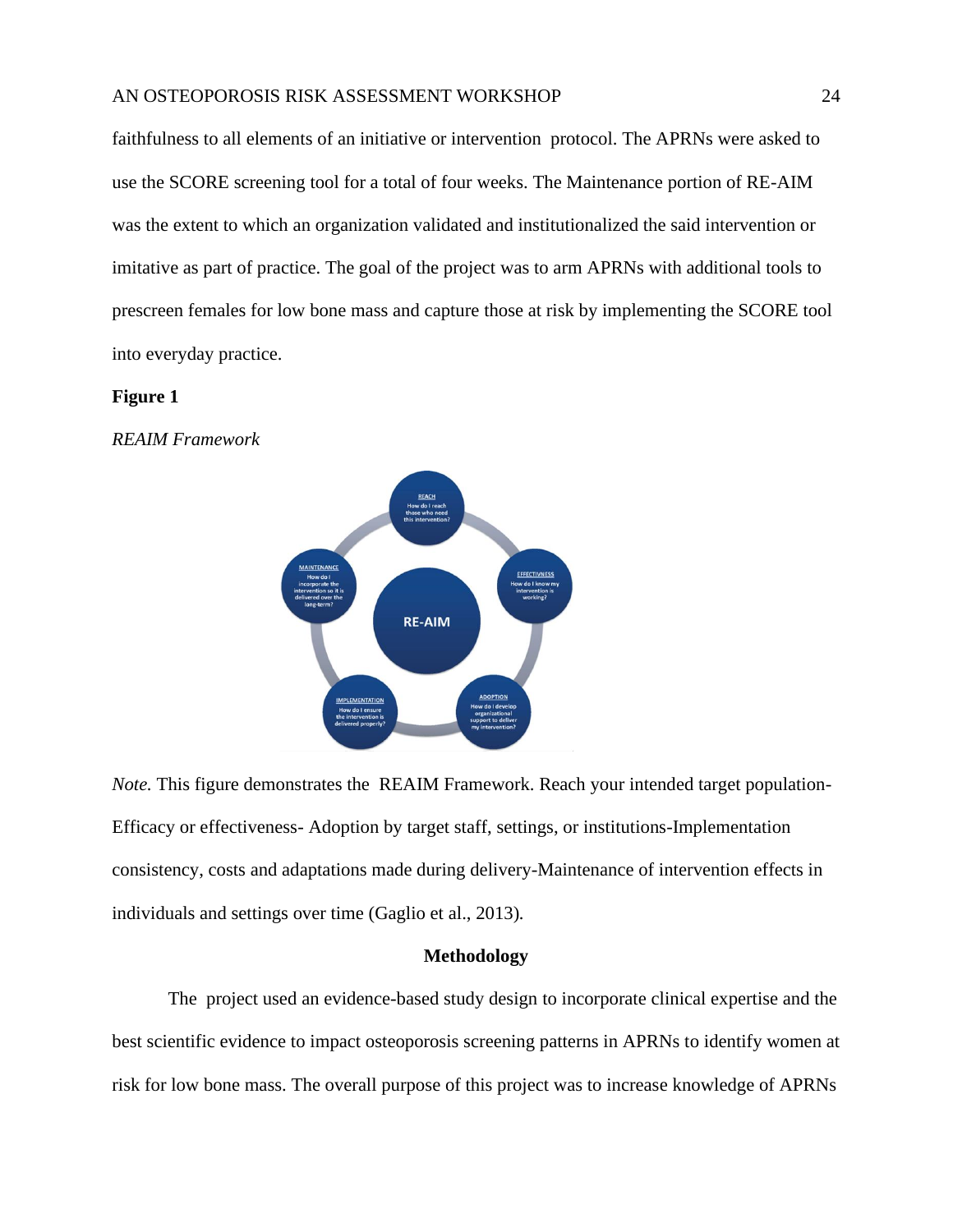that low bone mass and osteoporosis can be suspected at ages less than 65 using the SCORE tool. A comprehensive educational osteoporosis workshop was given to interested APRNs bringing awareness of the need to screen females ages 45-64. The project consisted of a planning phase, project implementation phase, and post workshop analysis phase. After post implementation of the project, a descriptive analysis was completed to identify if APRNs were able to implement the SCORE tool into practice and identify any barriers that prevented them from doing so.

## <span id="page-25-0"></span>**Setting**

The project took place at the healthcare setting where the APRN participants were employed. These areas included APRNs working in Primary Care/Internal Medicine, Women's Health, Rural Health, or Health department. If the participant was not employed in one of these places, they could be employed in a different area so long as they fulfilled the requirement of seeing female patients 45-64 years of age. The participants could be part time, full time, or per diem and used the screening tool SCORE on female patients ages 45-64. The educational workshop was held at a local senior assisted living center for the Cobb/Cherokee UAPRN chapter members that expressed interest in attending. The setting included seating, an audiovisual media center, and access to break rooms.

#### <span id="page-25-1"></span>**Study Population**

The study participants consisted of APRNs (Cobb/Cherokee chapter) of the nursing organization United Advanced Practice Registered Nurses of Georgia. Participants who attended the workshop were asked to volunteer for this project if they met the inclusion criteria. All consent forms and instructions for the participants were given at the workshop. The attendees at the workshop were encouraged to complete the workshop even if they had no plans to participate in the project. Inclusion criteria included being a member of UAPRN, holding an active APRN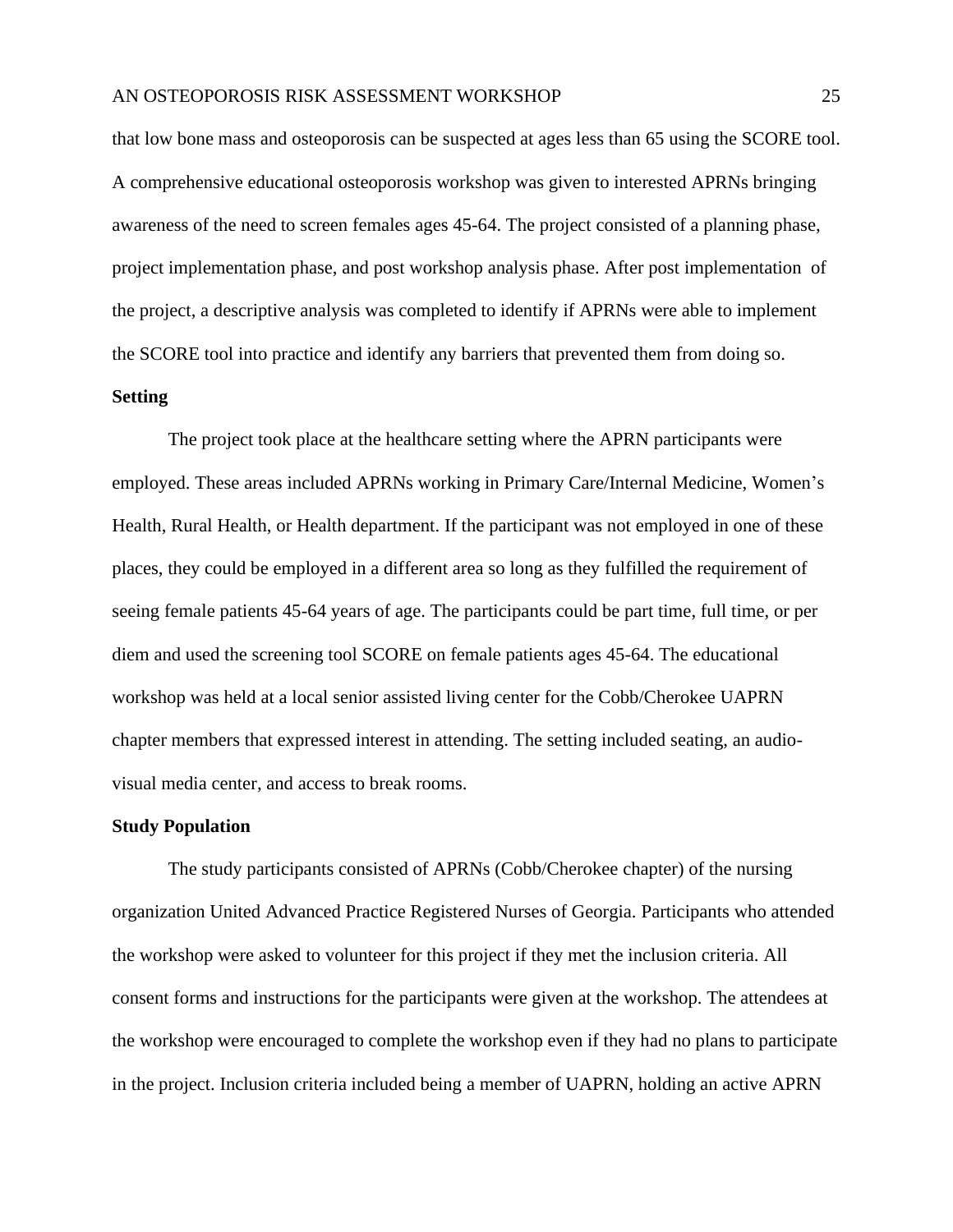license without restriction in the state of Georgia, and current employment in Primary Care, Internal Medicine, Women's Health, or Rural/County Health. The exclusion criteria included APRNSs who did not meet the previous stated criteria or presently using the SCORE tool in practice regularly.

# <span id="page-26-0"></span>**Project Interventions**

The planning phase of this project included an educational osteoporosis workshop that preceded the start of the project phase. Upon arrival, participants checked in at the registration table, signed a consent form after explanation of the project by the PI (Appendix B), confirmed a current email address and created a personal identifier number (ID) (the first letter of their first, middle, and last name, and the year of birth). After participants checked in and were seated, the PI handed out and explained the Practice Demographic Characteristic Survey (Appendix C) and Evidence Based Practice Questionnaire (EBPQ) (Appendix D). Each participant was given instructions to place their created ID number on the top of the forms. The PI collected all forms and placed them in a sealed envelope along with the master list of the ID numbers and email addresses. Those participants who chose not to participate in the project were allowed to attend the osteoporosis workshop. A one-hour osteoporosis presentation was given by the PI covering osteoporosis, bone formation and resorption, risk factors, screenings, current guideline recommendations, and impact on healthcare. During the osteoporosis workshop, the PI introduced the risk assessment tool called the Simple Calculated Osteoporosis Risk Estimator (SCORE) to be used during this project. Instructions on the use of the SCORE tool were given during the presentation. After completion of the workshop all attendees were asked to complete an evaluation of the workshop (Appendix E). The workshop evaluation summary was formatted using a Likert scale. It was created by the PI to determine the impact of the workshop on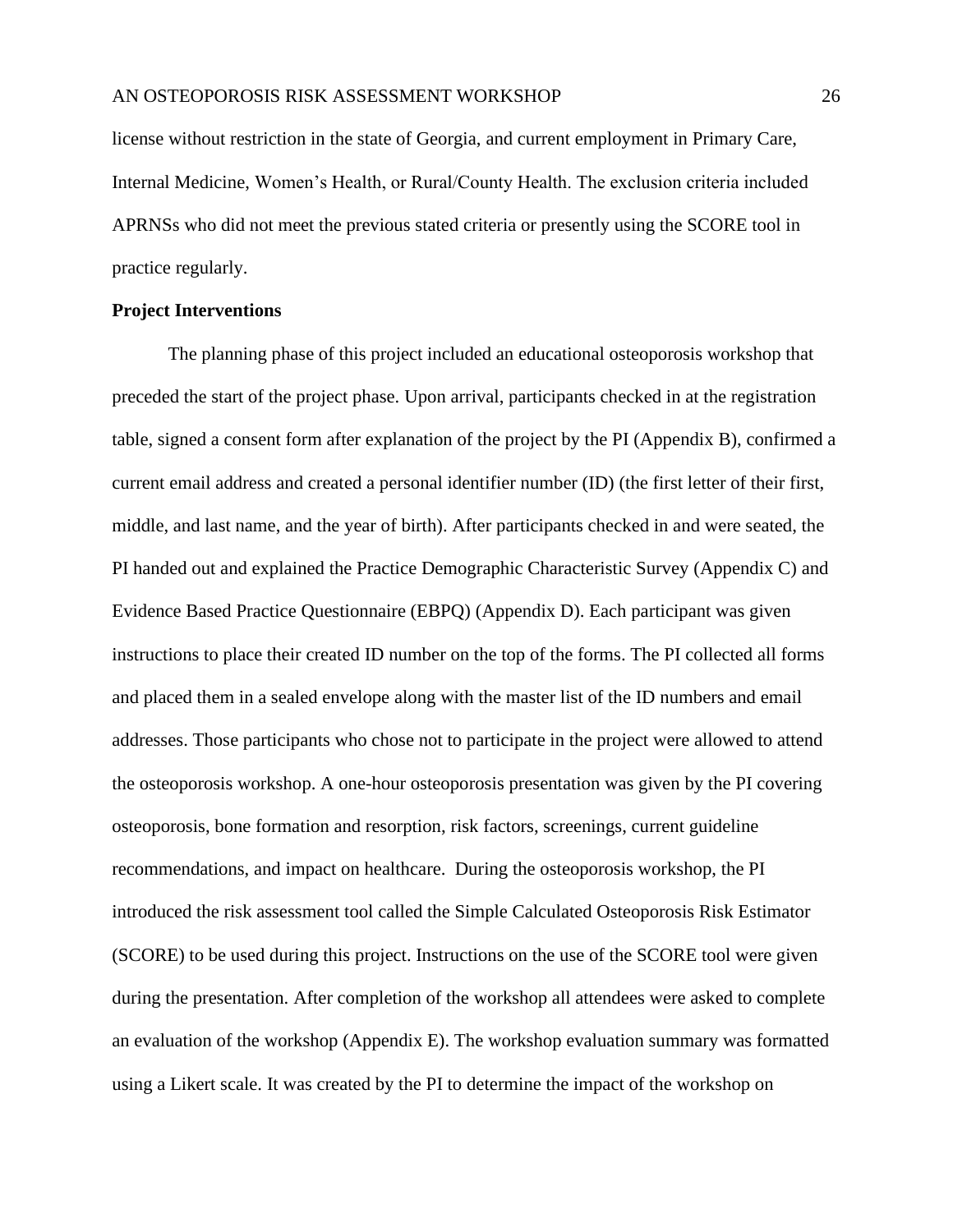attendees (even if they did not volunteer for the project) in the ability to comprehend the impact of osteoporosis on females, the need for screening, and ability to use the SCORE tool.

Interested APRNs who expressed desire to participate in the project were encouraged to implement the use of the SCORE tool into their practice for the next four weeks to their female patients between the ages of 45-64. The PI sent a weekly email reminding the participants to use the SCORE tool in practice for the next four weeks. After completion of the four-week timeframe for implementing the SCORE instrument, the participants were sent a link to complete a Post Project Implementation survey (PPIS) via Qualtrics (Appendix F). The participants were asked to enter their ID number that was chosen at the start of the project and include it on the survey. The PPIS identified whether the APRN was able to implement the SCORE tool into practice. If the participant was unable to implement the tool into practice they were given a checklist to identify barriers to implementation of the SCORE tool.

#### <span id="page-27-0"></span>**Outcome Measures**

Several validated tools were used for this project after a complete and comprehensive review. At the workshop, each subject was given the Evidence Based Practice Questionnaire (EBPQ) to determine their current practice patterns regarding knowledge, attitudes, and use of evidence-based practice in their current healthcare setting. The EBPQ was developed by Professor Dominic and Dr. Penney Upton (Upton & Upton, 2006) with the sole purpose to gather information from healthcare professionals on their attitudes and knowledge regarding evidencebased practice. The instrument focused on three main areas: attitudes, knowledge, and use of evidenced based practice. It was a 24-item questionnaire with a seven-point ( $1 =$  never and  $7 =$ frequently) Likert rating scale. It's ease of use and straight forwardness made it a desirable instrument to use across the various educational levels of those taking the tool. The Cronbach's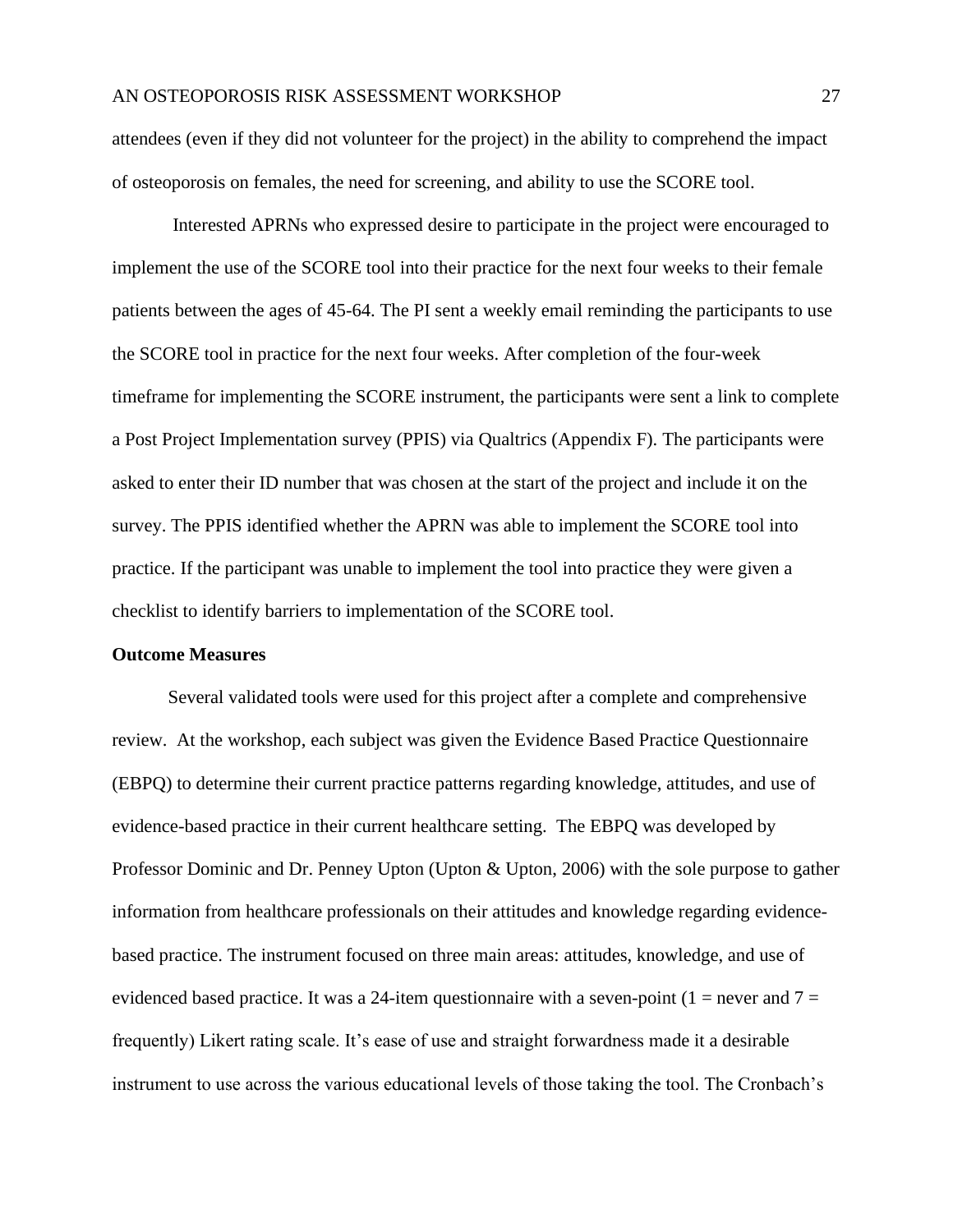alpha scores ranged from 0.70 to 0.93 ( $a > 0.7$  to 0.93). The Practice Demographic Characteristics survey was an instrument created by the PI and was used to assess demographic and practice setting specifics of each participant. All participants who attended the workshop were asked to complete the survey. It consisted of eight questions with multiple choice answers. The Simple Calculated Risk Estimation score instrument (SCORE) (University of Washington-Osteo ED, n.d.), is a non-invasive and non-radiologic risk assessment tool that can play a key role in identifying women less than 65 years of age at risk for osteoporosis and potential future fractures (Pecina, Romanovsky, Merry, Kennel, & Thacher, 2016). The participants were asked to implement the SCORE tool into practice for four weeks. The participating APRNs were then emailed the Post Project Implementation Survey (PPIS) after completion of the four-week SCORE tool use which will specifically measure any work/environmental factors associated with the implementation of the SCORE tool into practice as well as any perceived barriers that prevents implementation of the SCORE tool into practice. The survey was created by the PI and consisted of two questions to be answered by the participants one week after completion of the project.

#### <span id="page-28-0"></span>**Benefits/Risks**

The goal of this project was to increase screening patterns of the APRNs. There was negligible physical harm in attending a workshop and implementing evidence-based practice. The risk for the APRN was not identifying those women at risk. As with any radiologic x-ray,-a participant could be exposed to a small amount of radiation if the provider deemed they need to have a DXA scan due to their SCORE evaluation. The decision to have the DXA scan done was solely the decision of each patient. There could be slight stress or psychological harm should a patient score as high-risk and the DXA scan order be placed or discussed with the patient. There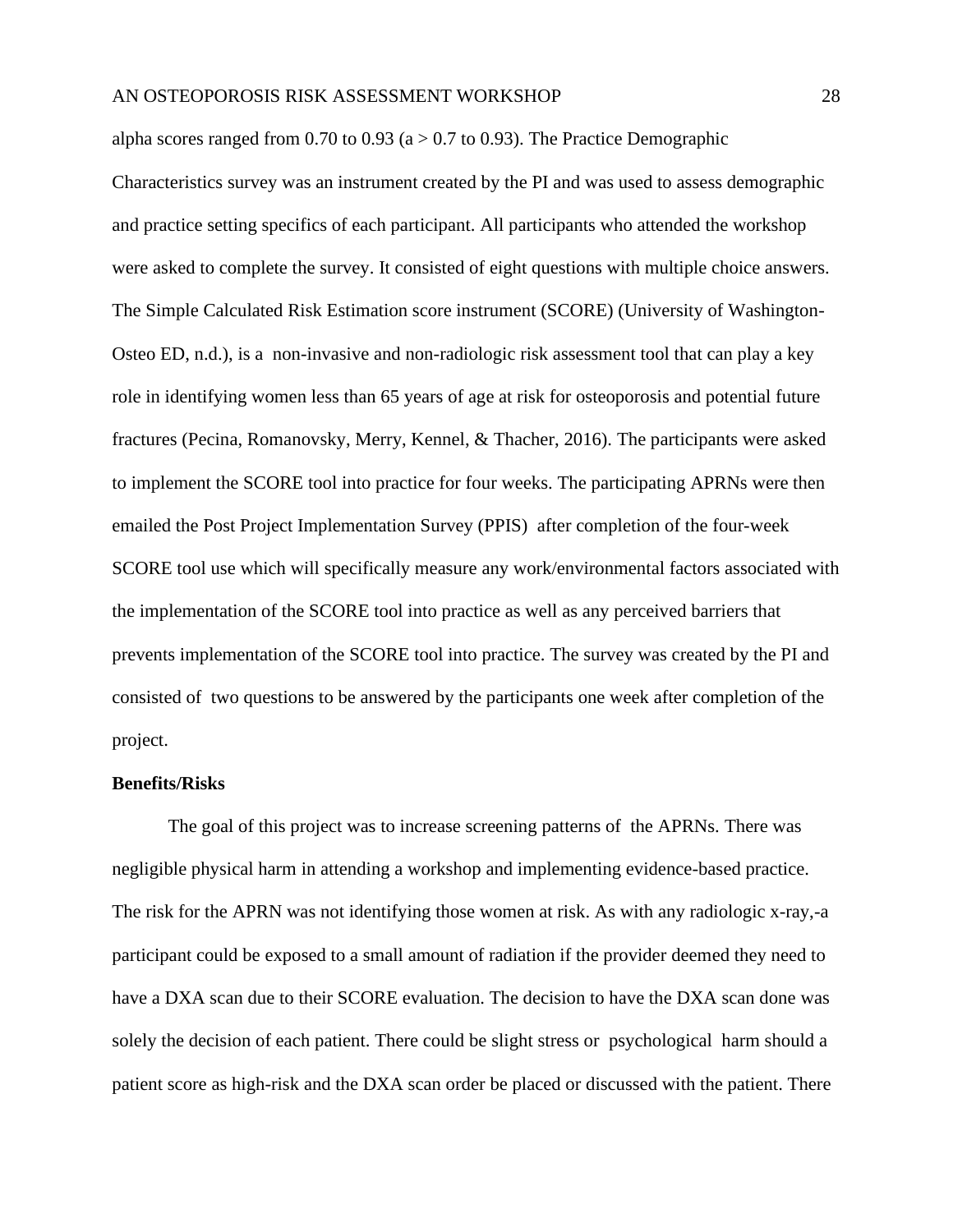was minimal risk for any undue physical or psychological harm, stress, or legal complications for the APRN's participating in the project. Use of the SCORE tool could extend the patient visit by an additional 5-7 minutes. The participant may elect to opt out of the project at any time without any questions or explanations asking about their decision.

### <span id="page-29-0"></span>**Subject Recruitment**

Recruitment for this project used the convenience sampling method of the Cobb/Cherokee UAPRN chapter members of United Advanced Practice Registered Nurses (UAPRN). The PI sent an email to the county chapter members inviting them to an osteoporosis workshop and recruited members to participate in the DNP project at the conclusion of the workshop. The email was sent four weeks before the workshop start date. Interested APRNs were able to click on the link in the email and confirm their plans to attend. A confirmation email was then sent to those APRNs who wished to attend the workshop given by the PI with a reminder email one week prior to the workshop. The acceptance to participate in this project was voluntary and subjects could opt out or discontinue participation at any time. APRNs could still attend the workshop should they choose not to participate in the project.

#### <span id="page-29-1"></span>**Consent Procedures**

After completion of the osteoporosis workshop, the PI asked for volunteers to participate in the project. The APRNs who expressed a desire to participate were given an informed consent. They were asked to fully complete it after careful review. Any questions the participants had were answered by the PI. The consent form addressed each area of the project. The PI provided and collected the signed consent forms at the workshop and placed them in a sealed, private envelope for safety and security measures. The PI explained to all APRNs participating that no coercion or undue influence would be used during this project and that they may opt out of the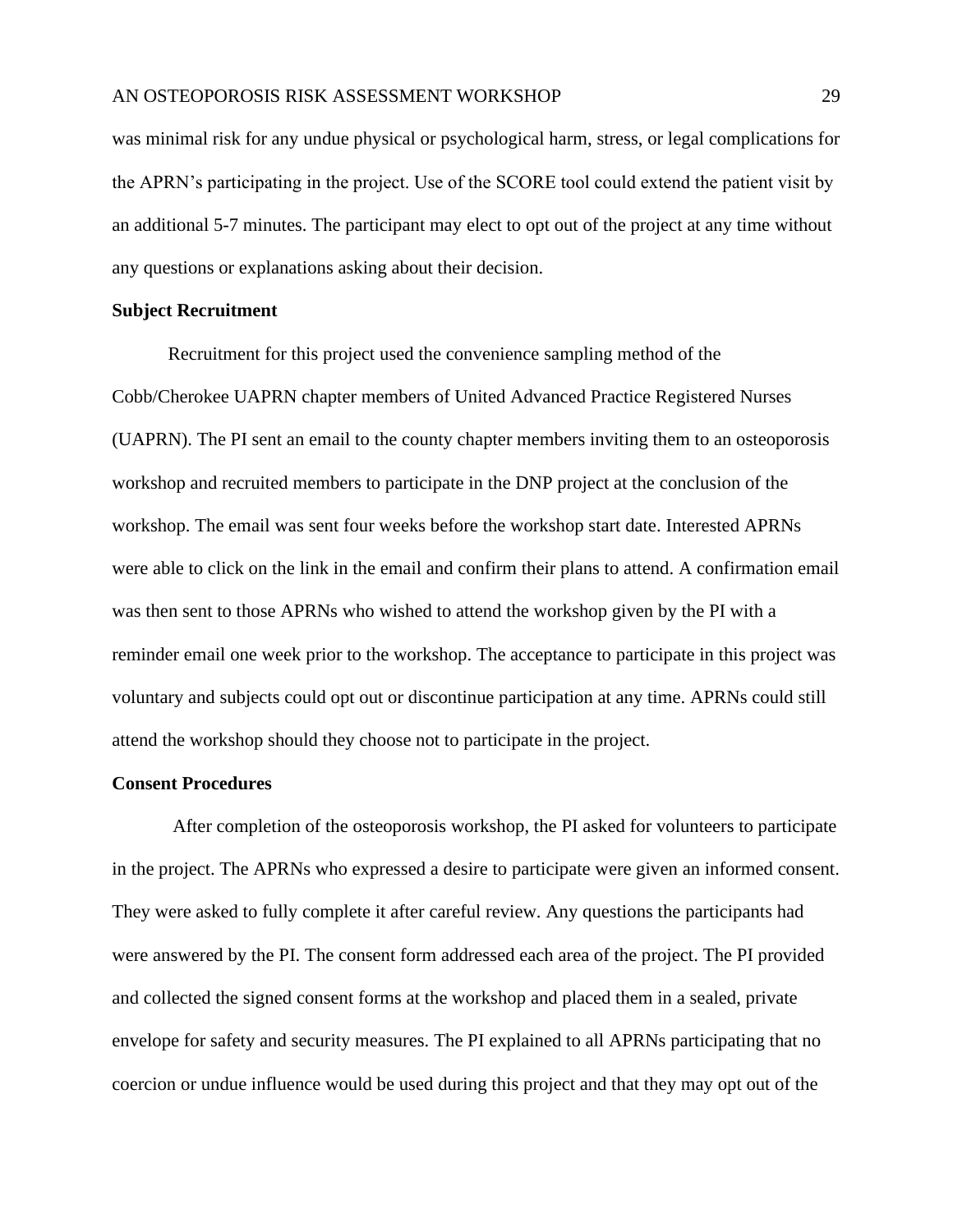project with no penalty. Minors were not involved in this project as the participants were 21 years of age or older. IRB approval was received by the respective entities prior to the start of the project (IRB Approval).

#### <span id="page-30-0"></span>**Subject Costs and Compensation**

The study participants were not expected to incur any out of pocket financial costs other than local travel mileage to the workshop. The educational workshop for the Cobb/Cherokee chapter members was promoted to all active chapter members and participation in the project was not a requirement to attend. All workshop attendees were provided a complimentary meal by the PI at no additional charge. There was no other project compensation awarded to the study participants. The dinner workshop presentation lasted approximately 1.5 hours and the attendees were invited to stay an additional 15 minutes if they chose to be included in the project. The incentive for participation in the project was the valuable education the APRNs received in attending a free educational workshop on osteoporosis and its detection, as well as implementing evidence-based practice into their workplace. APRNs who attended the workshop each received a one hour continuing education unit approved by the American Academy of Nurse Practitioners (Appendix G) after completion of a post-workshop survey created by the PI (Appendix E).

A weekly project reminder email and one post project survey was sent to each participant using their home email. The use of personal emails was used to avoid employee restrictions of personal email use while at work. Time commitment by the subject participants was minimal by only reading a short weekly email and answering several questions on the post project survey.

#### <span id="page-30-1"></span>**Project Timeline**

A detailed timeline for the project can be found in Appendix G. The implementation of the project started with the educational workshop in September 2019. Participants in the project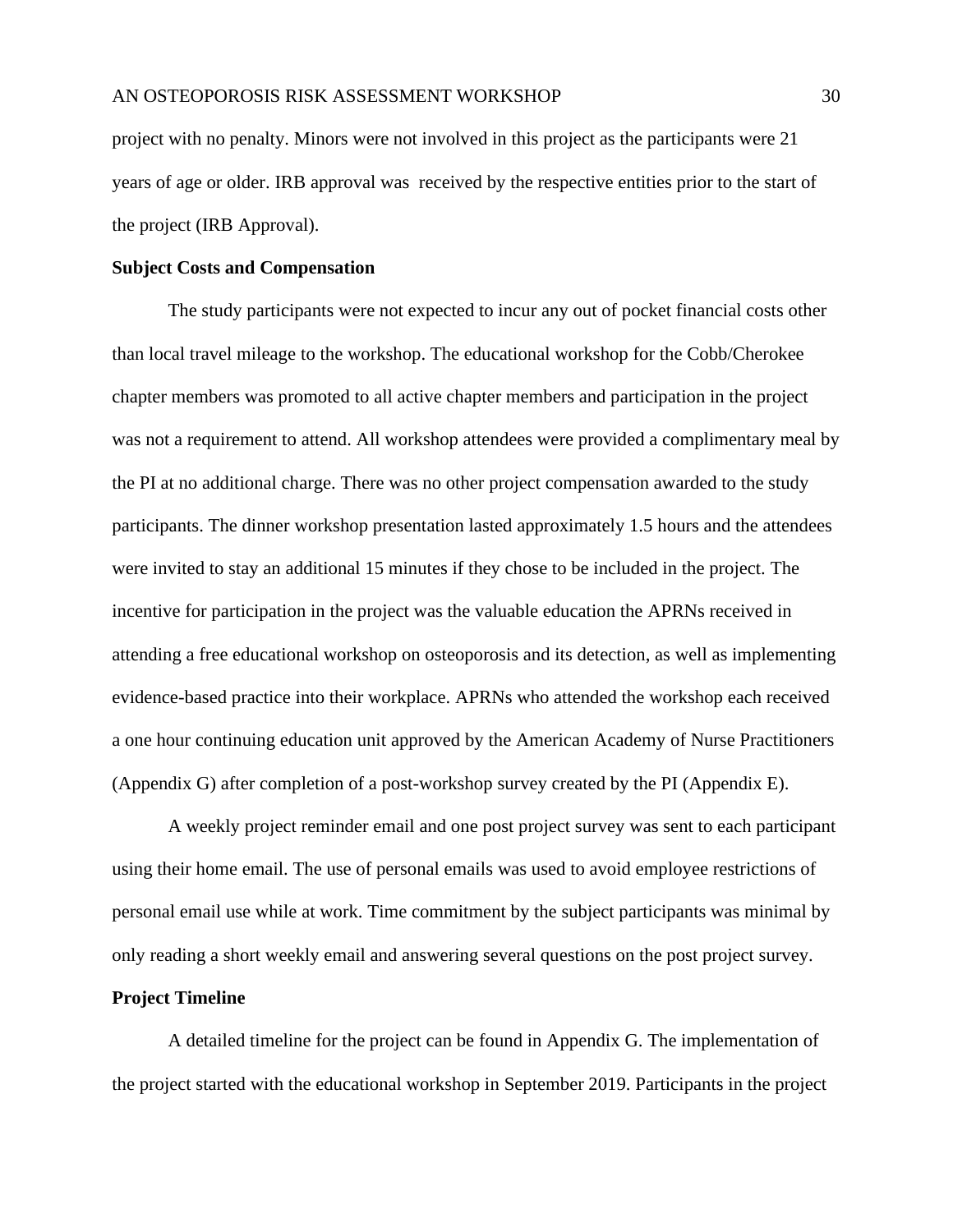were asked to use the SCORE tool for a total of four weeks on a regular basis. One week after completion of the four-week SCORE tool use, the PPIS was sent to each participant to complete. The project's completion date, to include all analysis and interpretation, was completed in January 2020.

# <span id="page-31-0"></span>**Resources Needed/Economic Considerations**

There were minimal financial costs encumbered by the PI associated with the planning and implementation of this project. A local West Cobb-Marietta, GA senior living center offered the use of their facility to host the osteoporosis workshop free of charge. The venue had ample parking and no financial obligations for use was noted. No other charges were associated with its use for the project. The center provided a large room to seat all workshop attendees, a kitchen for meal service, restrooms, and necessary media equipment for the workshop presentation. Other major resources included administrative items such as meals costs of the attendees, paper, printed workshop handouts, and mileage associated with travel to and from the workshop. The so noted financial costs were paid by the PI. The UAPRN Cobb-Cherokee chapter allowed free web/email use of its site to deliver the invite to paid members for the project. Members of the Cobb/Cherokee members pay a yearly membership fee of \$100 to stay active within the chapter to receive emails and invites to workshops and dinner programs. The post project implementation survey was delivered through the online Qualtrics website at no charge to the PI.

The creation of the CE unit by the PI followed all AANP guidelines and there was an additional cost by the PI to meet these guidelines and the use of the AANP logo on the CE. All expenses incurred were paid by the PI.

The results of the project were formulated into a poster which was created by the PI and presented at the Atlanta Unity Conference in October 2019. Costs associated with the poster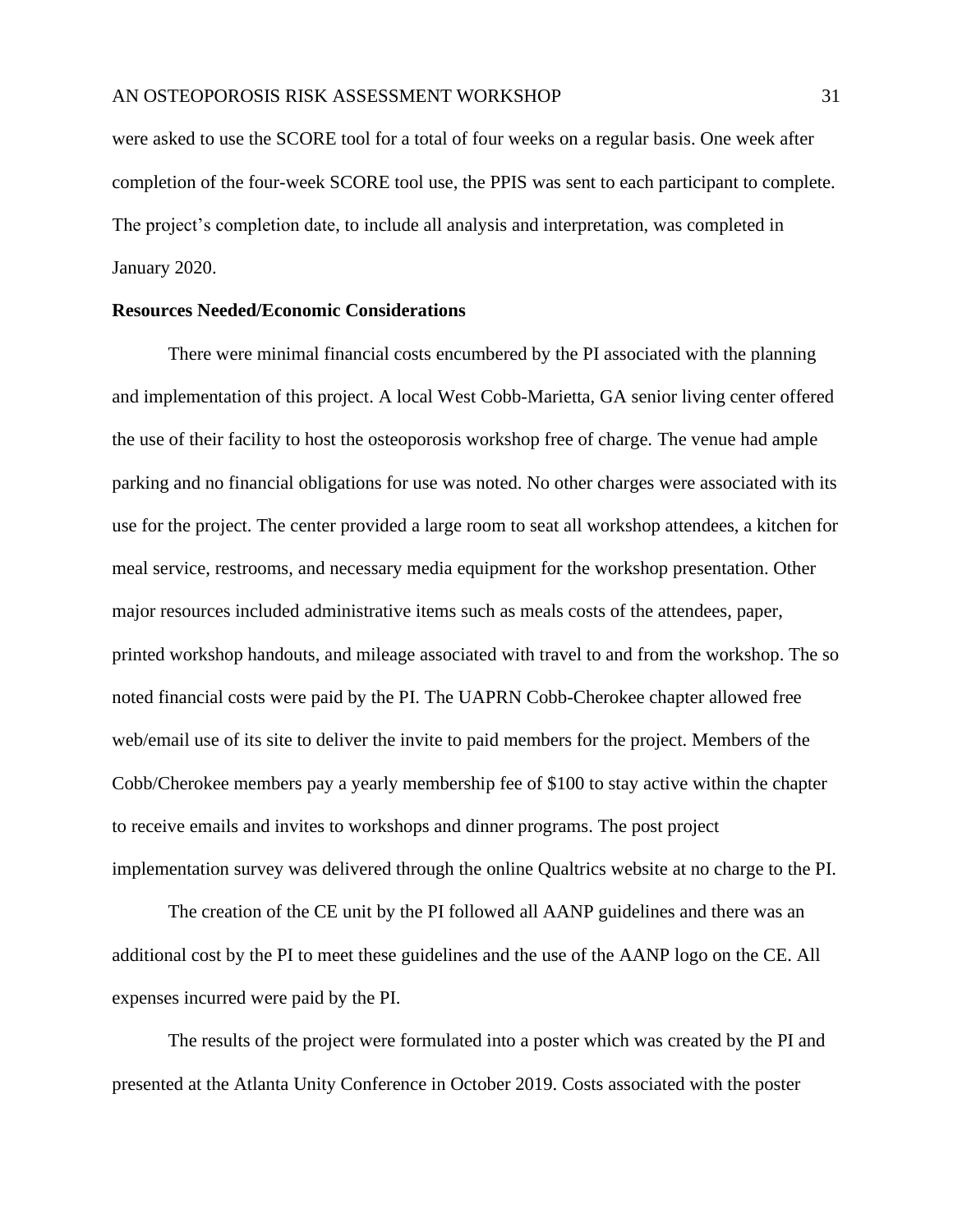presentation included printing of poster, conference fees, travel to and from the conference, hotels fees and charges, and meals. All costs were the sole responsibility of the PI.

# **Evaluation Plan**

#### <span id="page-32-1"></span><span id="page-32-0"></span>**Data Maintenance/Security**

All participants' privacy was maintained throughout the project. Each NP created an identifier number to use when reporting their results and no names or other identifying information was released to the PI during this project. All forms were collected at the workshop and stored by the PI in the PI's locked desk in a locked personal office. The surveys completed via Qualtrics were stored on the PI's computer for this project and was password specific and locked. No audio or video recordings were used. Data was entered weekly into the PI personal computer using IBM Statistics 25 SPSS and stored securely. All records, data, and identifiers will be stored for three years per GCSU policy and then destroyed. No future risk of harm to participants is foreseen.

### **Data Collection**

There were four tools that the PI collected and interpreted for data analysis. The tools were completed by participants who attended the workshop and those who proceeded in the project. The first tool to be completed was the Practice Demographic Characteristic Survey (Appendix C). The demographics survey was created by the PI and addressed areas such as place of APRN employment, prior use of SCORE tool, description of practice setting, years of APRN experience, and number of providers in the practice. The second tool was the EBPQ questionnaire (Appendix D). It was developed by Upton and Dominick in 2006 (Upton & Upton, 2006) to collect data and opinions from healthcare professionals on their use of evidence-based practice. Answers to the questionnaire are in scale format with  $1 =$  never,  $2 =$  occasionally,  $3 =$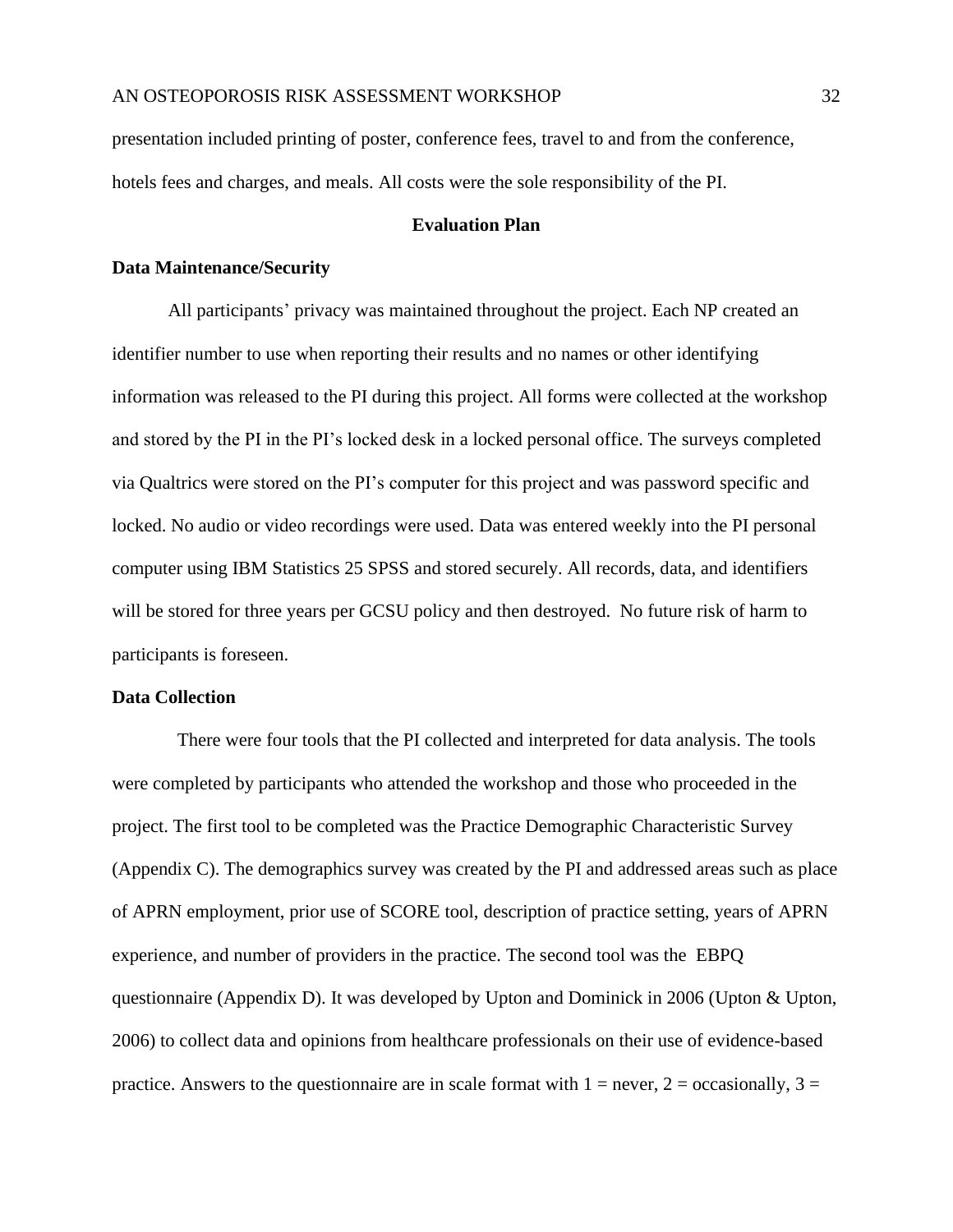usually, and 4 = always. An explanation was given to the participants of no right or wrong answers and they were to answer with honest recollection as to how they currently practice. The first section addressed their practice in relation to individual care-how often had they done the following in a response to a gap in their knowledge. The second section of the EBPQ asked attendees to self-reflect and rate themselves concerning evidence-based practice, time constraints, and practice changes (Table 3). The final section addresses self-reporting of research and informational technology skills. The third tool was the Post Project Implementation Survey which addressed if the participants were able to implement the evidenced-based SCORE tool into their practice setting. The fourth tool was the workshop evaluation form created by the PI and completed by all participants upon conclusion of the presentation (Appendix E).

The attendees were asked to complete both the demographics survey and the EBPQ prior to the presentation of the workshop. The PI answered any questions if they arose. The PI collected the completed surveys and placed them in a sealed envelope. After the four-week project timeframe, the participants were emailed the Post Project Implementation Survey (Appendix F) to complete. The PPIS was emailed to their home email as stated in the consent. There were 11 participants who completed the PPIS.

#### **Data Analysis**

#### <span id="page-33-1"></span><span id="page-33-0"></span>**Demographic Description**

There were 24 attendees at the workshop, and  $45.8\%$  ( $n = 11$ ) agreed to continue as participants in the project (Table 1.). After the one-hour presentation, the attendees were asked to complete a written workshop evaluation (Appendix E). The workshop evaluation numbers ranged from  $1 =$  strongly disagree,  $2 =$  somewhat disagree,  $3 =$  agree, and  $4 =$  strongly agree to be answered honestly after the presentation. The attendees felt the workshop was a valuable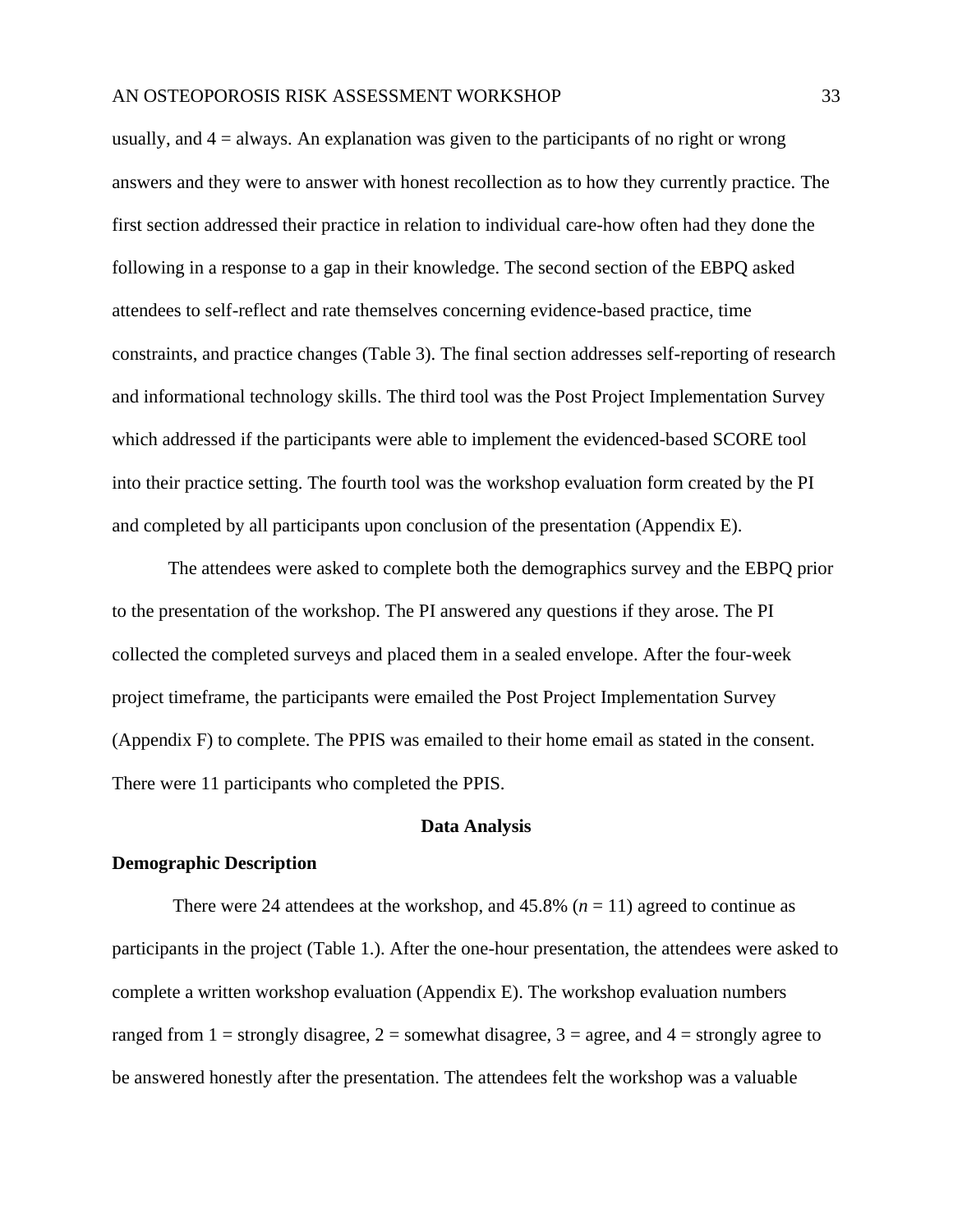experience and gained insight and knowledge on the impact of osteoporosis. The evaluations disclosed that 100%  $(n = 24)$  of the attendees were now better able to: (1) learn the devastating impact of osteoporosis on females (2) identify younger females at risk for low bone mass and (3) over 83% could utilize the SCORE tool to help screen younger female patients.

Demographic data analysis was completed using SPSS IBM 25 software. The missing data from the EBPQ was assigned the number 99 and entered into SPSS. The majority of the participants (54.5%) worked in settings other than Primary Care or Internal Medicine, and most (90.9%) classified their place of employment as urban. The average number of years of advanced practice nursing was 11.6 years and ranged from 1.5 years to 43 years. Most participants worked with other MD's at their place of employment (75%) with a total of 1-5 APRN's (75%).

| Variables                                      | $\boldsymbol{N}$ | Percentage |
|------------------------------------------------|------------------|------------|
| Place of employment                            |                  |            |
| Primary Care/Internal Medicine                 | 4                | 36.4%      |
| Women's Health                                 | 1                | 9.1%       |
| Health Dept.                                   | $\theta$         | 0.0 %      |
| Other                                          | 6                | 54.5%      |
| <b>Employment setting</b>                      |                  |            |
| Rural                                          | 10               | 90.9%      |
| Urban                                          | 1                | 9.1%       |
| Years of Advanced Nursing practice             |                  |            |
| $0 - 5$                                        | 4                | 36.4%      |
| $6 - 10$                                       |                  | 9.1%       |
| $11-20$                                        | 4                | 36.4%      |
| $20+$                                          | $\overline{2}$   | 18.2%      |
| Providers in the practice setting<br><b>MD</b> |                  |            |
| 0                                              | 2                | 18.2%      |

Table 1. Demographics of APRNS's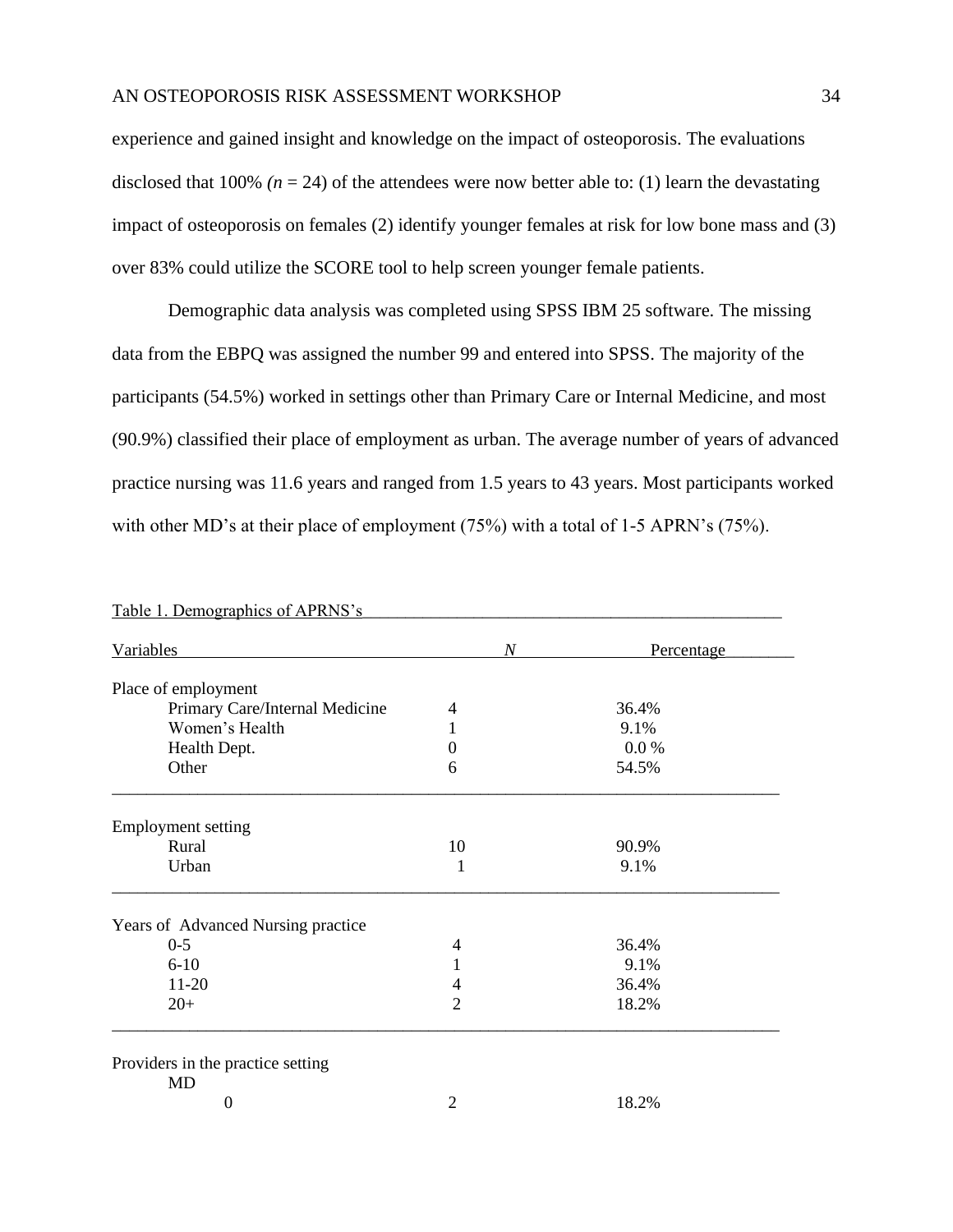| $1 - 5$          | $\mathfrak{Z}$   | 27.3% |  |
|------------------|------------------|-------|--|
| $6 - 10$         | $\overline{2}$   | 18.2% |  |
| $10+$            | $\mathbf{1}$     | 9.1%  |  |
| (missing entry)  | 3                | 27.3% |  |
| <b>APRN</b>      |                  |       |  |
| $1 - 5$          | 6                | 54.5% |  |
| $6 - 10$         | 1                | 9.1%  |  |
| $10+$            | 1                | 9.1%  |  |
| (missing entry)  | 3                | 27.3% |  |
| Other Provider   |                  |       |  |
| $\overline{0}$   | $\overline{4}$   | 36.4% |  |
| $1 - 5$          | 3                | 27.3% |  |
| $6 - 10$         | 1                | 9.1%  |  |
| $10+$            | $\boldsymbol{0}$ | 0.0%  |  |
| (missing entry)  | 3                | 27.3% |  |
| Practice setting |                  |       |  |
| Hospital         | 6                | 54.5% |  |
| Private practice | 4                | 36.4% |  |
| Health dept      | $\boldsymbol{0}$ | 0.0%  |  |
| Other            | $\mathbf{1}$     | 9.1%  |  |
|                  |                  |       |  |

#### <span id="page-35-0"></span>**Findings of Research Questions**

**Research Question 1**: Will APRN's who attend an osteoporosis risk assessment program implement the SCORE tool into practice?

Findings revealed that 90.9% of the participants ( $n = 10$ ) planned to continue incorporating the SCORE tool into practice with the intention of using it as a pre-screening instrument. One participant indicated that the SCORE tool would not be continued to be used, which was identified on the PPIS. Prior to the osteoporosis workshop, 63.6% of the participants reported they had no prior use of the SCORE tool. After the projects' completion, 91% of the participants planned to continue using the SCORE instrument as a means to capture those women (ages 45-64) who might be at risk for low bone mass (Table 4). The participants who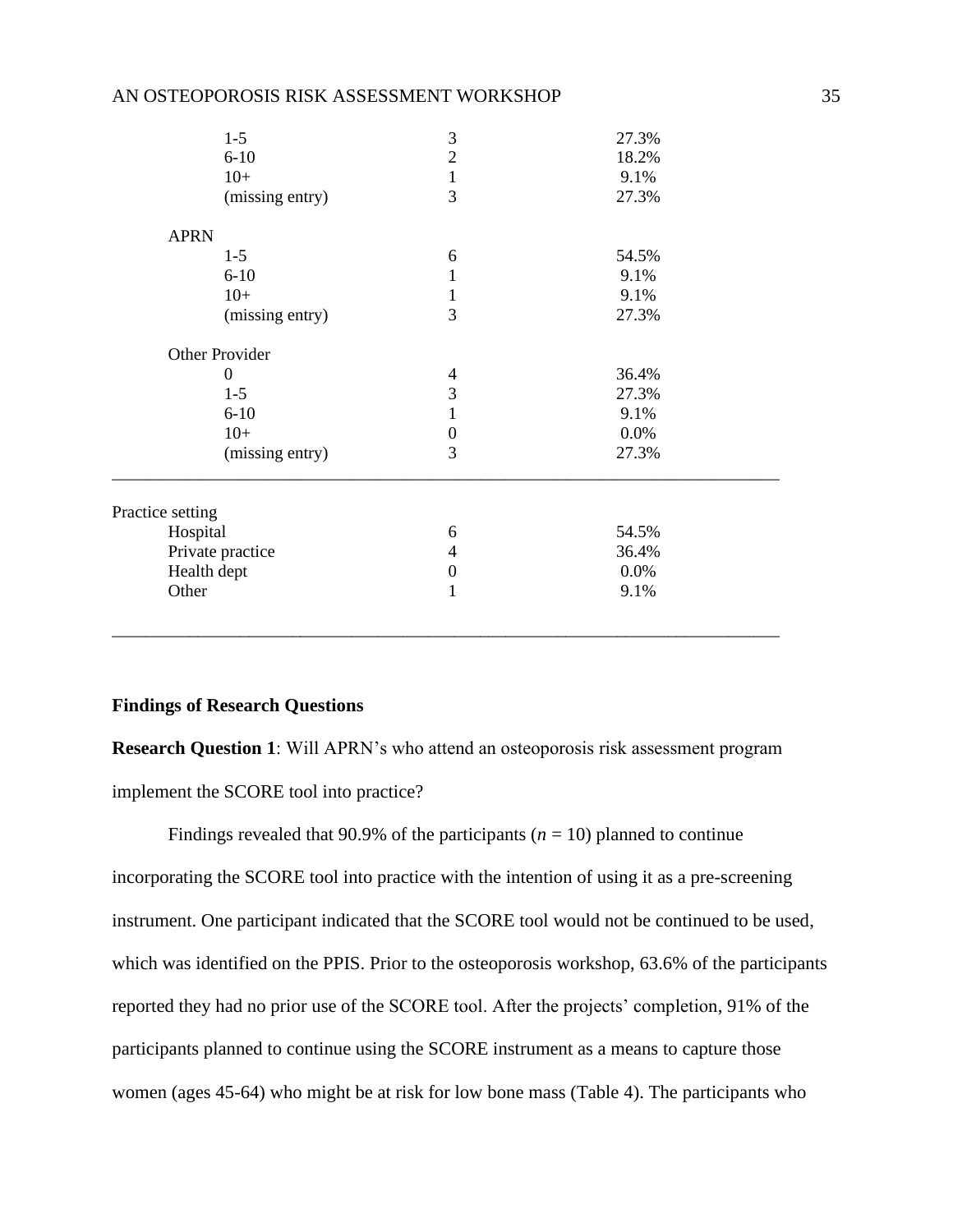attended the workshop stated they gained valuable evidence-based information and saw a definite need to prescreen younger female patients. The increase in pre-screening females will enable providers to initiate low bone mass education and/or medication regimens sooner. Patients will gain valuable instruction by the APRN on ways to increase protection of bone mass if screened earlier.

**Research Question #2:** Will the EBPQ tool identify APRN's who will implement change into practice?

Eighty-three percent of the participants rated themselves as either "always seeing evidence-based research as fundamental to their practice"  $(n = 7)$  or "usually seeing evidencebased research as fundamental to their practice"  $(n = 2)$  out of the total 11 APRN project participants (Table 3). The remaining two participants rated themselves as "never seeing evidence-based research as fundamental to their practice" (18%). Results concluded that the APRNs (*n* = 7) who rated themselves as "always seeing new evidence as fundamental to professional practice" were more likely to implement change (planned to continue to use the SCORE tool) than those who rated themselves as "usually seeing new evidence as fundamental to professional practice"  $(n = 2)$ . Of the two participants who "usually" saw new evidence as fundamental to practice, one did not plan to implement change into practice and did not state a specific reason.

The results reveal that APRNs embrace evidence-based knowledge and research when incorporating it into their practice settings. APRNs are educated while held to the highest standards and expected to implement new data and information in keeping with the best interest of the patient. The APRNs who see new evidence as fundamental to practice will promote health and awareness to their patients as new data and research becomes available. APRNs are required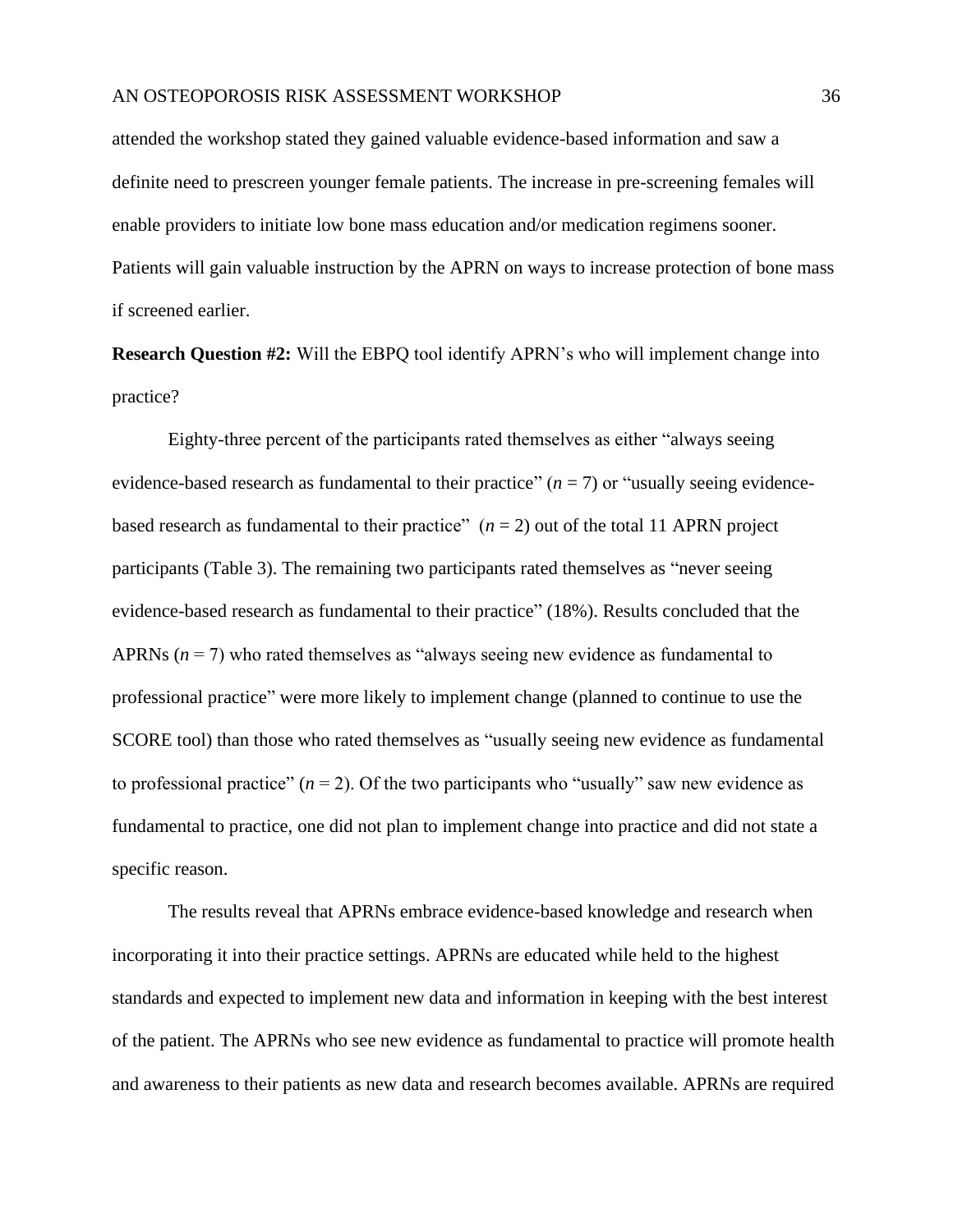to continue to learn and keep abreast of new healthcare guidelines as they become available. Many patients prefer to have an APRN as their sole healthcare provider due to the diligent effort APRNs pour into their patients' health promotion.

**Research Question #3:** What work/environmental factors are associated with the implementation of the SCORE tool into practice?

Over 91% of the participants that planned to continue to implement the SCORE tool into practice were classified as working in either a hospital or private practice setting  $(n = 10)$ . The work and environmental factors associated with implementation of the SCORE tool into practice disclosed both rural and urban APRNs planned to continue use of the SCORE tool (Table 4). One participant classified her employment setting as urban and was unable to continue its use for other reasons, as indicated on the PPIS. APRNs are a valuable key stakeholder when educating their patients.

The results indicate that rural patients who have little or no access to radiologic DXA imaging can be pre-screened with a valid evidence-base tool to identify their risk for low bone mass. Both rural and urban APRNs can educate their female patients on ways to promote optimal bone mass and prevent further breakdown of skeletal mass. Baseline SCORE results can be tabulated and entered into the EMR and repeated as needed. The APRN can tract any changes over the years and proceed to order radiologic imaging if needed while protecting the patient from unnecessary radiation exposure.

**Research Question #4**: What are the perceived barriers that prevent implementation of the SCORE tool into practice?

Over 90% of the APRNs employed in Primary Care, Internal Medicine, Women's Health, Health Department, or Other were able to use the SCORE tool and planned to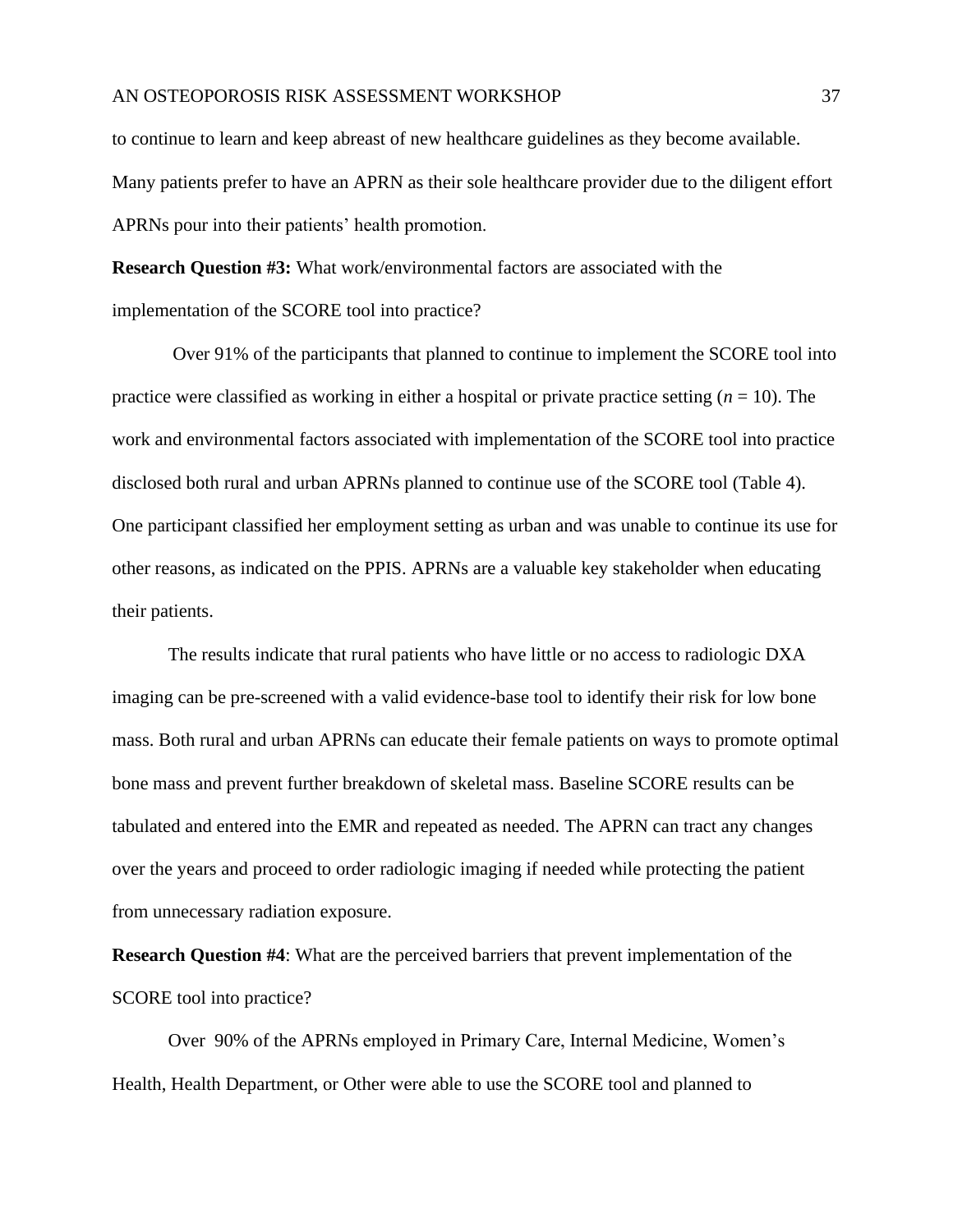incorporate it into their practice  $(n = 10)$ . There was one participant who did have a barrier that prevented the use of the SCORE tool after completion of the project. The participant listed the barrier as "other reason" on the PPIS for explanation as to the barrier. No further information was given on the barrier by the participant. This participant did rate as "usually seeing new evidence as fundamental to professional practice." The participant did not state if they were able to fully use the SCORE tool for the entire four weeks but did answer the PPIS that was emailed upon conclusion of the project.

The results indicate there are minimal barriers for APRNs to implement the SCORE tool into practice. This will assist many healthcare providers in their decision making with regards to earlier screenings.

# <span id="page-38-0"></span>**Further Findings**

The attendees evaluated the workshop as proven to be successful in identifying women whom they should screen and gained valuable education on use of the SCORE tool. Regarding the EBPQ, there were six questions in the first section that the participants were asked to complete (Table 2). Six participants (54.5%) articulated they framed an answerable question at the beginning of patient care to fill in knowledge gaps regarding their practice. After known gaps were identified, over 90% of the attendees stated they tracked down pertinent evidence once the question was identified and critically reviewed the literature for set criteria. Over 90% stated they integrated newly found evidence into their practice once identified, and 72.% shared this information with peers/colleagues. After researching and filling knowledge gaps,  $72.8\%$  ( $n = 8$ ) stated they evaluated the outcomes of their practice changes.

In the second set of questions of the EBPQ (Table 2), the first question addressed allotting time to incorporate new evidence into practice. Findings indicated  $72.7\%$  ( $n = 8$ ) did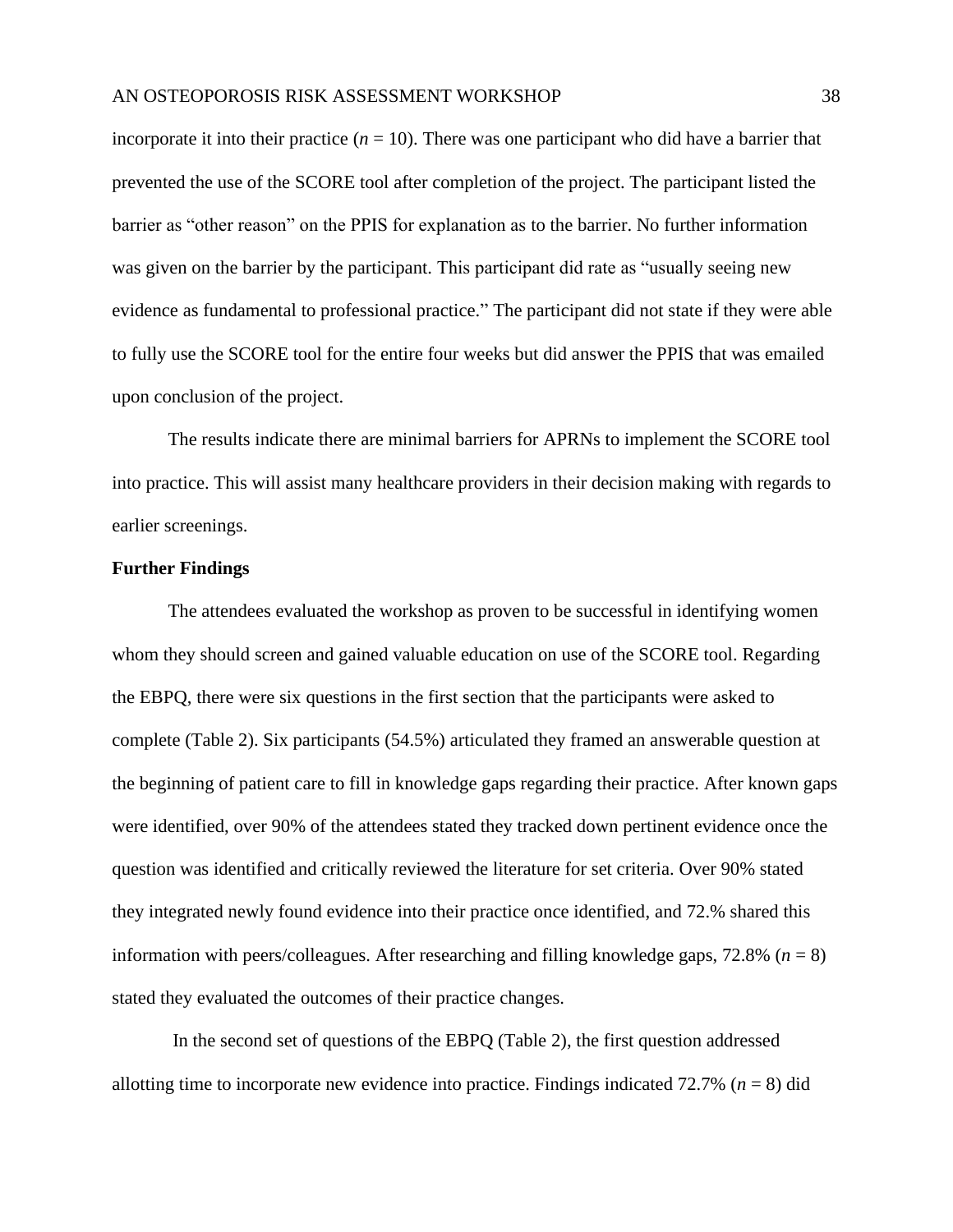make time in their schedules. Only 9%  $(n = 1)$  stated they never made time for new evidence regarding their work schedules. Over 90% ( $n = 9$ ) welcomed questions about their clinical practice patterns. Results showed that 81.5% usually or always deemed evidence-based practice as fundamental to their practice, with 54.5% ( $n = 6$ ) claiming that their practice has changed because of new evidence they have found and incorporated. Only one participant stated their practice had not changed because of new evidence being found. There was no further information given to the PI regarding why they chose or were unable to continue to use the SCORE tool.

 $\_$  ,  $\_$  ,  $\_$  ,  $\_$  ,  $\_$  ,  $\_$  ,  $\_$  ,  $\_$  ,  $\_$  ,  $\_$  ,  $\_$  ,  $\_$  ,  $\_$  ,  $\_$  ,  $\_$  ,  $\_$  ,  $\_$  ,  $\_$  ,  $\_$  ,  $\_$  ,  $\_$  ,  $\_$  ,  $\_$  ,  $\_$  ,  $\_$  ,  $\_$  ,  $\_$  ,  $\_$  ,  $\_$  ,  $\_$  ,  $\_$  ,  $\_$  ,  $\_$  ,  $\_$  ,  $\_$  ,  $\_$  ,  $\_$  ,

| Table 2. Evidence-Based Practice Questionnaire (EBPQ)                                                                                                                    |                  |                         |                    |                |  |
|--------------------------------------------------------------------------------------------------------------------------------------------------------------------------|------------------|-------------------------|--------------------|----------------|--|
| Questions                                                                                                                                                                | Never<br>$n(\%)$ | Occasionally<br>$n$ (%) | Usually<br>$n$ (%) | Always<br>n(%) |  |
| Considering your practice in relation to an individual patient's care over the past year how often<br>have you done the following in response to a gap in your knowledge |                  |                         |                    |                |  |
| Formulated a clearly<br>answerable question as<br>the beginning of the<br>process towards filling<br>this gap:                                                           | $1(9.1\%)$       | $2(18.2\%)$             | 6(54.5%)           | $2(18.2\%)$    |  |
| Tracked down the relevant<br>evidence once you have<br>formulated the question:                                                                                          | $0(0\%)$         | 1(9.1)                  | 8 (72.7%)          | $2(18.2\%)$    |  |
| Critically appraised, against<br>set criteria, any literature<br>you have discovered:                                                                                    | $0(0\%)$         | $1(9.1\%)$              | 8(72.7)            | 2(18.2)        |  |
| Integrated the evidence you<br>have found with your<br>expertise:                                                                                                        | $0(0\%)$         | $1(9.1\%)$              | $7(63.6\%)$        | 3(27.35)       |  |
| Evaluated the outcomes of<br>your practice:                                                                                                                              | $0(0\%)$         | 3(27.3%)                | 5(45.5%)           | 3(27.3%)       |  |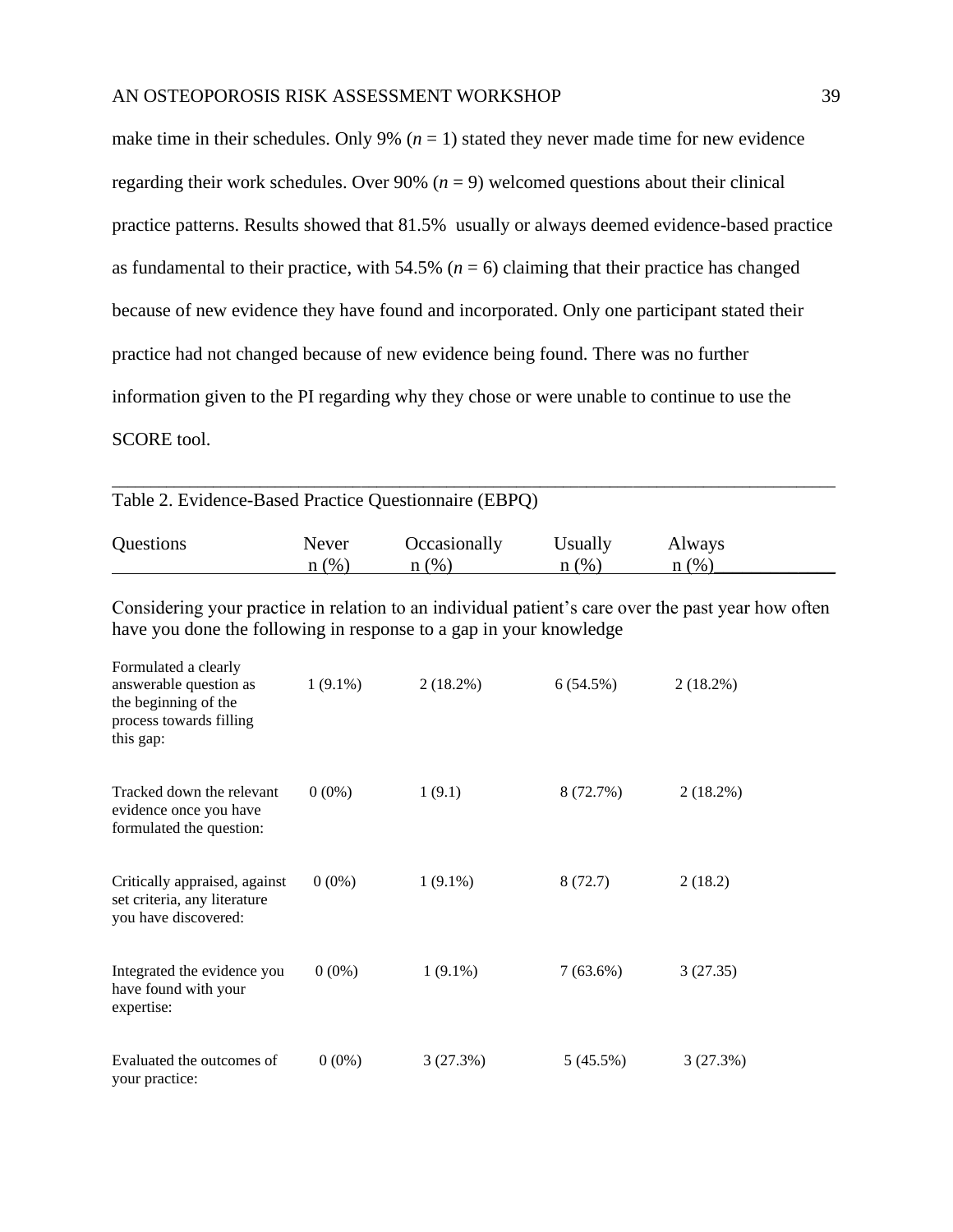| Shared the information with | $0(0)\%$ | 3 (27.2%) | $5(45.5\%)$ | 3 (27.3%) |
|-----------------------------|----------|-----------|-------------|-----------|
| colleagues:                 |          |           |             |           |
|                             |          |           |             |           |

|           |       | Table 3. Evidence-Based Practice Questionnaire (EBPQ) |         |         |
|-----------|-------|-------------------------------------------------------|---------|---------|
| Questions | Never | Occasionally                                          | Usually | Always  |
|           | n(%)  | $n$ (%)                                               | $n$ (%) | $n$ (%) |

Please indicate how you would place yourself for each of the following questions.

| I make time for new<br>evidence in my work<br>schedule:                | $1(9.1\%)$  | $2(18.2\%)$ | 6(54.5%)    | $2(18.2\%)$ |
|------------------------------------------------------------------------|-------------|-------------|-------------|-------------|
| I welcome questions<br>regarding my clinical<br>practice:              | $1(9.1\%)$  | $1(9.1\%)$  | $4(36.4\%)$ | 5(54.5%)    |
| Evidence-based medicine<br>is fundamental to<br>professional practice: | $2(18.2\%)$ | $0(0\%)$    | $2(18.2\%)$ | $7(63.3\%)$ |
| My practice has<br>changed because of<br>evidence I have found:        | $1(9.1\%)$  | $1(9.1\%)$  | 3(27.3%)    | 6(54.5%)    |

The project participants scored themselves on their prior use of the SCORE tool before the project and after project implementation (Table 4.). Prior to the workshop,  $63.6\%$  ( $n = 7$ ) of the participants indicated they had not previously used the SCORE tool. Only 36.4% ( $n = 4$ ) had previously used it within the last month on their female patients.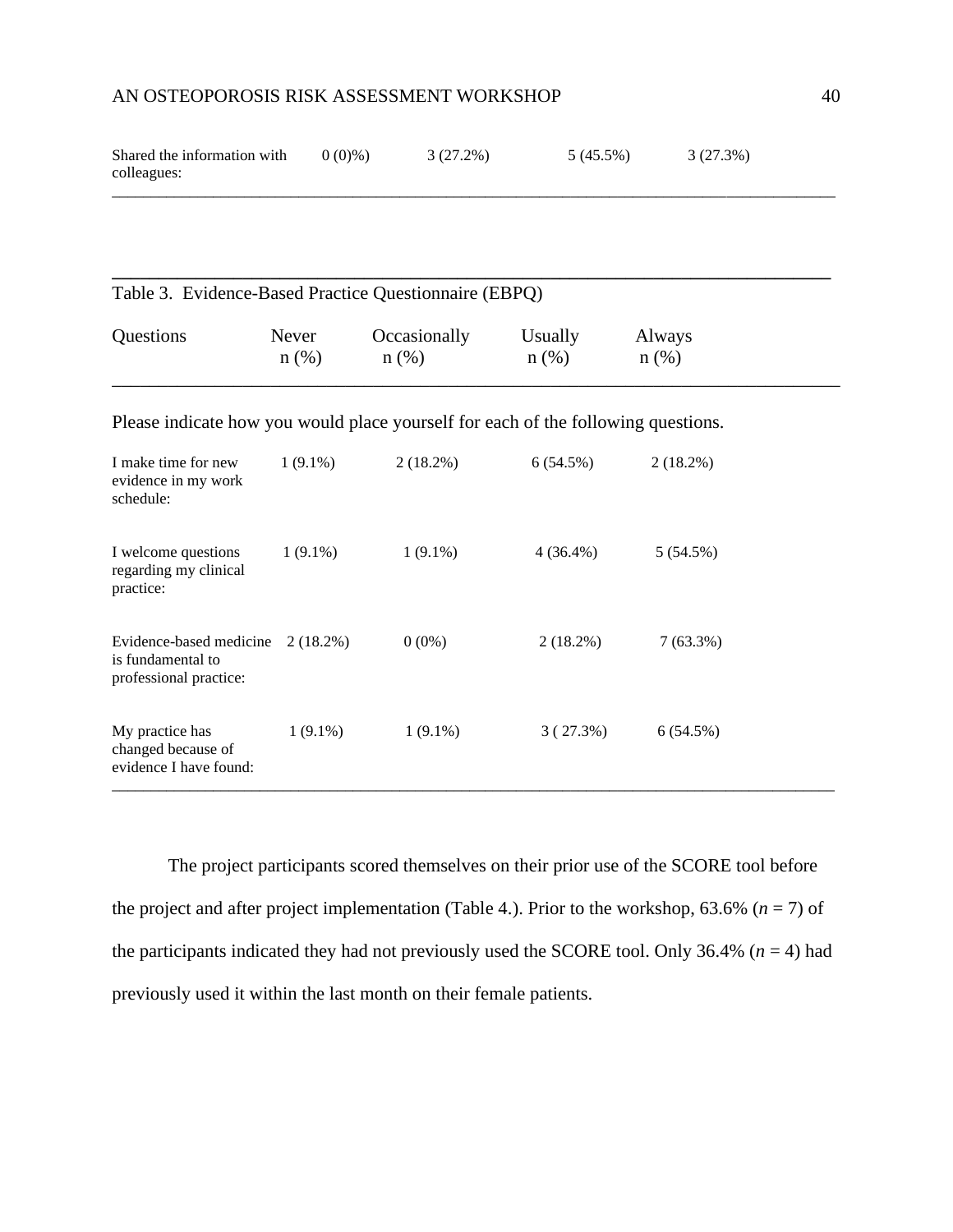# Table 4.  $(n = 11)$

|                                     | SCORE tool use prior to workshop<br>Frequency $(n)$ | Percent $(\% )$         |
|-------------------------------------|-----------------------------------------------------|-------------------------|
| 0 times                             |                                                     | 63.6%                   |
| 1-5 times                           | 4                                                   | 36.4%                   |
| Total                               | 11                                                  | 100%                    |
|                                     |                                                     |                         |
|                                     |                                                     |                         |
| <b>SCORE</b> tool use after project |                                                     |                         |
| No-will not use                     | Frequency $(n)$                                     | Percent $(\% )$<br>9.1% |
| Yes-will use                        | 10                                                  | 91.9%                   |

 $\_$  ,  $\_$  ,  $\_$  ,  $\_$  ,  $\_$  ,  $\_$  ,  $\_$  ,  $\_$  ,  $\_$  ,  $\_$  ,  $\_$  ,  $\_$  ,  $\_$  ,  $\_$  ,  $\_$  ,  $\_$  ,  $\_$  ,  $\_$  ,  $\_$  ,  $\_$  ,  $\_$  ,  $\_$  ,  $\_$  ,  $\_$  ,  $\_$  ,  $\_$  ,  $\_$  ,  $\_$  ,  $\_$  ,  $\_$  ,  $\_$  ,  $\_$  ,  $\_$  ,  $\_$  ,  $\_$  ,  $\_$  ,  $\_$  ,

# **Recommendation and Discussion**

<span id="page-41-0"></span>The USPSTF guidelines and recommendations regarding screenings for osteoporosis prove valid and necessary. However, literature is consistent that many younger females are at risk for low bone density, and healthcare providers are missing opportunities to screen before age 65. The potential to decrease future fragility fractures is overwhelmingly necessary and imminent (Golob & Laya, 2015). The PI recommends that APRNs continue to use the SCORE tool for screening younger female patients. The project highlighted the inconsistencies of screenings and the need for more global awareness of this overwhelming problem. Education for healthcare providers is imperative to incorporate evidence-based research into practice. The PI found valuable awareness and current preventative screening information from the USPSTF website.

#### <span id="page-41-1"></span>**Economic/Cost Benefit**

The goal of osteoporosis screening is to identify women with lower T-scores  $(\leq 2.5)$  so that appropriate therapy can be initiated and the prevention and/or reduction of potential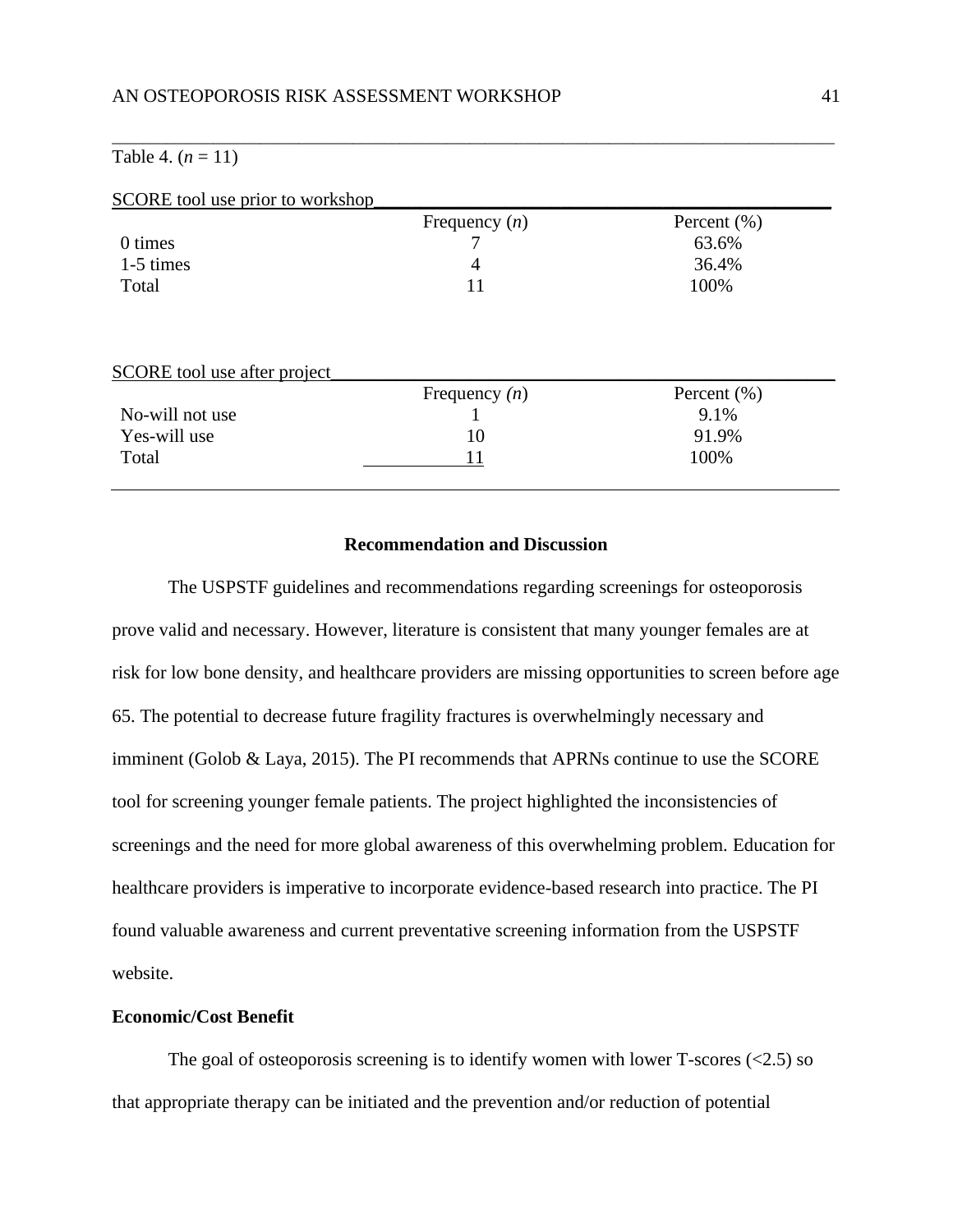fractures. Data shows that 50% of postmenopausal females will experience an osteoporotic fracture in her lifetime, and over 200 million women worldwide will be affected by osteoporosis (Daroszewska, 2015). Although to date there are valid risk assessment tools and radiologic imaging tests available to identify risk for osteoporosis or confirm diagnosis thereof, Gillespie and Morin (2017) state screening among women ages 50-64 has declined steadily from 2008- 2014. Osteoporotic related fractures in the U.S. cost approximately \$17 billion annually and are expected to continue to rise as our population ages (Gold et al., 2019). It is estimated that osteoporotic fractures lead to more than 500,00 hospital admissions annually and account for greater than 800,000 hospital emergency room visits (Gold et al., 2019). The effect and costs associated with osteoporosis are also impacted by the burden of non-direct medical costs such as pain, depression, and poor health. Many women are left to reside in assisted rehabilitation facilities and suffer from chronic pain and altered function of life. For many patients, the quality of life is severely impacted, leading to social isolation and mental health challenges. The benefit of identifying women at risk for low bone mass can prevent future fractures and possibly mortality. Literature is consistent, stating that morbidity and mortality rates are high postfracture, with 20%-25% of hip fracture patients dying after the first year (Tsai, 2019).

Pharmacological and nonpharmacological interventions are available to increase bone density to prevent further bone loss. The SCORE risk assessment tool has a high sensitivity in predicting those females with low bone density and providing healthcare providers an extra tool to assist with decisions in treatment and further testing. APRNs are in an excellent position to teach and educate their patients.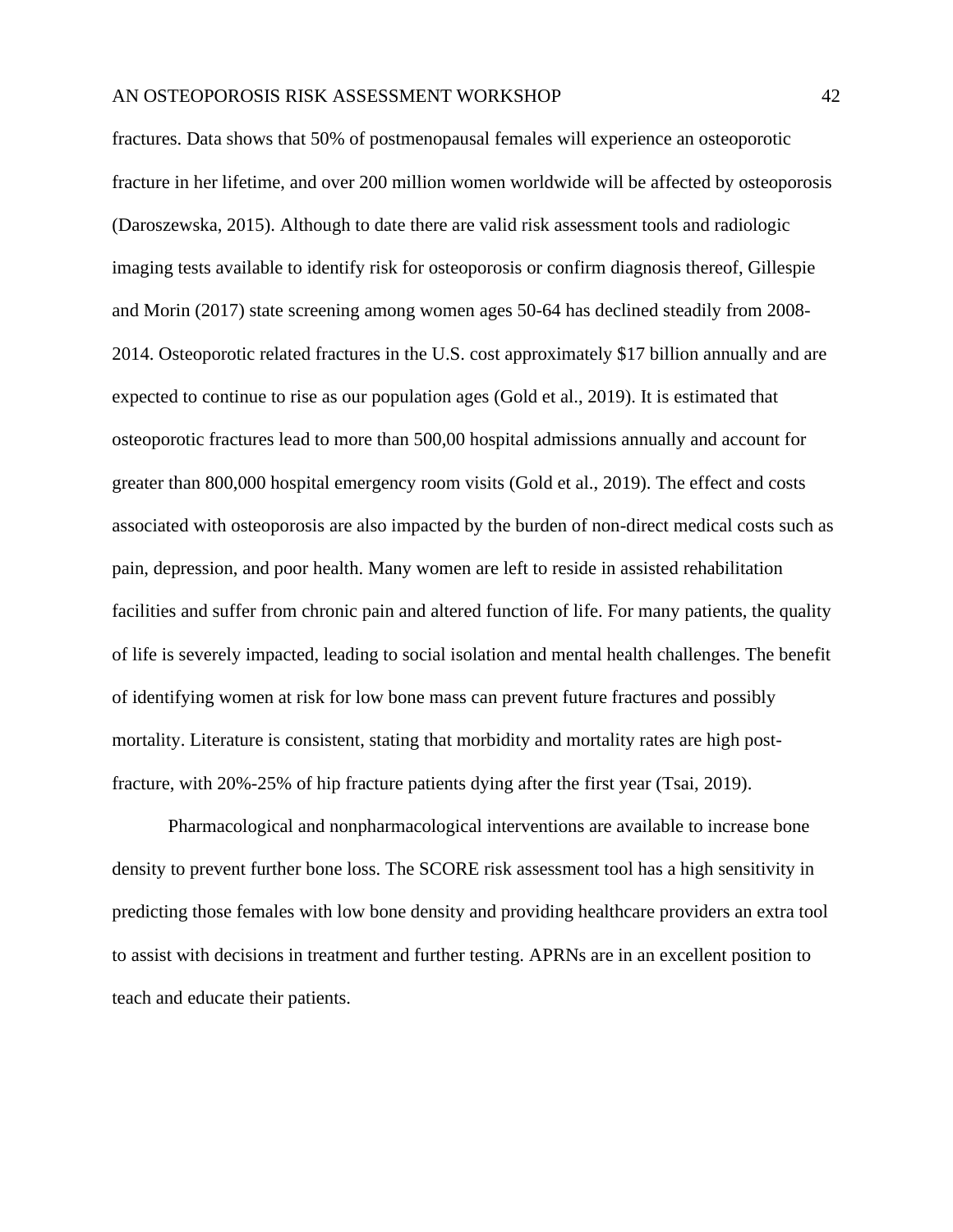## <span id="page-43-0"></span>**Impact on Healthcare Quality and Safety**

The screening and diagnosis of osteoporosis do not lie in the hands of any one particular healthcare member. The confusion often evolves when patients see varying specialists and healthcare team members for treatment and observation. Providers might assume a specialist is providing the screening when, in reality, no screening has been attempted. The SCORE risk assessment tool is validated as a safe, nonradiologic instrument that helps identify women at risk for low bone mass. It does not replace the DXA scan-but optimally excludes patients who should or should not have radiologic imaging. The tool itself takes no longer than one to two minutes to implement with immediate results viewable. Several websites that provide free online access to the SCORE tool with results. There is no training necessary for implementing the SCORE tool. The results of each person's SCORE outcomes identify them at either low, moderate, or high risk for low bone mass with 92-95% sensitivity (Pecina, Romanovsky, Merry, Kennel, & Thacher, 2016). Reduction in preventable fragility fractures is a necessary healthcare quality control outcome.

#### <span id="page-43-1"></span>**Policy Implications**

Pecina et al. (2016) state that the SCORE tool had a statistically higher sensitivity threshold in detecting osteoporosis in women ages 50-64 than the current USPSTF guidelines using FRAX threshold of 9.3%. The SCORE tool, if implemented into a hospital or practicebased setting, could be used as a first-line risk assessment screening instrument for younger female patients. EMR's have important screening instruments embedded within the chart. Educating healthcare personnel to utilize the SCORE tool would help in the decision-making process of when to start or refer for radiologic DXA screening if low bone mass is suspected.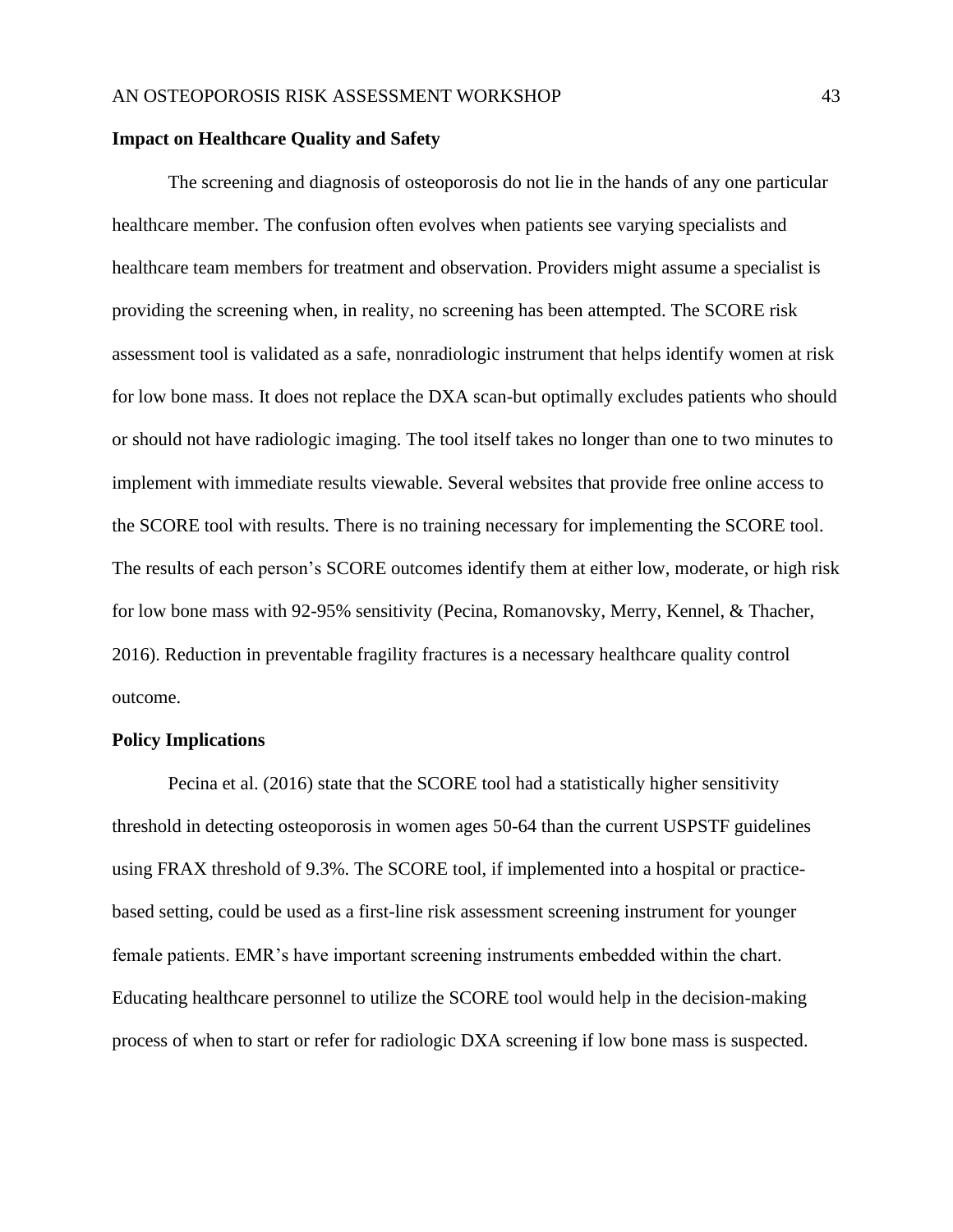The providers would still fully appreciate the USPSTF's guidelines for initial DXA screening at age 65 without any disruption in national recommendations or policy.

# <span id="page-44-0"></span>**Translation**

The response upon conclusion of the workshop was positive and beneficial. Attendees asked numerous questions and expressed sincere gratitude for the newly learned content and value of capturing low bone mass early. There were numerous attendees who expressed interest in learning more about the SCORE tool and planned to share this information with coworkers and peers. Numerous attendees who did not meet inclusion criteria for participation also found value in attending the workshop and use of the SCORE tool.

Pre-screening tools have proven to be a valid and necessary instrument that will help the APRN in decision-making strategies with regards to DXA imaging. The majority of the attendees at the workshop planned to make changes within their own practice and lifestyles to reduce the possibility of low bone mass and fragility fractures. APRNs have a prominent place in both the healthcare and academic setting. The gainful information learned in this project can be shared with colleagues and peers.

## <span id="page-44-1"></span>**Limitations**

There were several limitations the PI concurred during the implementation of this project. The primary limitation was the small sample size of participants. The objective was to have at least thirty participants volunteer for the project. The PI assumes that the small sample size was due to the workshop held at a location the Cobb/Cherokee chapter typically does not use for presentation. However, the venue chosen was appreciated by those who attended. Several student Cobb/Cherokee chapter members who attended the workshop were enthusiastic to start using the SCORE tool. However, they did not meet the inclusion criteria to be part of the project. A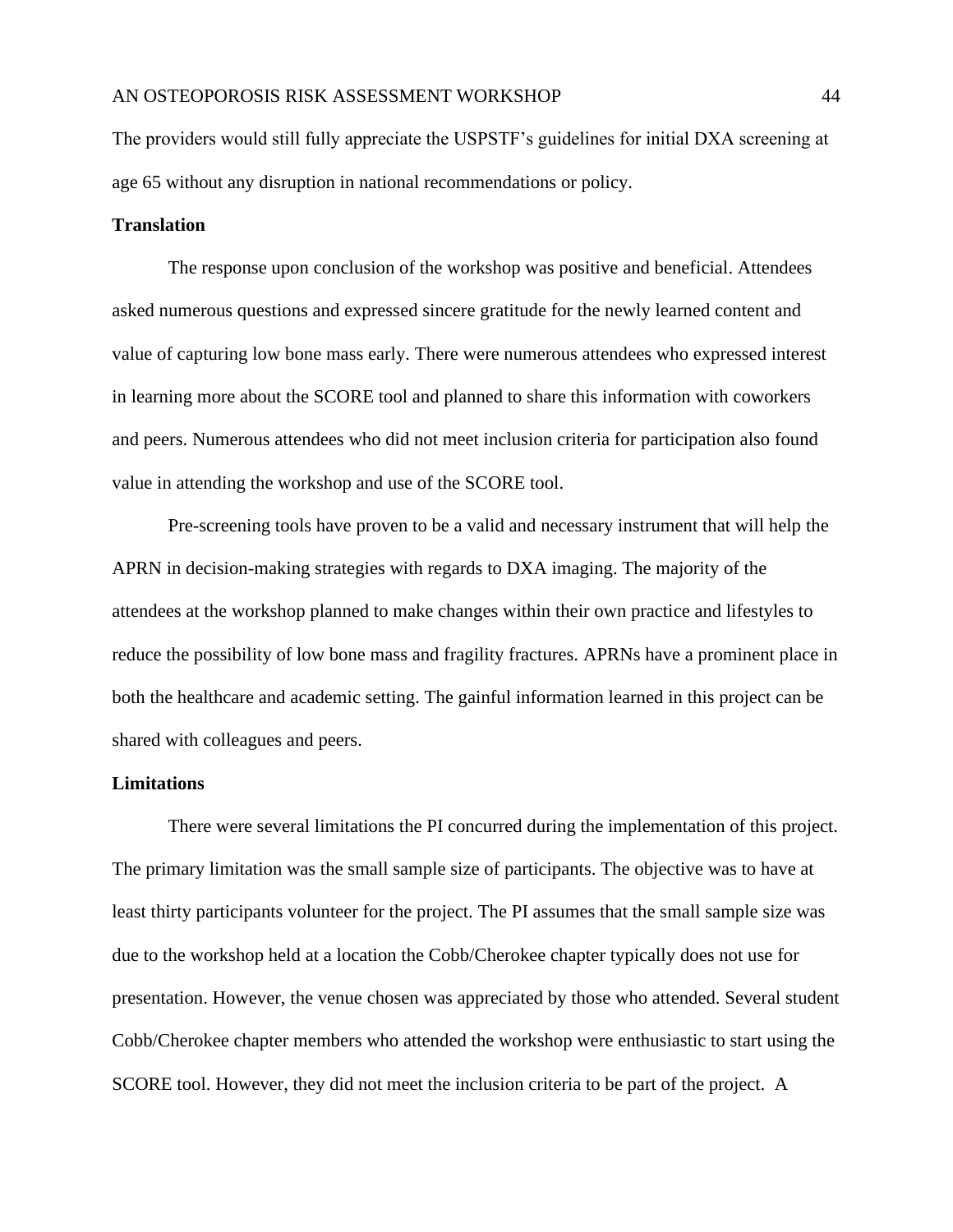limitation was a small amount of missing data information from several participants on the EBPQ. At the beginning of the workshop, all attendees were asked to complete the EBPQ completely; however, three attendees missed several areas for completion. Any missing data was handled by assigning the number 99 and entered into SPSS. The majority of all data was captured and entered into the specific variable categories.

#### <span id="page-45-0"></span>**Discussion**

The awareness to implement this project started after the PI witnessed discrepancies in practice patterns of APRNs in screening for osteoporosis in their places of employment. After discussion with numerous APRNs regarding their initiation of screening for younger women, the PI saw the need for this evidence-based project. Many of the APRNs who were questioned about their screening patterns stated they used the FRAX tool for their older patients but lacked knowledge on screenings with other evidence-based non-radiologic tools. The PI did not find any other completed DNP or other research projects addressing the use of non-radiologic screening tools for younger female patients at risk for low bone mass in numerous repositories.

The PI was able to interview the APRNs who attended the osteoporosis workshop after its completion. The discussion regarding the workshop was overwhelmingly positive and appreciated by all who attended. Many of the APRNs voiced sincere appreciation for the new material learned as they had not recognized the devastating impact of osteoporotic fractures and their need to address earlier screenings for younger female patients. This evidence-based project was different from others in the respect that it provided the background of an economic and burdensome disease (osteoporosis) and followed with a valid screening instrument that can be used by any healthcare member if applied. The PI was also able to assess the APRNs self-rated scores on the EBPQ and input that data into the final results of this project.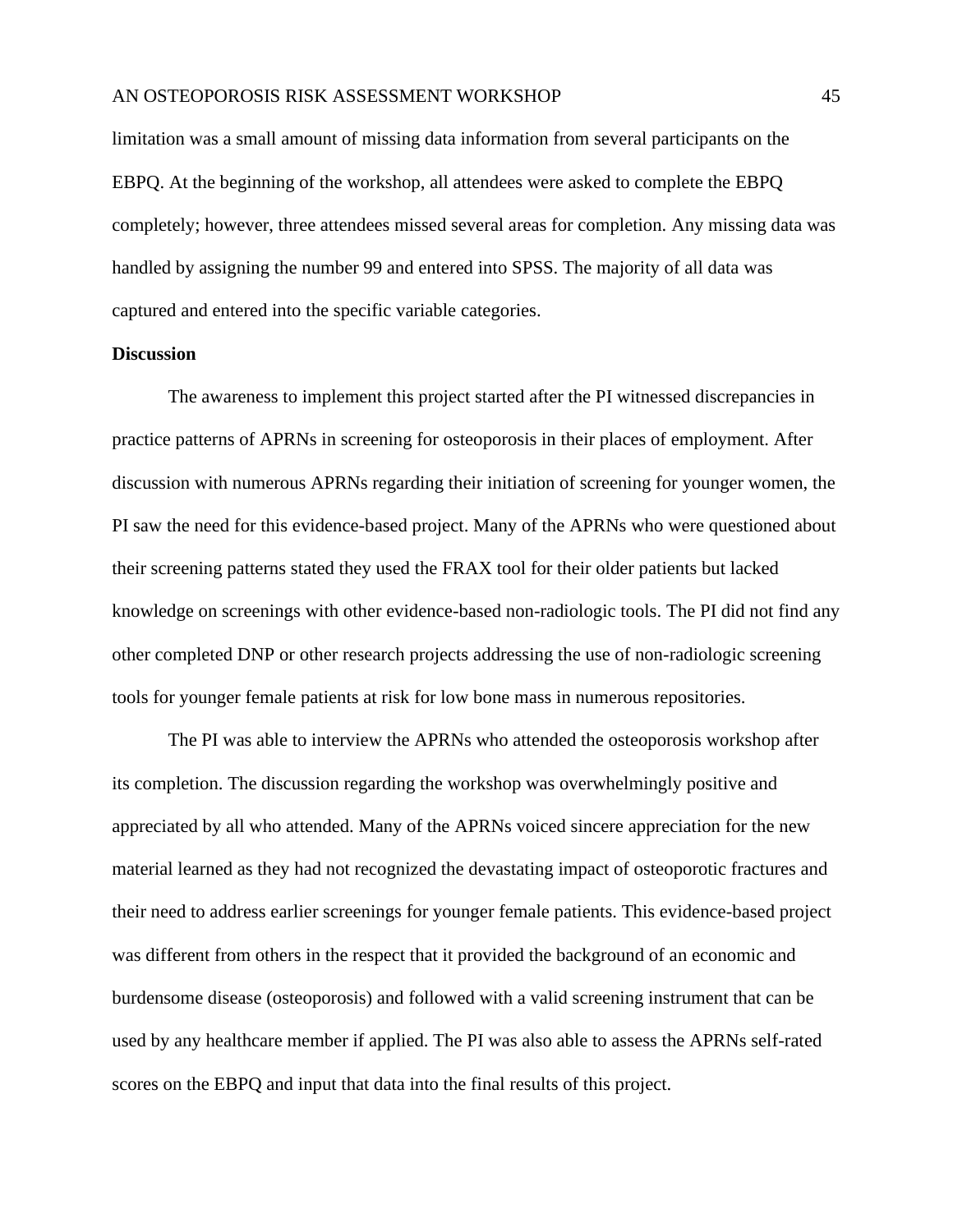The PI carefully examined the literature for project needs and validity. The PI found sufficient need for the project-based upon literature review and APRN feedback. The consensus of the literature on when to screen younger female patients coincided with the APRN's responses on the pre-project survey in which  $33\%$  ( $n = 8$ ) did not know the current screening guidelines. The participants voiced appreciation and confidence in understanding their role as providers to use the SCORE tool as a pre-screening instrument. Those who attended the workshop expressed gratitude in learning of the impact of osteoporosis and screening patients.

#### <span id="page-46-0"></span>**Dissemination**

After the four-week use of the SCORE tool, the PPIS form was emailed to all participants via Qualtrics platform delivery system. The PI then gathered project data results and input those results into SPSS. The participants were notified of the results of the project in a post-project email. The email included aggregate data regarding evidence-based changes the participants plan to make in using the SCORE tool in their practice setting. No personal information was included in the aggregate data results. Results of the project were shared with the Cobb/Cherokee UAPRN members.

#### <span id="page-46-1"></span>**Professional Reporting**

The PI submitted a poster abstract to the 2019 Unity Conference committee poster chair. The abstract included the required specifications and met all criteria. The PI was notified three weeks later that the abstract had been accepted by the conference committee. Permission to display the project poster was granted, and the PI was notified via email that the poster could be displayed. The PI completed a two-day project poster presentation at the 2019 Unity Conference held in Atlanta, GA. The PI was available to participants at the Unity Conference for questions or explanations.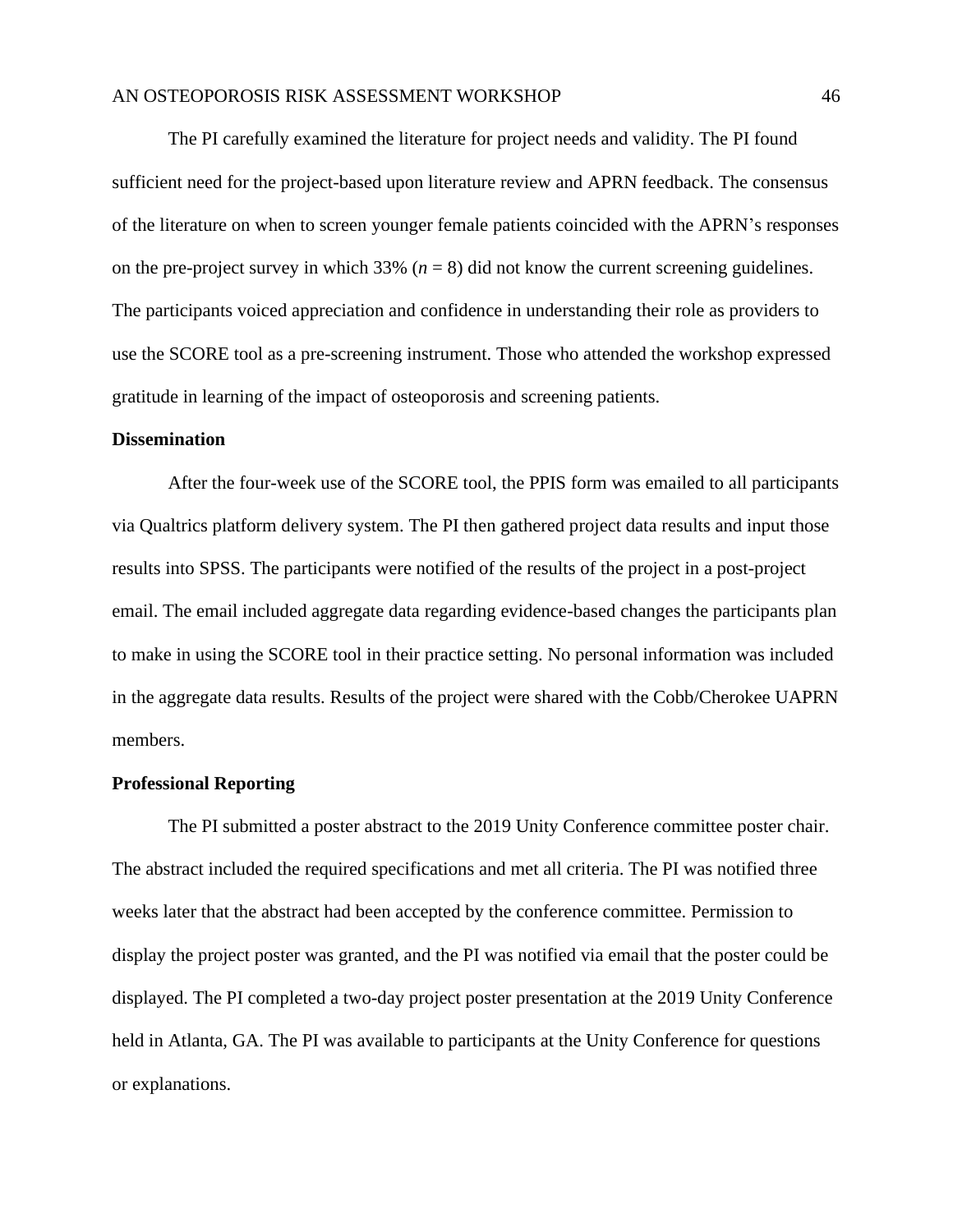Evidence-based practice is ever changing and noted to be one of the most influential factors in the decision-making process. The PI plans to publish the results of the project in one of several nurse practitioner journals. The goal of this project was to improve screening patterns by APRNs of their younger female patients. Results from the project indicated the evidence-based and validated screening tool SCORE could be used as part of the APRNs screening patterns due to the success of the project.

#### <span id="page-47-0"></span>**PI Recommendation**

The goal of this project was to bring awareness of a need to screen younger females at risk for low bone mass. Research supports the literature findings that osteoporosis screenings in females are inconsistent, and providers lack consistent methodologies in doing them. The inconsistent screenings were noted nationally as well as globally (Gillespie & Morin, 2016). The ultimate result is to capture and pre-screen younger females who might be at risk and prevent future fractures. The evidence is consistent that lifestyle changes, medication, exercise, and dietary supplements can reverse bone loss and increase bone matrix. The recommendation and findings of this project by the PI are to incorporate nonradiologic pre-screening tools into the APRN student curriculum and increase awareness of the devastating impact of osteoporosis. The project workshop increased significant awareness to each individual who attended. The APRNs who proceeded to use the SCORE tool will now be able to accurately identify younger females at risk for low bone mass by using an evidence-based pre-screening tool.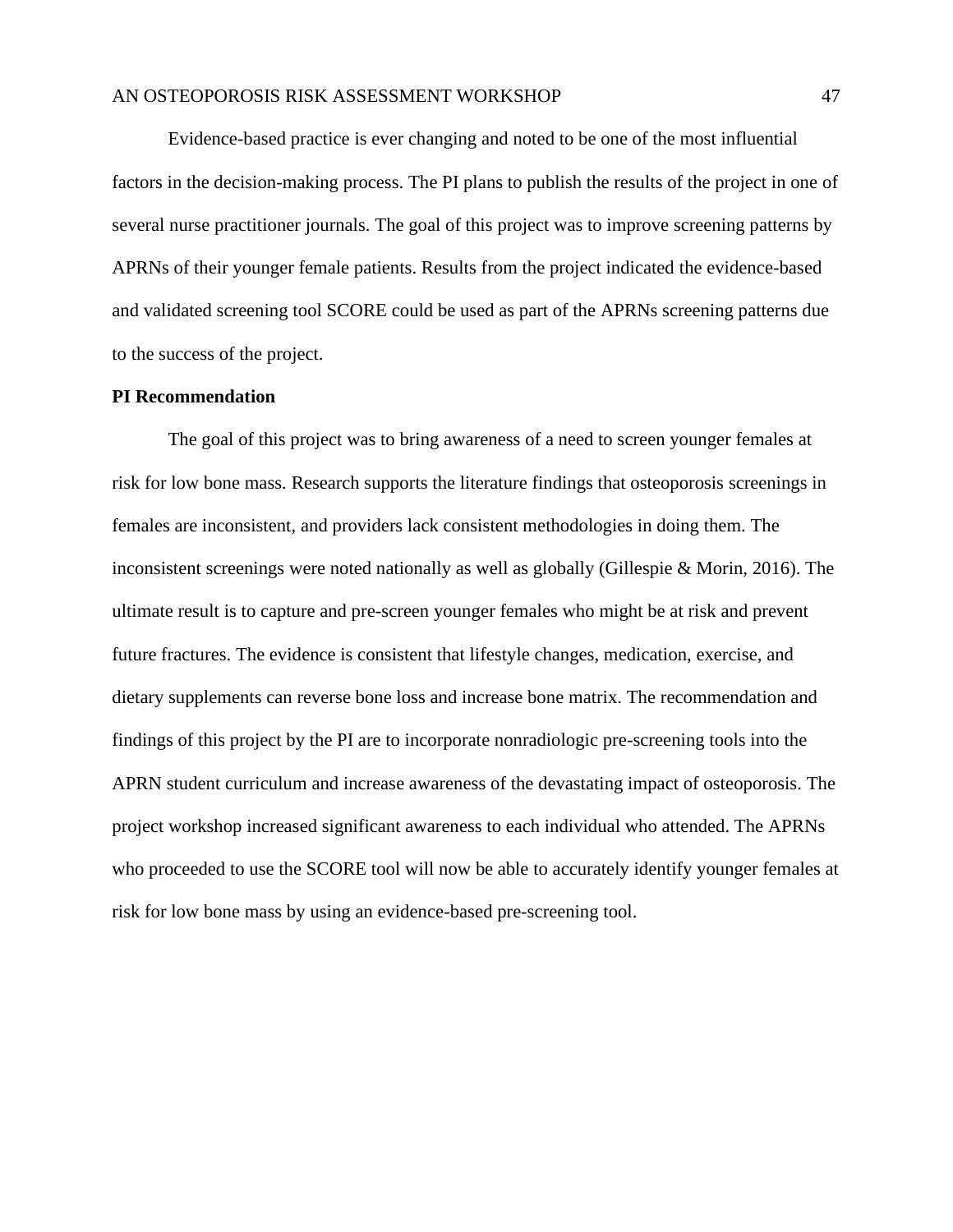#### References

- <span id="page-48-0"></span>Ahmadzadeh, A., Emam, M., Rajael, A., Moslemizadeh, M., & Jalessi, M. (2013, December 11). Comparison of three different osteoporosis risk assessment tools: ORAI (osteoporosis risk assessment instrument), SCORE (simple calculated osteoporosis risk estimation) and OST (Osteoporosis self-assessment tool). *Medical Journal of the Islamic Republic of Iran*, *28*.
- Amarnath, A. D., Franks, P., Robbins, J., Xing, G., & Fenton, J. (2015). Underuse and Overuse of Osteoporosis Screening in a Regional Health System: a Retrospective Cohort Study. *Journal of General Internal Medicine*, *30*(12), 1733-1740.
- Balaji, S. (2016). Do you need a drug for osteoporosis? Retrieved from http://web.b.ebscohost.com/ehost/pdfviewer/pdfviewer?vid=1&sid=c120fcfb-acdd-4851 bca6-a40337285b6d%40pdc-v-sessmgr04
- BenSedrine, W., Devogelaer, J. P., Kaufman, J. M., Goemaere, S., Depresseux, G., Bruyere, O., & Reginster, J. Y. (2000). Interest of the Simple Calculated Osteoporosis Risk Assessment (SCORE) Tool for a more rational use of bone densitometry. *Annals of Rheumatic Diseases*, *59*(0003-4967), 80-81. Retrieved from https://orbi.uliege.be/handle/2268/96287

Black, A. J., Reid, D., & Sandison, R. (2009). *Osteoporosis: The Facts*. [eBook Collection (EBSCOhost)]. Retrieved from http://eds.a.ebscohost.com.ezproxy.gsu.edu/eds/detail?sid=3c7ecaf6-44ee-4735-ba9ec8db6165976a@sessionmgr104&vid=27&format=EB&rid=11#AN=604169&db=nlebk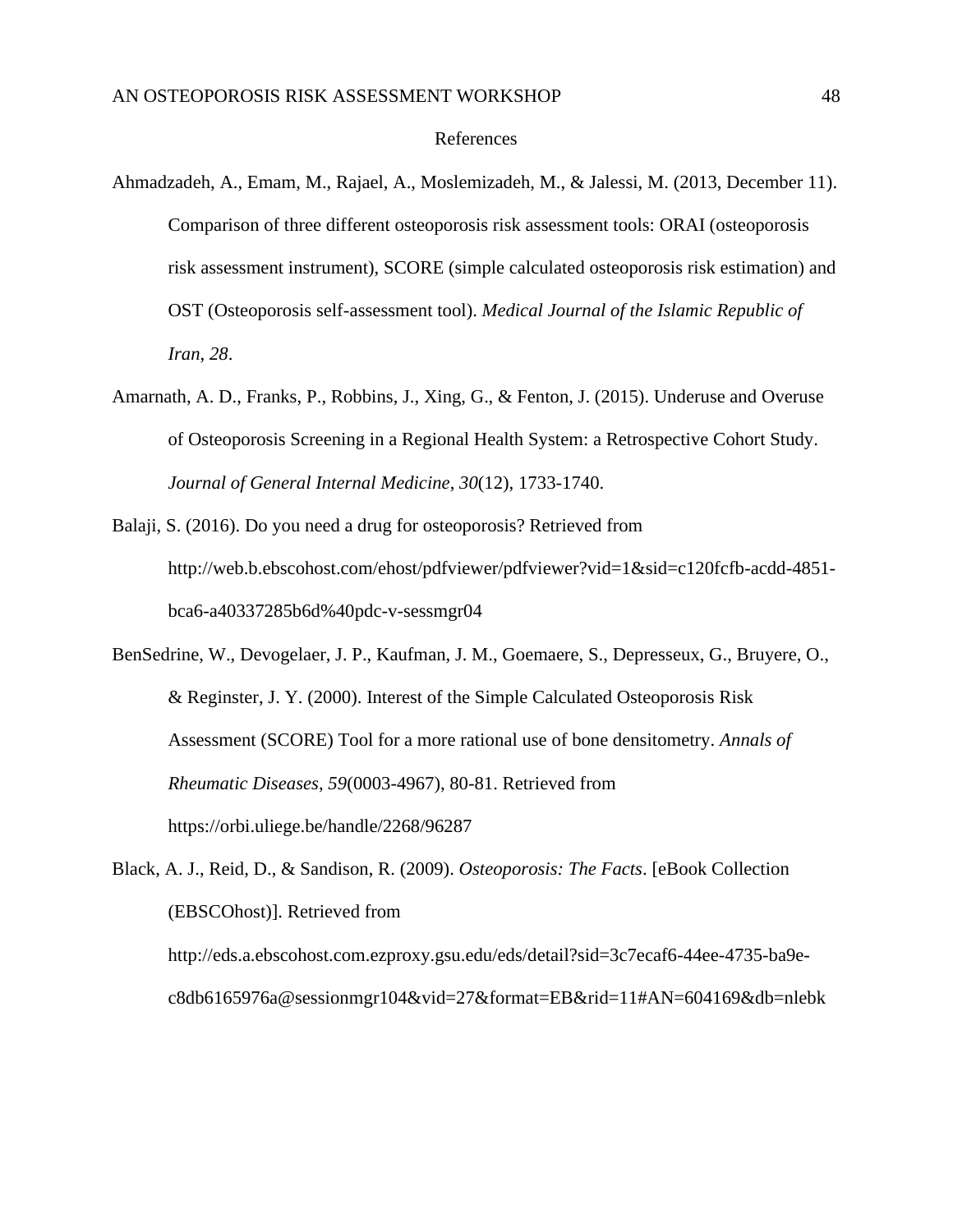- Chen, S. J., Chen, Y. J., Cheng, C. H., Hwang, H. F., Chen, C. Y., & Lin, M. R. (2016, May 2016). Comparisons of different screening tools for identifying fracture/osteoporosis risk among community-dwelling older people []. *Medicine*, *95*(20), 1-10. cross-sectional survey. *Journal of Drug Assessment*, *8*(1), 175-183. https://doi.org/https://doi.org/10.1080/21556660.2019.1677674
- D'Amour, D., Goulet, L., Labadie, J., San Martin-Rodriguez, L., & Pineault, R. (2008). A model and typology of collaboration between professionals in healthcare organization. *BMC Health Services Research*, *8*(188). https://doi.org/10.1186/1472-6963-8-188
- Daroszewska, A. (2015, July 1). Prevention and Treatment of osteoporosis in women: an update. *Obstetrics, Gynaecology and Reproductive Medicine*, *25*(7), 181-187. detecting low bone mineral density in menopausal women. *Universa Medicina*, *36*(2), 2407-2230.
- Elders, P. M., Merlijin, T., Swart, K. A., Van Hout, W., Van der Zwaard, B. C., Niemeijer, C., ... Van Schoor, N. M. (2017). Design of ths SALT Osteoporosis Study: a randomized pragmatic trial, to study a primary care screening and treatment program for the prevention of fractures in women aged 65 years or older. *BMC Musculoskeletal Disorders*, *18:424*. https://doi.org/10:1186/s12891-017-1783-y
- Gaglio, B., Shoup, J., & Glasgow, R. (2013, June). The RE-AIM Framework: A Systematic Review of Use Over Time. *American Journal of Public Health*, *103*(6), e38-e46. https://doi.org/10.2105/AJPH.2013.301299
- Gillespie, C., & Morin, O. (2016, March 2017). Trends and Disparities in Osteoporosis Screening Among Women in the United States, 2008-2014. *American Journal of Medicine*, *130*(3), 306-316. https://doi.org/10.1016/j.amjmed.2016.10.018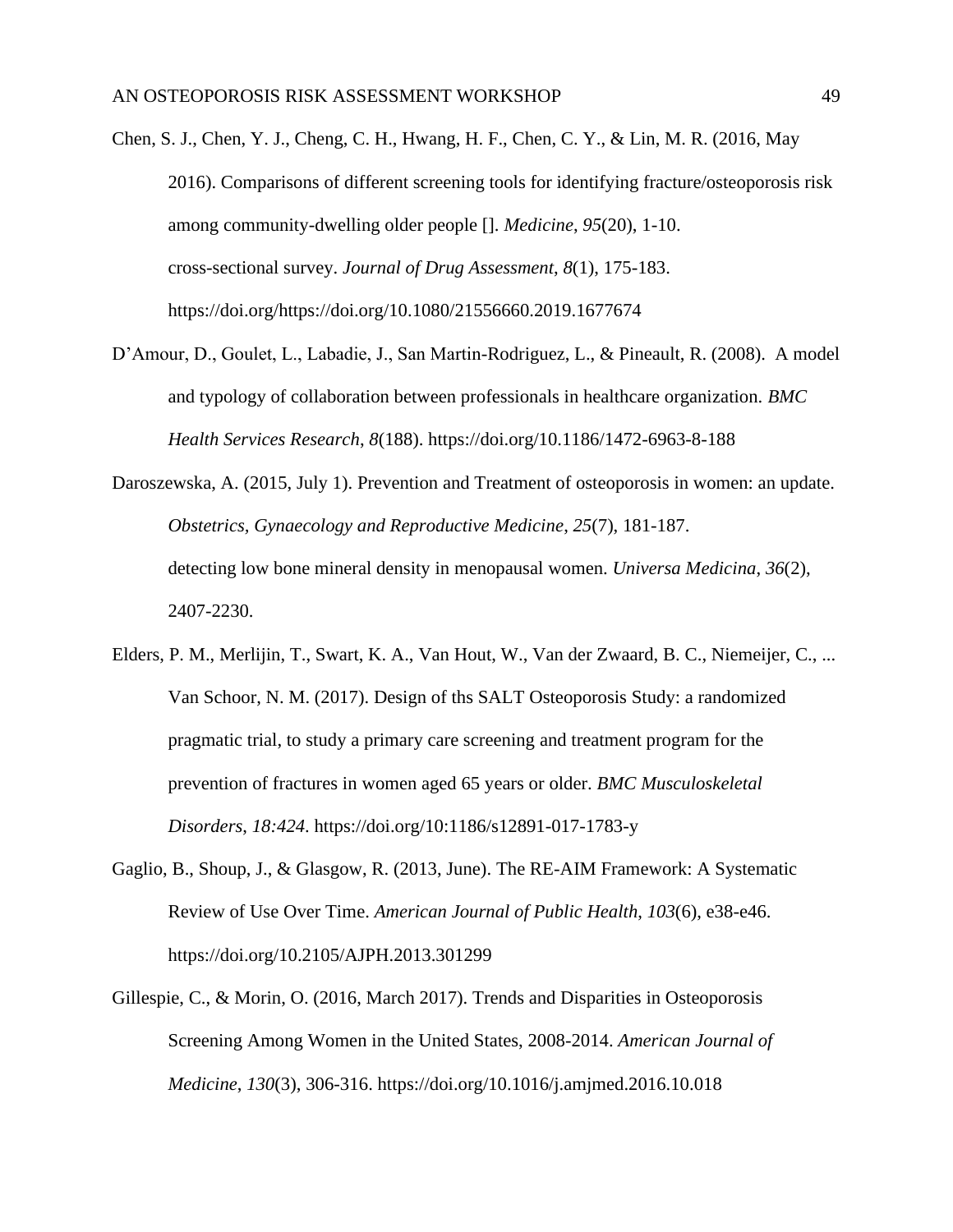Golob, A. L., & Laya, M. B. (2015). Osteoporosis Screening, Prevention, and Management. *Medical Clinics of North America*, *99*(3), 587-606. https://doi.org/doi.org/10.1016/j.mcna.2015.01.010

- Gutzwiller, J., Richterich, J., Stanga, Z., Nydegger, U. E., Risch, L., & Risch, M. (2018). Osteoporosis, diabetes, and hypertension are major risk factors for mortality in older adults: an intermediate report on a prospective survey of 1467 community-dwelling elderly healthy pensioners in Switzerland. *BMC Geriatrics*, *115*. https://doi.org/https://doi.org/10.1186/s12877-018-0809-0 https://doi.org/https://doi.org/10.1186/s12877-019-1278-9
- Jiang, X., Good, L. E., Spinka, R., & Schnatz, P. F. (2016, January). Osteoporosis screening in postmenopausal women aged 50–64 years: BMI alone compared with current screening tools. *Maturitas*, *26*, 59-64.
- Keshishian, A., Boytsov, N., Burge, R., Krohn, K., Lombard, L., Zhang, X., Baser, O. (2017). Examining the Treatment Gap and Risk of Subsequent Fractures among Females with a Fragility Fracture in the US Medicare Population. *Osteoporosis International*, *28*, 2485- 2494.
- Kling, J. M., Clarks, B. L., & Sandhu, N. P. (2014). Osteoporosis Prevention, Screening, and Treatment: A Review. *Journal of Women's Health*, *23*, 563-567.
- Lydick, E., Cook, K., Turpin, J., Melton, M., Stine, R., & Burnes, C. (1998, January). Development and validation of a simple questionnaire to facilitate identification of women likely to have low bone density. *The American Journal of Managed Care*, *4*(1), 37-48.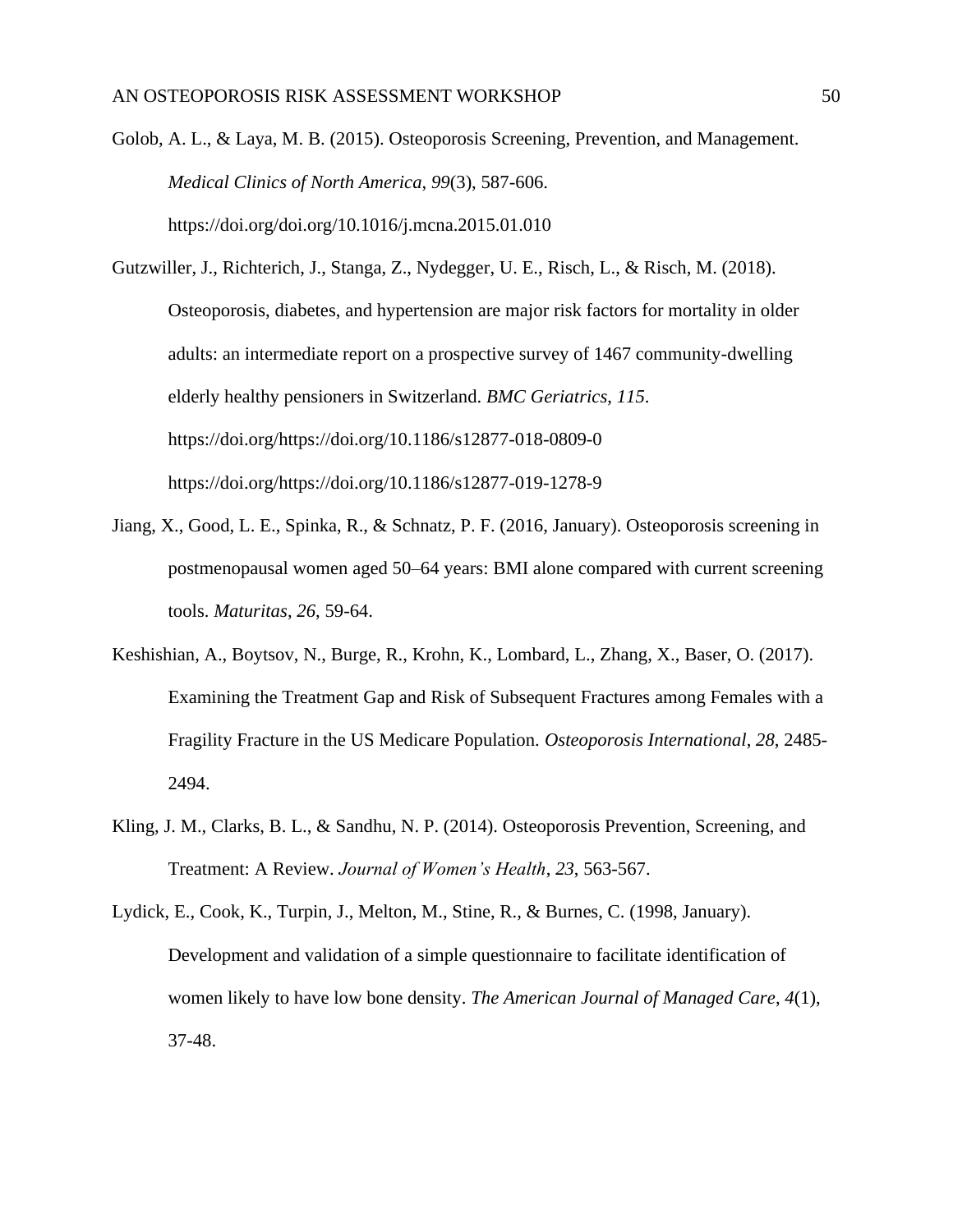Mendis, A. S., Ganda, K., & Seibel, M. J. (2017). Barriers to Secondary Fracture Prevention in Primary Care. *Osteoporosis International*, *28*, 2913-2919.

National Osteoporosis Foundation. (n.d.). https://www.nof.org/about-us/

Pecina, J. L., Romanovsky, L., Merry, S. P., Kennel, K. A., & Thacher, T. D. (2016, March-April 2016). Comparison of clinical risk tools for predicting osteoporosis in women Ages 50 – 64 []. *Journal of the American Board of Family Medicine*, *29*(2), 233-239. https://doi.org/10.3122/jabfm.2016.02.150237 postmenopausal osteoporosis. *CLIMACTERIC*, *18*, 805-812.

- Rapp, K., Kampe, K., Roigk, P., Kircheisen, H., Becker, C., Lindbauer, I., Buchele, G. (2016). The Osteoporotic Fracture Prevention Program in Rural Areas (OFRA): a protocol for a cluster-randomized health care fund driven intervention in a routine health care setting. *BMC Musculoskeletal Disorders*, *17*, 1-7.
- Shuler, F., Scott, K., Wilson-Byrne, T., Morgan, L., & Olajide, O. (2016). Improving Rural Bone Health and Minimizing Fracture Risk in West Virginia: Validation of the World Health Organization FRAX® Assessment Tool as a Phone Survey for Osteoporosis Detection. *West Virginia Medical Journal*, *112*(3), 84-88.
- Siris, E. S., Adler, R., Bilezikian, J., Bolognese, M., Dawson-Hughes, B., Favus, M. J., Watts, N. B. (2014). *The clinical diagnosis of osteoporosis: a position statement from the National Bone Health Alliance Working Group*. Retrieved from https://doi.org/10.1007/s00198- 014-2655-z
- Tsai, A. J. (2019, June 1). Disparities in osteoporosis by race/ethnicity, education, work status, immigrant status, and economic status in the United States. *European Journal of Internal Medicine*, *64*(), 85-89.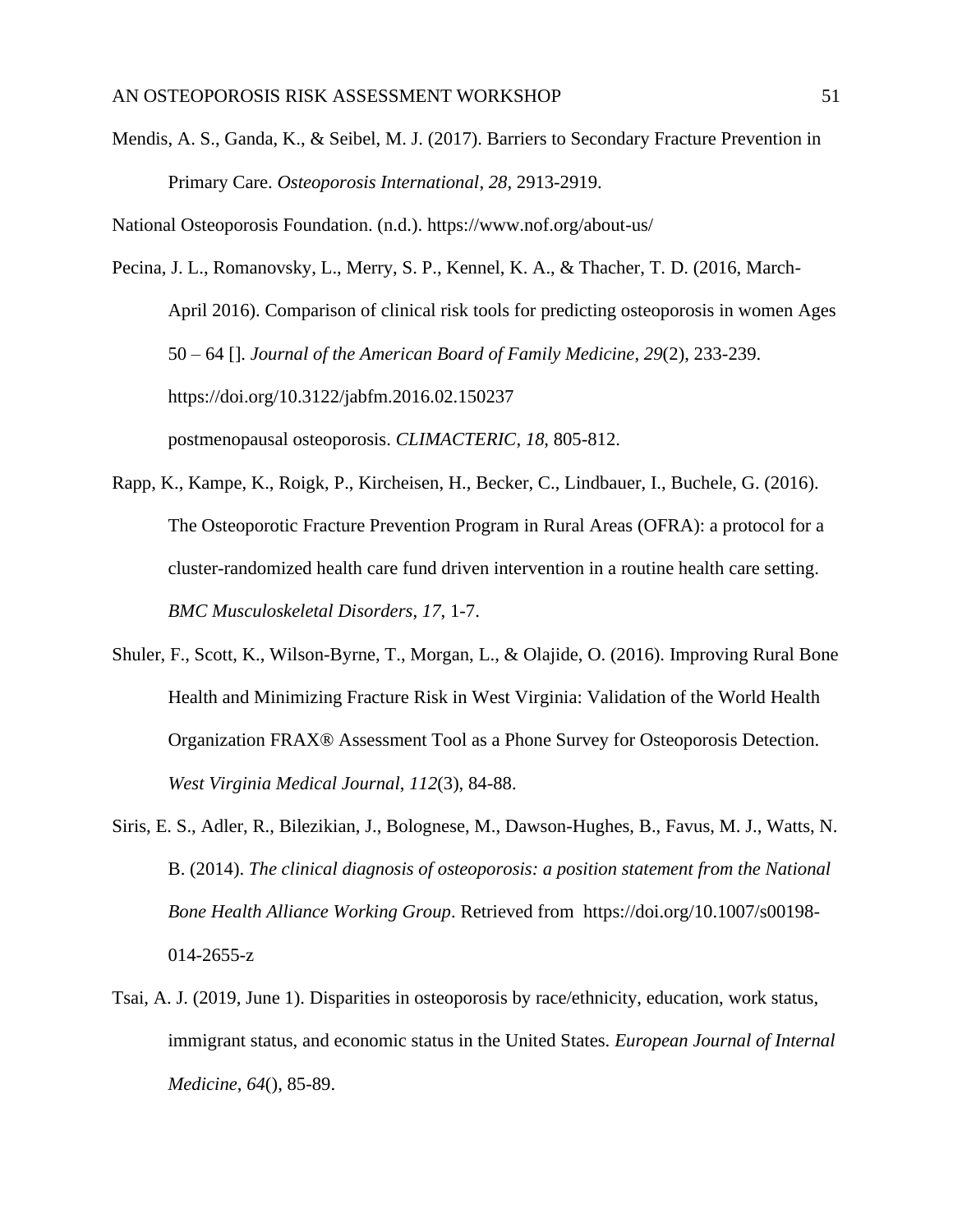United States Preventive Services Task Force. (2018). *Osteoporosis to Prevent Fractures: Screening*. Retrieved from https://www.uspreventiveservicestaskforce.org/Page/Document/UpdateSummaryFinal/ost eoporosis-screening1

University of Washington- Osteo ED. (n.d.). http://depts.washington.edu/osteoed/tools.php

- Upton, D., & Upton, P. (2006, Feb.). Development of an evidence-based practice questionnaire for nurses []. *Journal of Advanced Nursing*, *53*(4), 454-458. Retrieved from http://apntoolkit.mcmaster.ca/index.php?option=com\_content&view=article&id=49:evid ence-based-practice-questionnaire-ebpq&catid=35:data-collection-tools&Itemid=69
- Weng, W., Hess, B., Lynn, L., & Litner, R. (2015). Assessing the Quality of Osteoporosis Care in Practice. *Journal of Internal General Medicine*, *30*(11), 1681-1687.
- World Health Organization-4bonehealth. (n.d.). http://www.4bonehealth.org/education/worldhealth-organization-criteria-diagnosis-osteoporosis/
- Xu, J., Lombardi, G., Jiao, W., & Banfi, G. (2016). Effects of Exercise on Bone Status in Female Subjects, from Young Girls to Postmenopausal Women: An Overview of Systematic Reviews and Meta-Analyses. *Sports Medicine*, *46*, 1165-1182.
- Yoo, F. J., Jun, T. W., & Hawkins, S. A. (2010). The effects of a walking exercise program on fall-related fitness, bone metabolism, and fall related psychological factors in elderly women. *Research in Sports Medicine*, *18*(), 236-250.

https://doi.org/10.1080/15/138627.2010.510098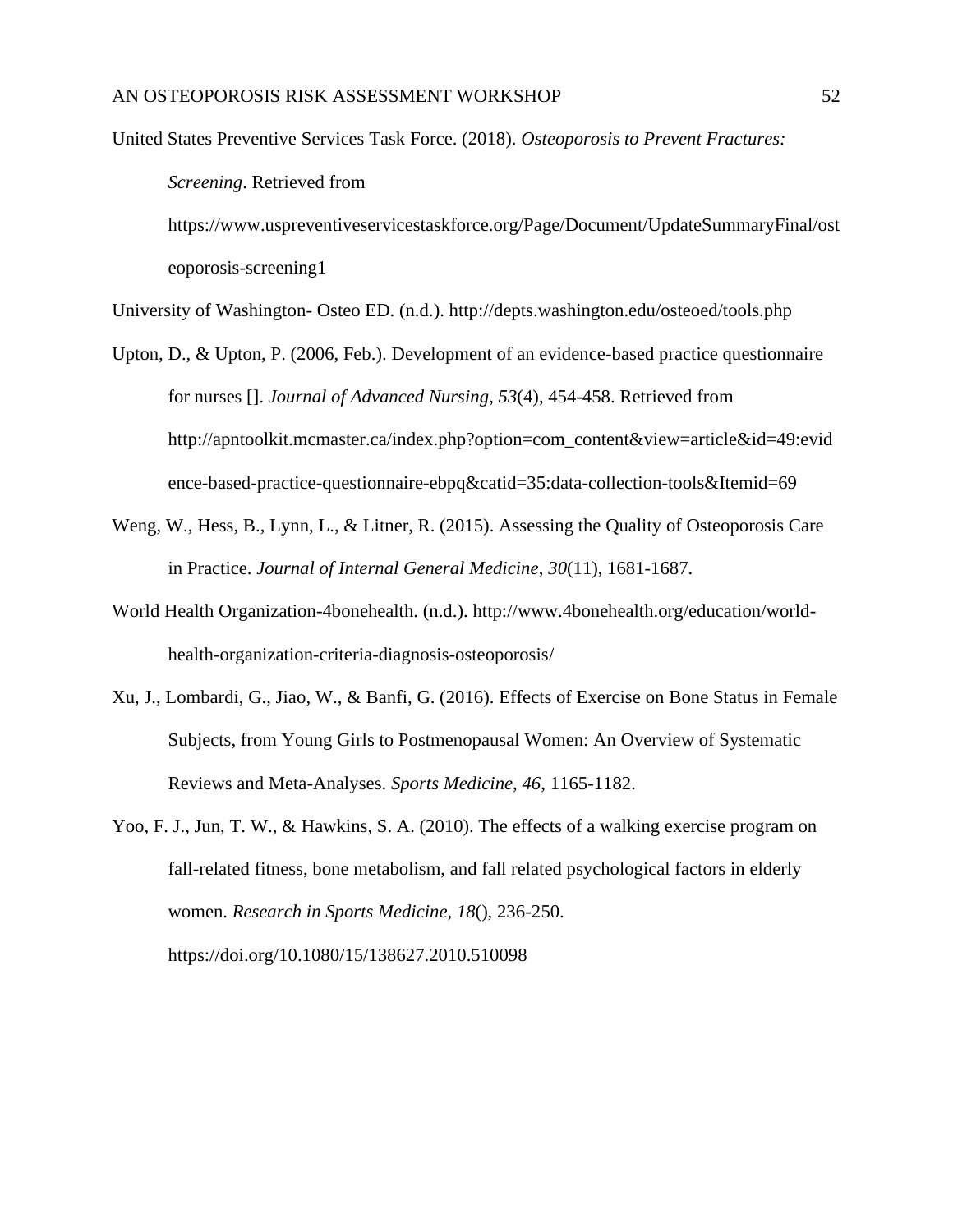<span id="page-53-0"></span>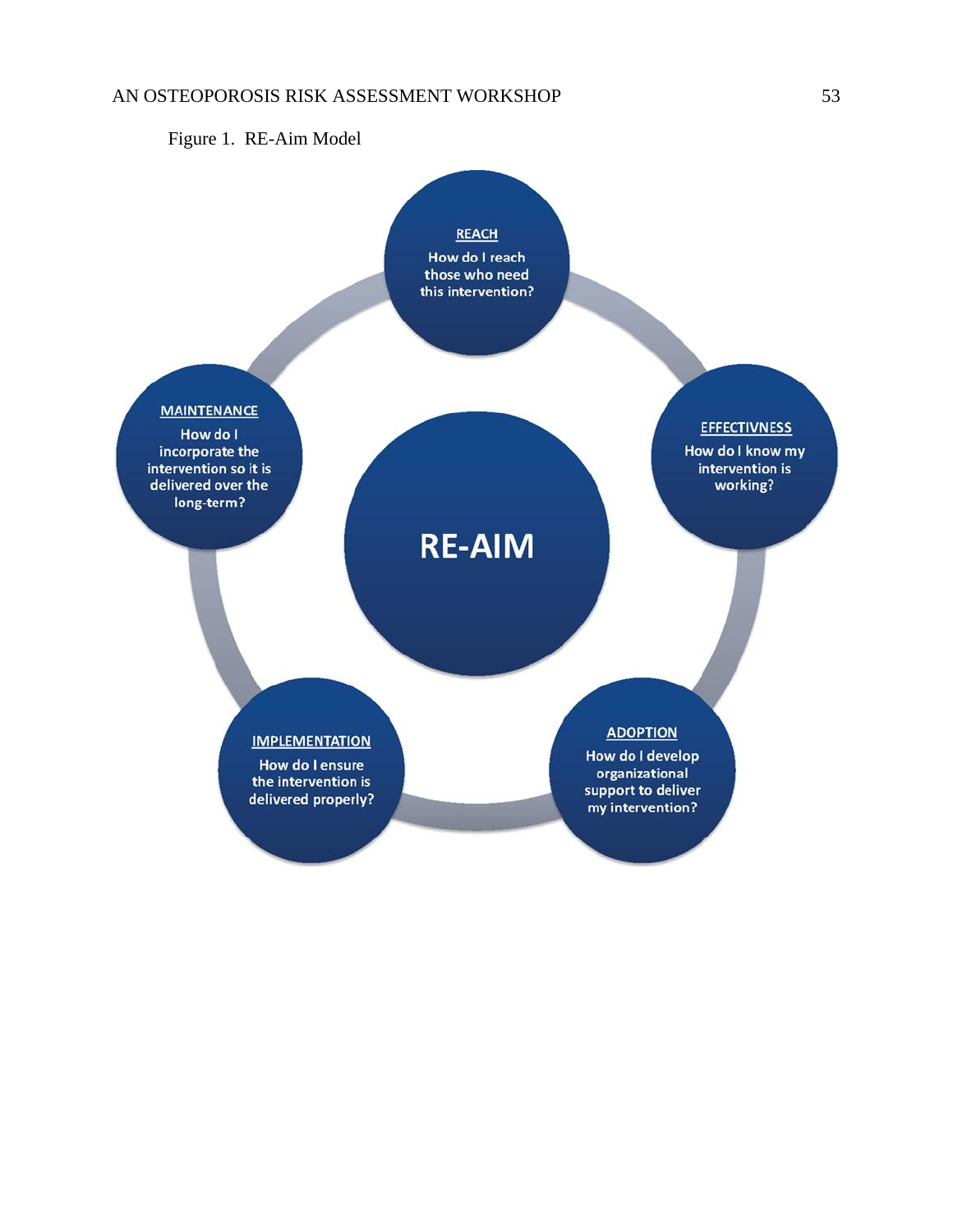# <span id="page-54-0"></span>**Appendix A**

Simple Calculated Osteoporosis Risk Estimation (SCORE)

# **Criteria:**

| A. Race not black:                             | 5 points                                     |
|------------------------------------------------|----------------------------------------------|
| B. Rheumatoid Arthritis:                       | 4 points                                     |
| C. Fracture after age 45 of wrist, hip or rib: | 4 points per fracture                        |
| D. Age over $65$ :                             | Calculate 3 x 1st digit of age (example age) |
|                                                | $70 = 21$ points)                            |
| E. Weight:                                     | Calculate $-1$ x weight in pounds/10         |
|                                                | (example weight of 200 pounds = -20 points)  |
| F. Estrogen therapy never used:                | 1 point                                      |
|                                                |                                              |
|                                                | Total points                                 |

SCORE Total:

| 16-50 Points: High Risk |                            |
|-------------------------|----------------------------|
|                         | 7-15 Points: Moderate Risk |
| 0-6 Points: Low Risk    |                            |

Notes:

Interpretation

- A. Score of 6 or above is associated with [T-Score](https://fpnotebook.com/Rheum/Rad/BnMnrlDnsty.htm) below -2 (osteopenia/low bone mass)
- B. [Osteoporosis](https://fpnotebook.com/Rheum/Bone/Ostprs.htm) testing with [DEXA Scan](https://fpnotebook.com/Rheum/Rad/DlEnrgyXryAbsrptmtry.htm) is recommended if Score of 6 or above
- C. [Test Sensitivity:](https://fpnotebook.com/Prevent/Epi/TstSnstvty.htm) 91%
- D. 40%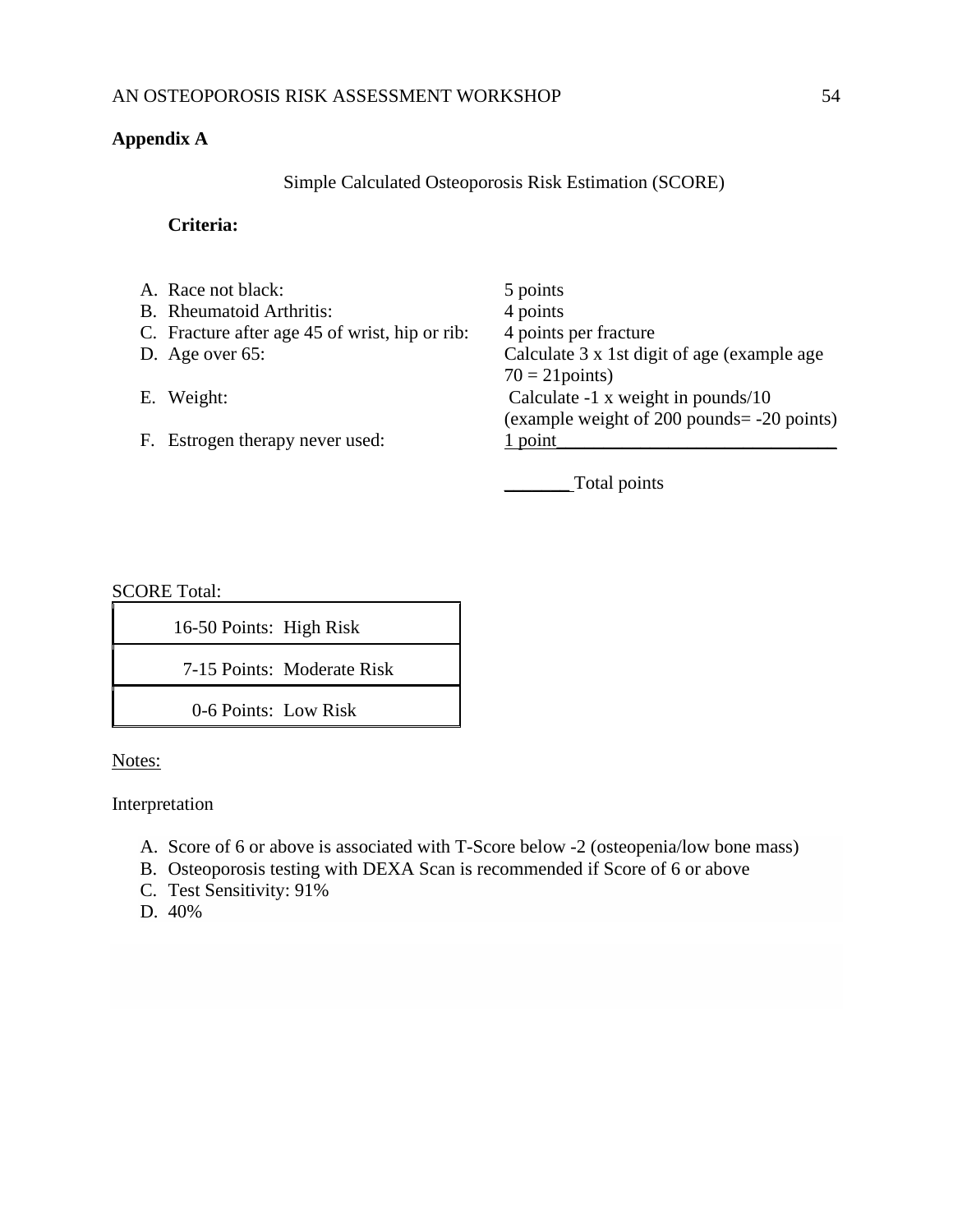# <span id="page-55-0"></span>**Appendix B**

#### INFORMED CONSENT

## *(Osteoporosis Awareness Screening Program)*

I, \_\_\_\_\_\_\_\_\_\_\_\_\_\_\_\_\_\_\_\_\_\_\_\_\_\_\_\_\_\_\_\_\_\_\_\_\_\_\_\_\_\_\_\_\_\_\_\_\_, agree to participate in the research {Osteoporosis Program}, which is being conducted by Linda Gay DNP-S, who can be reached at lindalgay@gmail.com/6780-231-5218. I understand that my participation is voluntary; I can withdraw my consent at any time. If I withdraw my consent, my data will not be used as part of the study and will be destroyed.

The following points have been explained to me:

- 1. The purpose of this study is to identify females (45-64 years of age) who may be at hirisk or higher than normal risk in developing osteoporosis.
- 2. The procedures are as follows: you will be asked to:
	- a. Attend the Osteoporosis Program
	- b. Sign the informed consent
	- c. Become familiar with the SCORE risk assessment tool
	- d. Offer the SCORE risk assessment tool to your female patients (ages 45-64)
	- e. Complete the daily tally forms and place in a locked area
- 3. Your name will not be connected to your data. Therefore, the information gathered will be confidential. Only the Principal Investigator will have access to the master list of ID numbers and data. Your information will be stored in a locked box and/or a password protected computer in the Principal Investigators locked office at home.
- 4. You will be asked to sign two identical consent forms. You must return one form to the investigator before the study begins, and you may keep the other consent form for your records.
- 5. This research project is being conducted because of its potential benefits, either to individuals or to humans in general. The expected benefits of this study include identifying younger women at risk for osteoporosis.
- 6. You are not likely to experience physical, psychological, social, or legal risks beyond those ordinarily encountered in daily life or during the performance of routine examinations or tests by participating in this study.
- 7. Your individual responses will be confidential and will not be released in any individually identifiable form without your prior consent unless required by law.
- 8. The investigator will answer any further questions about the research should you have them now or in the future (see above contact information).
- 9. In addition to the above, further information, including a full explanation of the purpose of this research, will be provided at the completion of the research project on request.
- 10. By signing and returning this form, you are acknowledging that you are 18 years of age or older.

Signature of Investigator Date Date and Signature of Investigator Date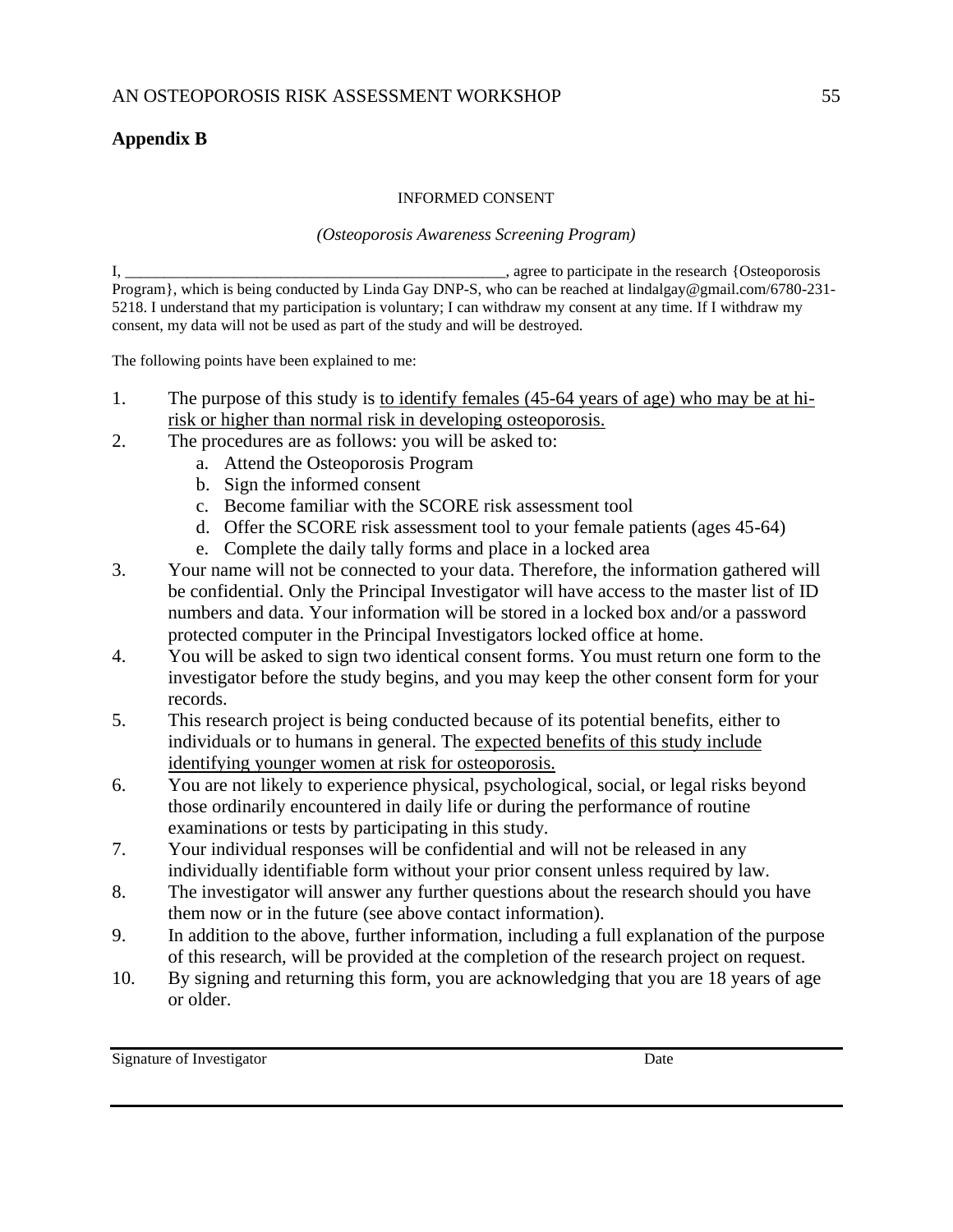Signature of Participant Date

Research at Georgia College involving human participants is carried out under the oversight of the Institutional Review Board. Address questions or problems regarding these activities to the GC IRB Chair, email: *irb@gcsu.edu.*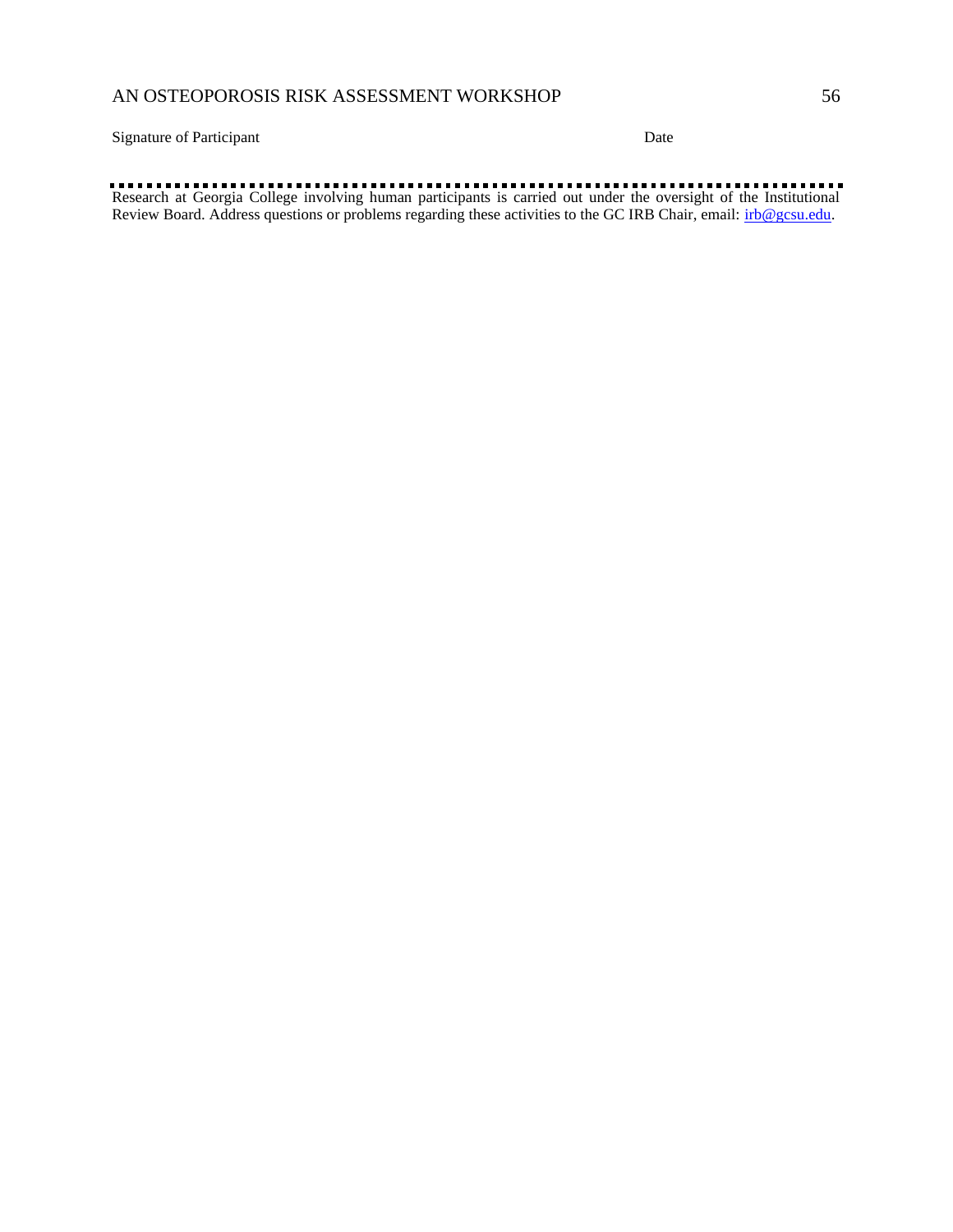# <span id="page-57-0"></span>**Appendix C**

Practice Demographic Characteristic Survey

Participant ID number: *Please answer the following questions (circle your answer).*

1-APRN place of employment:

- a. Primary Care/Internal Medicine
- b. Women's Health
- c. Health dept.
- d. Other (*please describe)* \_\_\_\_\_\_\_\_\_\_\_\_\_\_\_\_\_\_\_\_\_\_\_\_

2-In the past month how often have you used a non-radiologic risk assessment tool to screen for osteoporosis in your pt. population?

- a. 0 times
- b. 1-5 times
- c. 6-10 times
- d.  $>10$  times

3-In the past month how often have you used the SCORE osteoporosis risk assessment tool in your patient population?

> a. 0 times b. 1-5 times c. 6-10 times d.  $> 10$  times

4-In the past month how often have you ordered a DEXA scan to screen for osteoporosis in your patient population?

- a. 0 times
- b. 1-5 times
- c. 6-10 times
- d.  $> 10$  times

5-Your practice setting would be considered:

- a. Urban (urbanized areas of 50,000 or more people or urban clusters of at least 2,500-50,000 people0
- b. Rural (all population, housing, and territory not included within an urban area)

6-Enter number of years of Advanced Nursing Practice:

a. \_\_\_\_\_\_\_\_\_\_\_\_\_\_

7- How many providers are in your practice?

a.  $\qquad \qquad \# \text{ of MD's}$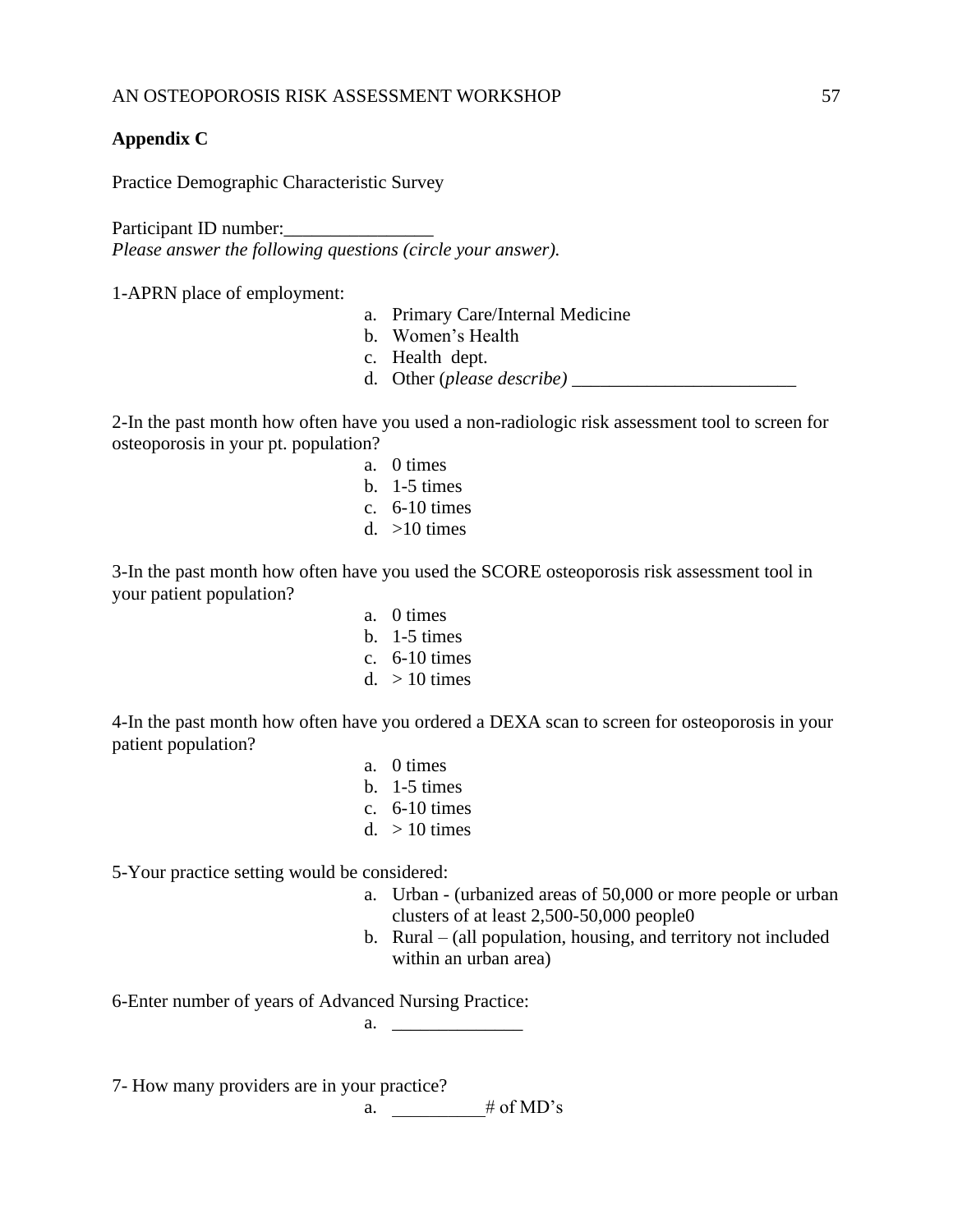b. \_\_\_\_\_\_\_\_\_\_\_\_\_\_# of APRNs c. \_\_\_\_\_\_\_\_\_\_ Other

8. How would you describe your practice setting:

- a. Hospital practice
- b. Private practice
- c. Other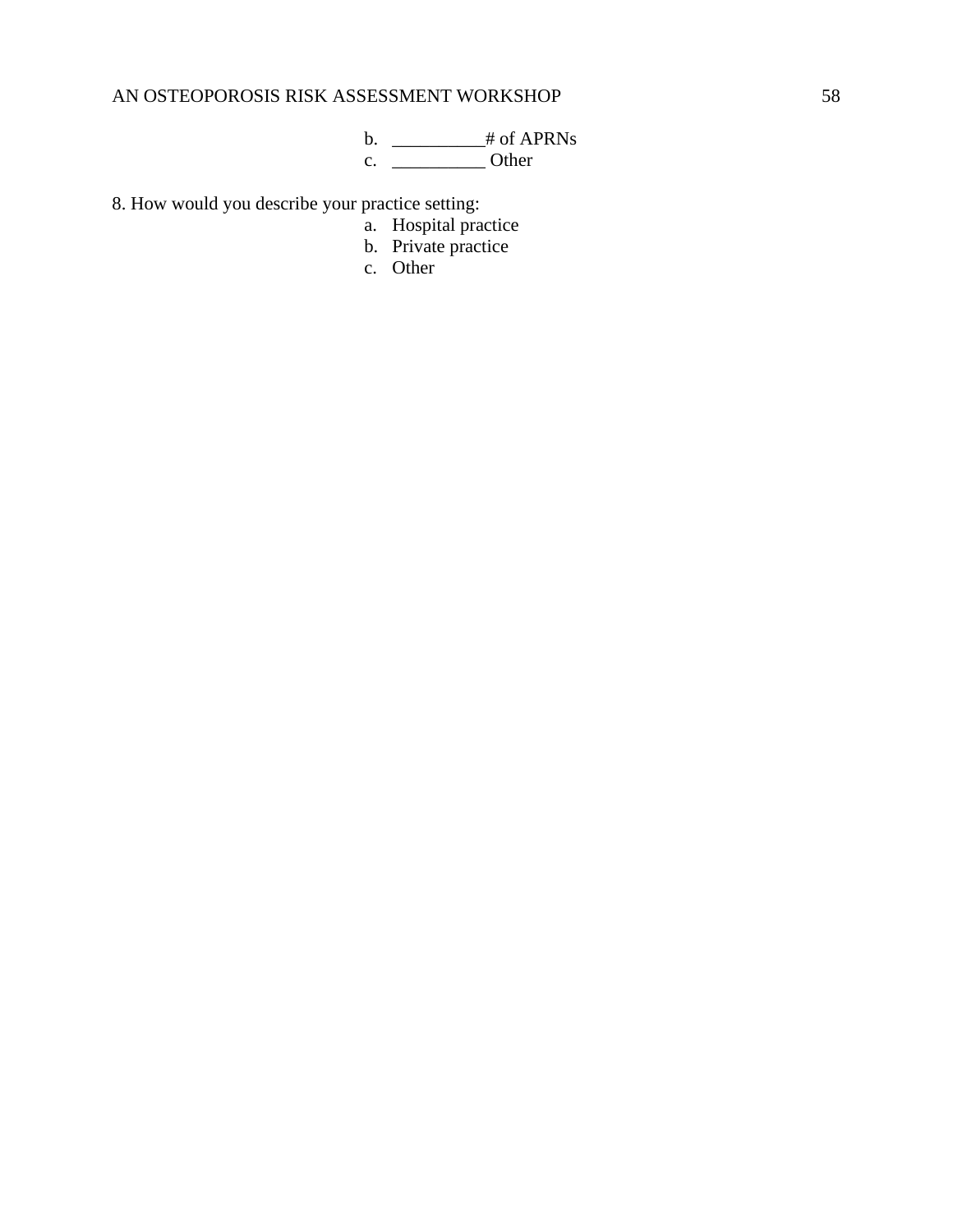# <span id="page-59-0"></span>**Appendix D**

# **Evidence Based Practice Questionnaire (EBPQ).**

This questionnaire is designed to gather information and opinions on the use of evidence based practice amongst health professionals. There are no right or wrong answers for we are interested in *your* opinions and *your* own use of evidence in *your* practice.

# **1. Considering your practice in relation to an individual patient's care over the** *past* **year, how often have you done the following in response to a gap in your knowledge (please √ or X):**

| Formulated a clearly answerable question as the beginning of the process<br>towards filling this gap:                              |    |    |    |    |   |  |    |    |        |                                                                                                           |  |  |  |  |
|------------------------------------------------------------------------------------------------------------------------------------|----|----|----|----|---|--|----|----|--------|-----------------------------------------------------------------------------------------------------------|--|--|--|--|
| <b>Never</b>                                                                                                                       |    |    | п  |    | п |  | п  |    | п      | <b>Frequently</b><br>П                                                                                    |  |  |  |  |
| <b>Never</b>                                                                                                                       | П  | ◘  | □  |    | п |  | ΙI |    | □      | Tracked down the relevant evidence once you have formulated the question:<br><b>Frequently</b><br>□       |  |  |  |  |
| <b>Never</b>                                                                                                                       | □  | п  | п  |    | п |  | п  |    | п      | Critically appraised, against set criteria, any literature you have discovered:<br><b>Frequently</b><br>п |  |  |  |  |
| Integrated the evidence you have found with your expertise:<br><b>Never</b>                                                        | п  | п  | п  |    | п |  | П  |    | п      | <b>Frequently</b><br>◻                                                                                    |  |  |  |  |
| Evaluated the outcomes of your practice:<br><b>Never</b>                                                                           | ΙI | П  |    |    | П |  | □  |    | $\Box$ | □<br><b>Frequently</b>                                                                                    |  |  |  |  |
| Shared this information with colleagues:<br><b>Never</b>                                                                           |    | ΙI |    |    | П |  | □  |    | $\Box$ | □<br><b>Frequently</b>                                                                                    |  |  |  |  |
| 2. Please indicate (by $\sqrt$ or X) where on the scale you would place yourself for each of the<br>following pairs of statements: |    |    |    |    |   |  |    |    |        |                                                                                                           |  |  |  |  |
| My workload is too great for<br>me to keep up to date with<br>all the new evidence                                                 |    |    | ΙI |    |   |  |    |    | ⊔      | New evidence is so<br>important that I make the<br>time in my work schedule                               |  |  |  |  |
| I resent having my clinical<br>practice questioned                                                                                 |    |    |    |    |   |  |    | □  | $\Box$ | I welcome questions on my<br>practice                                                                     |  |  |  |  |
| Evidence based practice is<br>a waste of time                                                                                      |    |    |    |    |   |  |    |    |        | Evidence based practice is<br>fundamental to professional<br>practice                                     |  |  |  |  |
| I stick to tried and trusted<br>methods rather than<br>changing to anything new                                                    |    |    |    | ΙI |   |  |    | ΙI |        | My practice has changed<br>because of evidence I have<br>found                                            |  |  |  |  |
|                                                                                                                                    |    |    |    |    |   |  |    |    |        |                                                                                                           |  |  |  |  |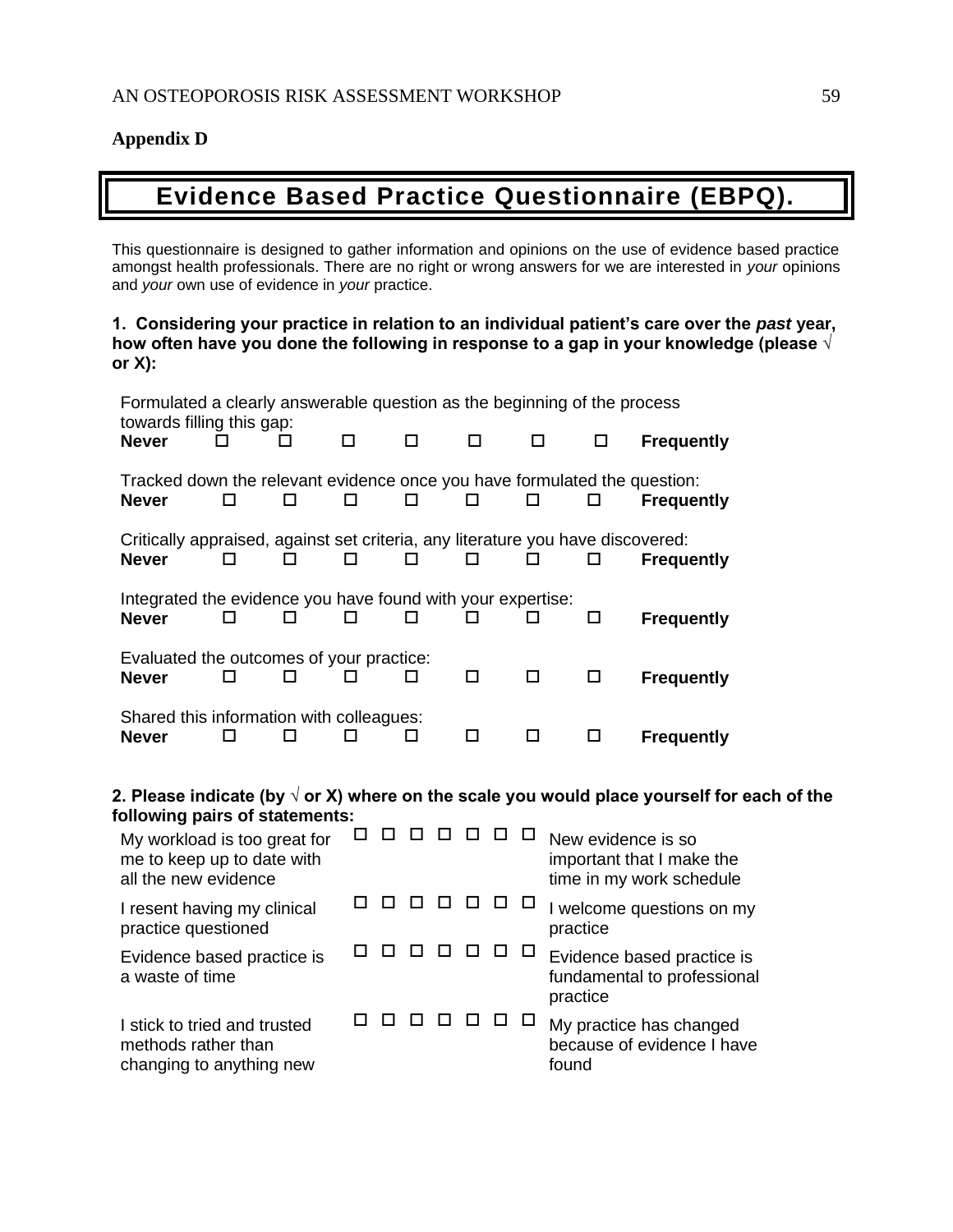| 1                |                |                                  |                                                                                                                           |                |             | <b>Best</b>    |  |  |  |
|------------------|----------------|----------------------------------|---------------------------------------------------------------------------------------------------------------------------|----------------|-------------|----------------|--|--|--|
|                  |                |                                  | Poor                                                                                                                      |                |             |                |  |  |  |
|                  | $\overline{2}$ | 3                                | 4                                                                                                                         | 5              | 6           | 7              |  |  |  |
| 1                | $\overline{2}$ | 3                                | $\overline{\mathcal{A}}$                                                                                                  | 5              | 6           | $\overline{7}$ |  |  |  |
| $\overline{1}$   | $\overline{2}$ | $\overline{3}$                   | $\overline{4}$                                                                                                            | $\overline{5}$ | 6           | $\overline{7}$ |  |  |  |
|                  |                |                                  |                                                                                                                           |                |             | $\overline{7}$ |  |  |  |
| $\mathbf{1}$     | 2              | 3                                | 4                                                                                                                         | 5              | 6           | $\overline{7}$ |  |  |  |
| 1                |                |                                  | $\overline{4}$                                                                                                            |                |             | $\overline{7}$ |  |  |  |
| $\mathbf 1$      | $\overline{2}$ | 3                                | $\overline{\mathbf{4}}$                                                                                                   |                | 6           | $\overline{7}$ |  |  |  |
| $\mathbf{1}$     | $\overline{2}$ |                                  | $\overline{4}$                                                                                                            | 5              | 6           | $\overline{7}$ |  |  |  |
| $\mathbf{1}$     | 2              | 3                                | 4                                                                                                                         | 5              | 6           | $\overline{7}$ |  |  |  |
| $\mathbf{1}$     | $\overline{2}$ | 3                                | $\overline{4}$                                                                                                            | 5              | 6           | $\overline{7}$ |  |  |  |
| $\mathbf{1}$     | 2              | 3                                | 4                                                                                                                         | 5              | 6           | $\overline{7}$ |  |  |  |
| $\mathbf{1}$     | $\overline{2}$ | $\overline{3}$                   | $\overline{4}$                                                                                                            | $\overline{5}$ | 6           | $\overline{7}$ |  |  |  |
| $\mathbf{1}$     | $\overline{2}$ | 3                                | 4                                                                                                                         | 5              | 6           | $\overline{7}$ |  |  |  |
| $\mathbf 1$      | $\overline{2}$ | 3                                | 4                                                                                                                         | 5              | 6           | $\overline{7}$ |  |  |  |
|                  |                |                                  |                                                                                                                           |                |             |                |  |  |  |
|                  |                |                                  |                                                                                                                           |                |             |                |  |  |  |
| Your speciality: |                |                                  |                                                                                                                           |                |             |                |  |  |  |
|                  |                |                                  |                                                                                                                           |                |             |                |  |  |  |
|                  |                |                                  |                                                                                                                           |                |             |                |  |  |  |
|                  | $\overline{1}$ | $\overline{2}$<br>$\overline{2}$ | $\overline{3}$<br>$\overline{3}$<br>3<br>Year qualified:<br>Please circle the most appropriate answer as it concerns you: | $\overline{4}$ | 5<br>5<br>5 | 6<br>6         |  |  |  |

Your age range: 20-29 30-39 40-49 50-59 60-69

# **3. On a scale of 1 to 7 (with 7 being the best) how would you rate your:**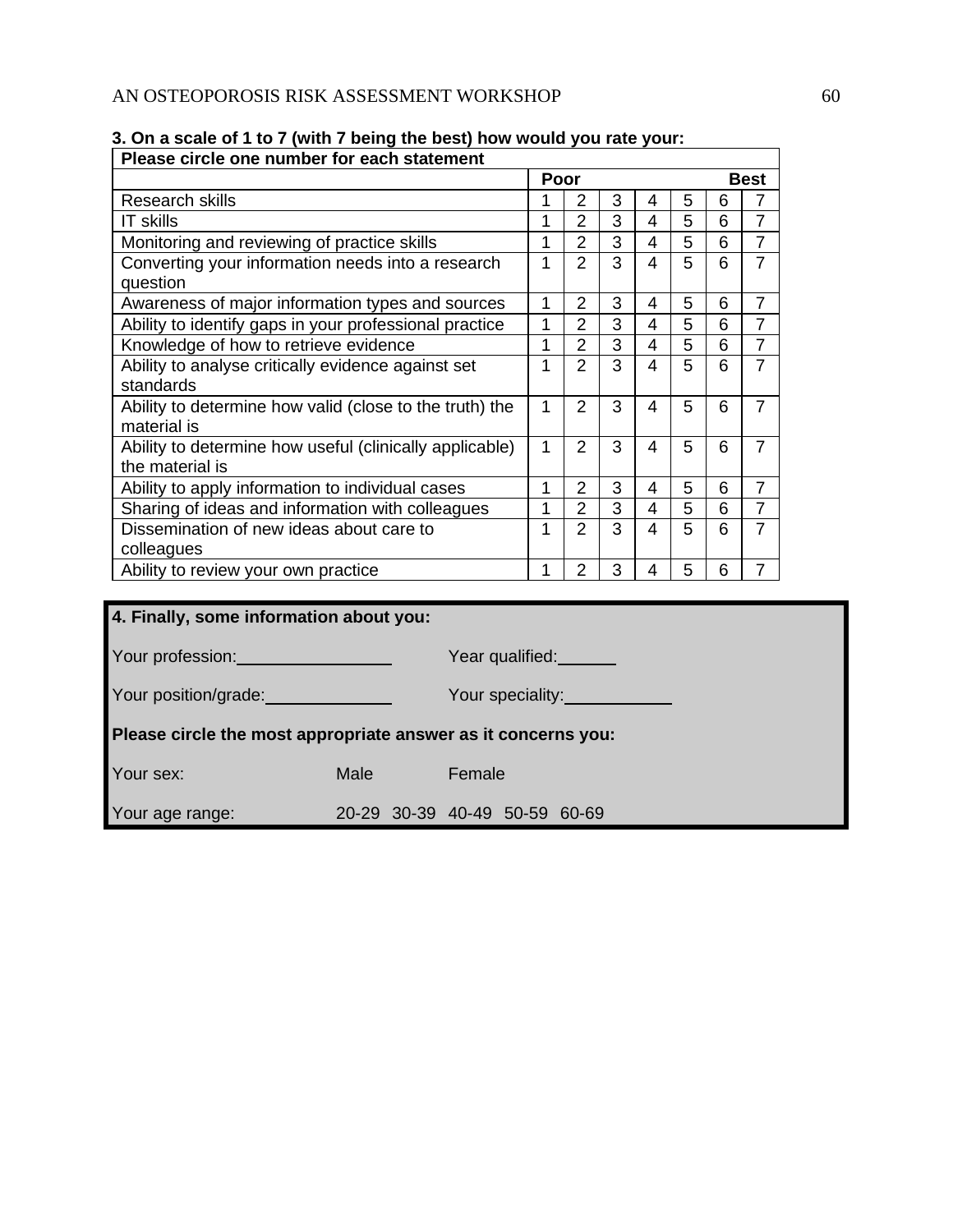# <span id="page-61-0"></span>**Appendix E**

# **AANP CE Activity Evaluation**

**Activity Title:** Identifying Females at Risk for Osteoporosis and Low Bone Mass Using a Non-Radiologic Screening Tool (SCORE)

**Activity ID #** 5396033609 **Date:** September 4th, 2019 **Location:** Sterling Estates of West Cobb

| Circle the number that best fits your evaluation of this activity:                                                                                                                               |                                  |                |                                  |                                  |
|--------------------------------------------------------------------------------------------------------------------------------------------------------------------------------------------------|----------------------------------|----------------|----------------------------------|----------------------------------|
| $3 = \text{agree}$<br>2=somewhat disagree<br>$4$ =strongly agree                                                                                                                                 |                                  |                | 1=strongly disagree              |                                  |
| 1. As a result of my participation in this activity, I am better able to:<br>a. Learn the devastating impact of osteoporosis on females<br>b. Identify younger females at risk for low bone mass | $\overline{4}$<br>$\overline{4}$ | 3<br>3         | $\overline{2}$<br>$\overline{2}$ | $\blacksquare$<br>$\blacksquare$ |
| c. Utilize non-radiologic screening tools to help screen female patients 4                                                                                                                       |                                  | 3 <sup>7</sup> | 2                                | $\blacksquare$                   |
| 2. The following speaker demonstrated experiential knowledge of the topic.<br>a. Linda Gay                                                                                                       | $\overline{4}$                   | $3 \quad 2$    |                                  | $\overline{1}$                   |
| 3. The content provided a fair and balanced coverage of the topic.                                                                                                                               | $\overline{4}$                   | $3 \quad 2$    |                                  | $\blacksquare$                   |
| 4. The content was free of commercial bias.                                                                                                                                                      | $\overline{4}$                   | $3 \quad 2$    |                                  | $\blacksquare$                   |
| 5. Would like to receive more CE opportunities for NP's through UAPRN                                                                                                                            | 4                                | 3              | 2                                |                                  |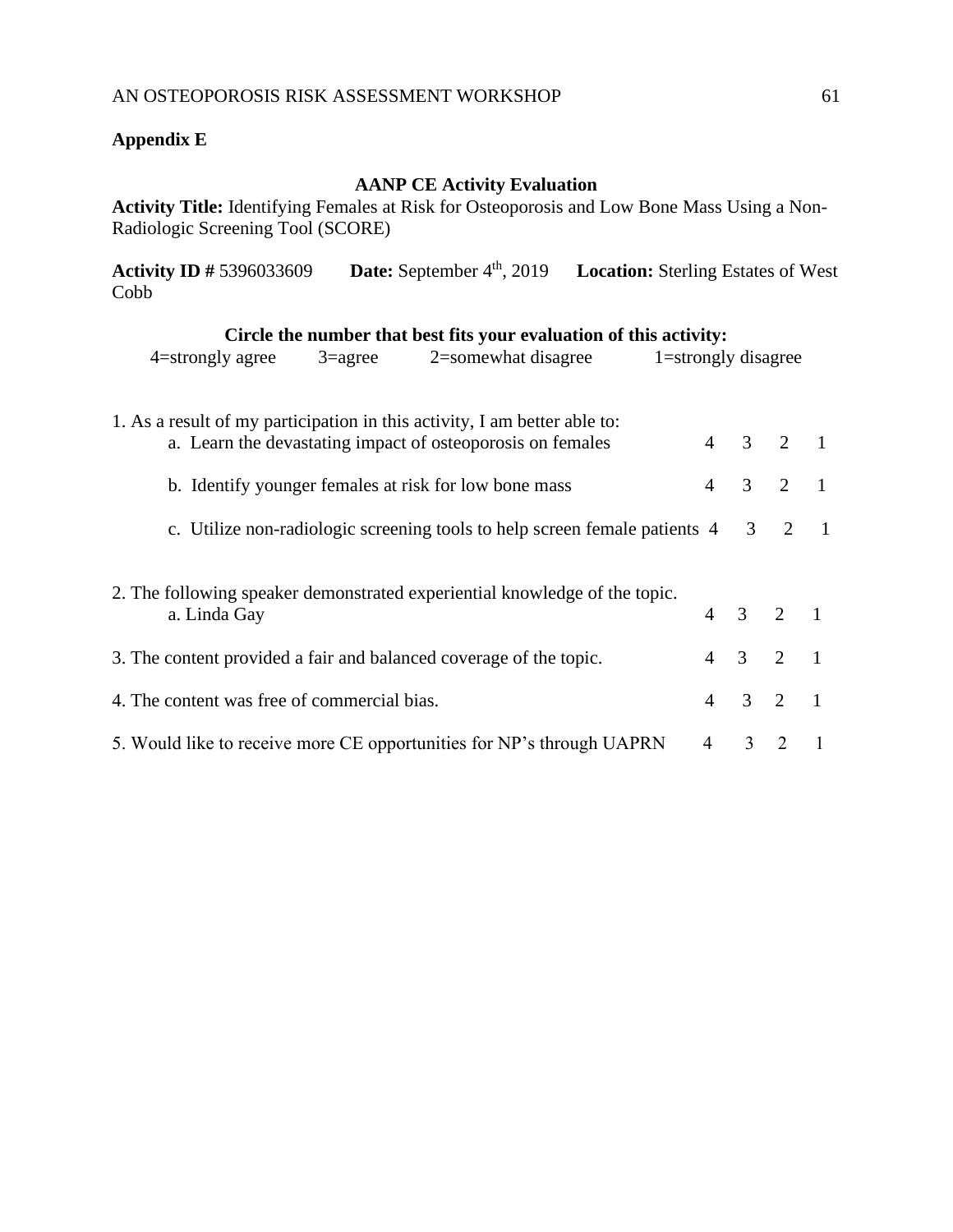# <span id="page-62-0"></span>**Appendix F**

Post Project Implementation Survey (PPIS)

ID Number\_\_\_\_\_\_\_\_\_\_\_\_\_\_\_\_ *Please answer the following questions.*

1-Was the SCORE tool implemented into your practice setting after attending the evidenced -based osteoporosis workshop?

\_\_\_\_Yes

\_\_\_\_ No (if no please proceed to question #2)

2-If you did not implement the SCORE tool into your practice setting what barriers prevented you from doing so: *(you may select more than one)*

- $\frac{1}{2}$  Time constraints
- \_\_\_\_ Practice policies
- \_\_\_\_ Alternative screening tools
- \_\_\_\_ Lack of evidence
- \_\_\_\_ Lack of support from MD's
- Lack of support from APRN's
- \_\_\_\_ Other *(Please answer below)*

Other: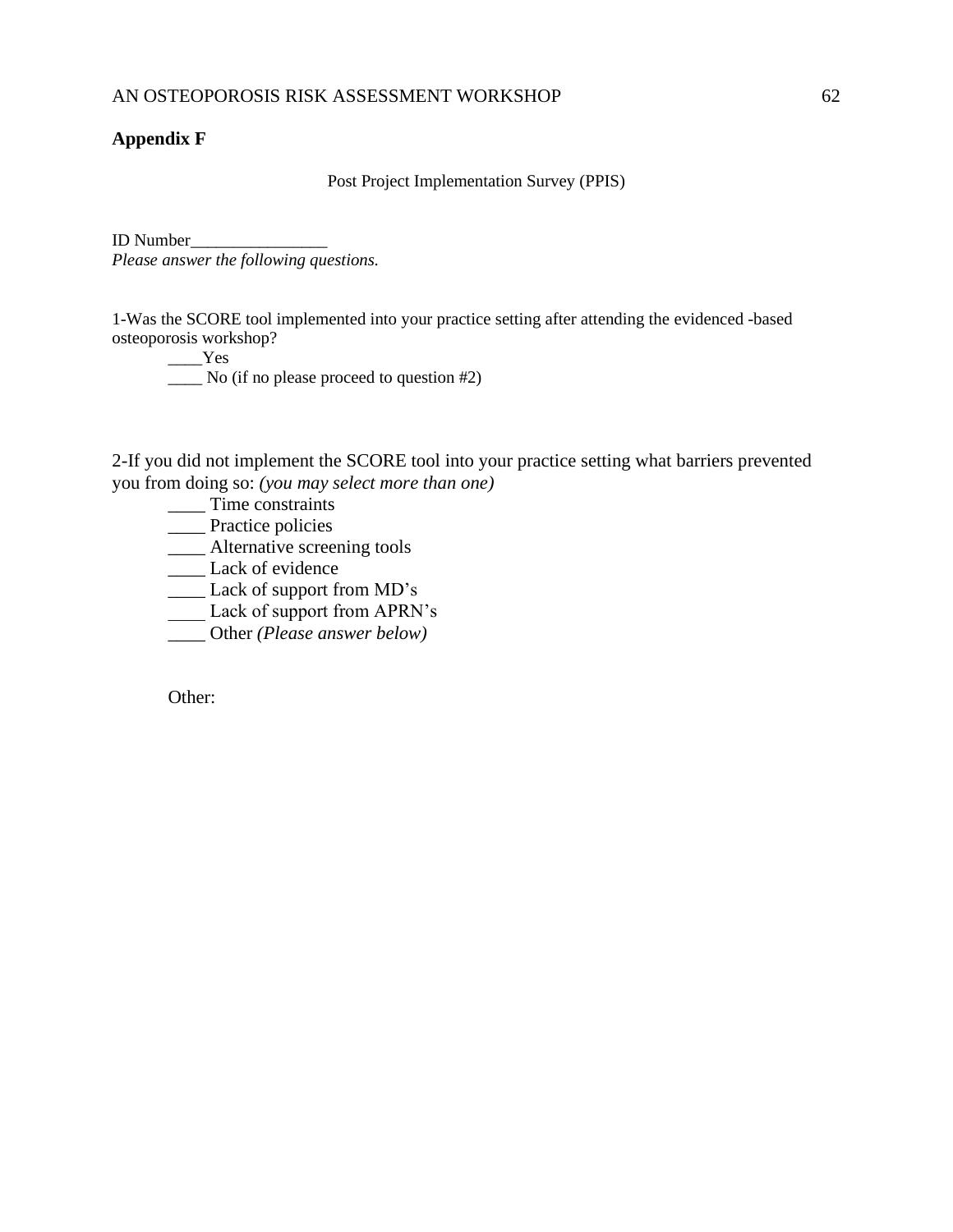# <span id="page-63-0"></span>**Appendix G**

# Project Timeline

| <b>Action</b>                                                    | 2019  |                                           |                         |      |      |        |           |         |          |          | 2020    |          |       |       |     |  |  |
|------------------------------------------------------------------|-------|-------------------------------------------|-------------------------|------|------|--------|-----------|---------|----------|----------|---------|----------|-------|-------|-----|--|--|
|                                                                  | March | $\begin{tabular}{c} A pril \end{tabular}$ | $\overline{\text{May}}$ | June | July | August | September | October | November | December | January | February | March | April | May |  |  |
| <b>EBP II N3300</b>                                              |       |                                           |                         |      |      |        |           |         |          |          |         |          |       |       |     |  |  |
| Literature review                                                |       |                                           |                         |      |      |        |           |         |          |          |         |          |       |       |     |  |  |
| Project Chair<br>appointment                                     |       |                                           |                         |      |      |        |           |         |          |          |         |          |       |       |     |  |  |
| Project committee<br>selection                                   |       |                                           |                         |      |      |        |           |         |          |          |         |          |       |       |     |  |  |
| Approval for project<br>development                              |       |                                           |                         |      |      |        |           |         |          |          |         |          |       |       |     |  |  |
| EBP III N9300                                                    |       |                                           |                         |      |      |        |           |         |          |          |         |          |       |       |     |  |  |
| Study participant named                                          |       |                                           |                         |      |      |        |           |         |          |          |         |          |       |       |     |  |  |
| Proposal approved                                                |       |                                           |                         |      |      |        |           |         |          |          |         |          |       |       |     |  |  |
| Tools identified and<br>created                                  |       |                                           |                         |      |      |        |           |         |          |          |         |          |       |       |     |  |  |
| <b>Translational and</b><br><b>Clinical Research N930</b>        |       |                                           |                         |      |      |        |           |         |          |          |         |          |       |       |     |  |  |
| Osteoporosis invite                                              |       |                                           |                         |      |      |        |           |         |          |          |         |          |       |       |     |  |  |
| Workshop presentation                                            |       |                                           |                         |      |      |        |           |         |          |          |         |          |       |       |     |  |  |
| Implementation of<br><b>SCORE</b> tool                           |       |                                           |                         |      |      |        |           |         |          |          |         |          |       |       |     |  |  |
| Gather Data                                                      |       |                                           |                         |      |      |        |           |         |          |          |         |          |       |       |     |  |  |
| <b>Translational and</b>                                         |       |                                           |                         |      |      |        |           |         |          |          |         |          |       |       |     |  |  |
| <b>Clinical Research II</b><br>Evaluate project<br>effectiveness |       |                                           |                         |      |      |        |           |         |          |          |         |          |       |       |     |  |  |
| Complete written<br>proposal/.report                             |       |                                           |                         |      |      |        |           |         |          |          |         |          |       |       |     |  |  |
| Project final defense                                            |       |                                           |                         |      |      |        |           |         |          |          |         |          |       |       |     |  |  |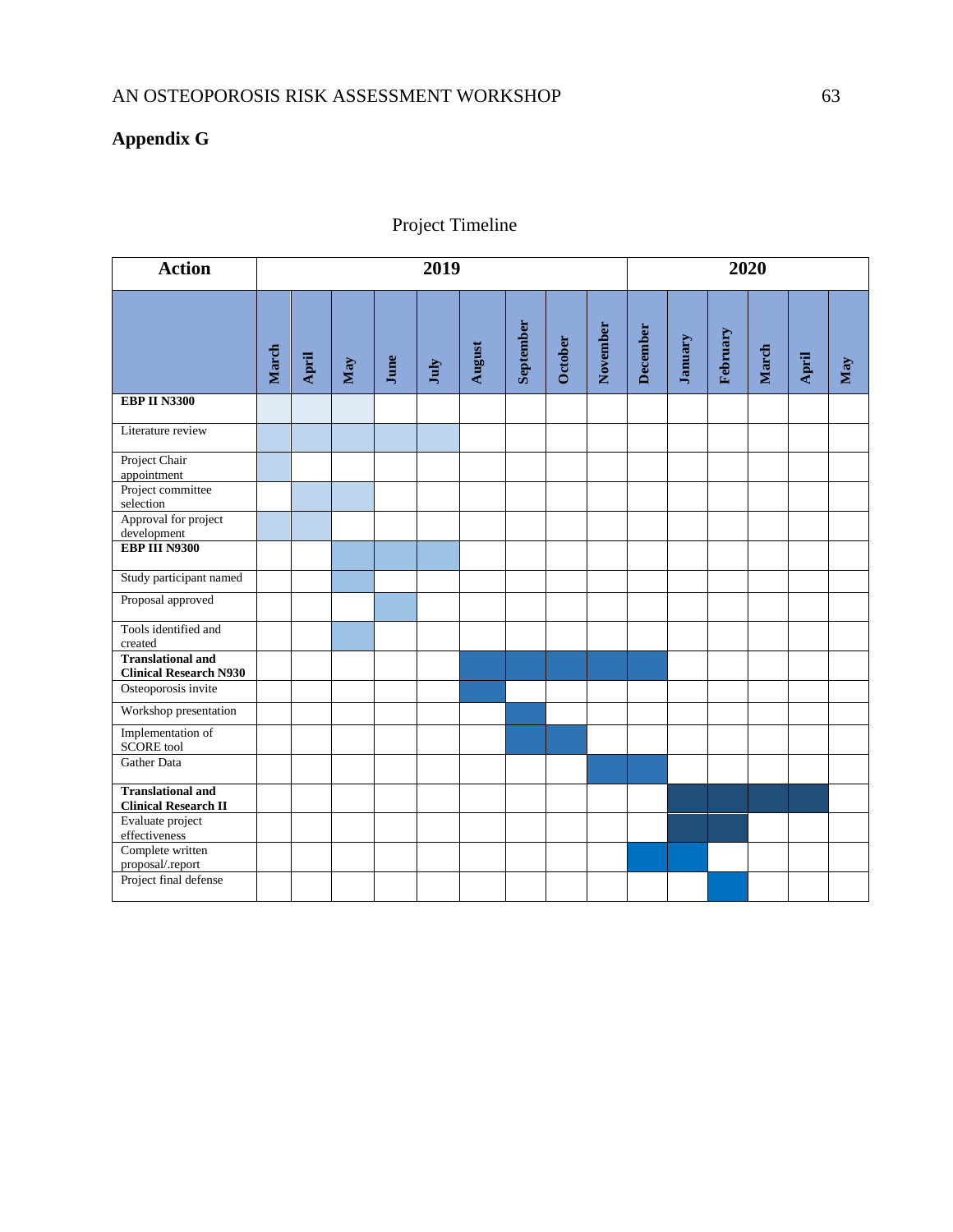# <span id="page-64-0"></span>**Appendix H**



The Voice of the Nurse Practitioner

Appendix G

August 14, 2019

Linda Gay 147 Threechop Drive Marietta, GA. 30064

Dear Linda,

The continuing education activity "*Educational workshop: Identifying Females at Risk for Low Bone Mass Using a Non-Radio-logic Screening Tool (SCORE)*", sponsored by Linda Gay, is approved for continuing education by the American Association of Nurse Practitioners. Activity ID number 19073804 has been assigned to this application. All sessions are approved as submitted. This activity has been approved for 1 year (through August 31, 2020), provided no changes are made.

This activity may be repeated 1 additional time within the approval year with appropriate notification per the AANP Accreditation policy.

Use the following statement in your literature to indicate the maximum credit one person can obtain upon completion of this activity: "This activity is approved for 1.5 contact hour(s) of continuing education by the American Association of Nurse Practitioners. Activity ID 19073804. This activity was planned in accordance with AANP Accreditation Standards and Policies."

This approval is for the continuing education activity listed in the original application. With this approval, ALL changes to this program must be reported to the AANP for review as soon as they are identified. This includes, but is not limited to:

- session drops/additions
- speaker changes
- objective changes
- date and /or venue changes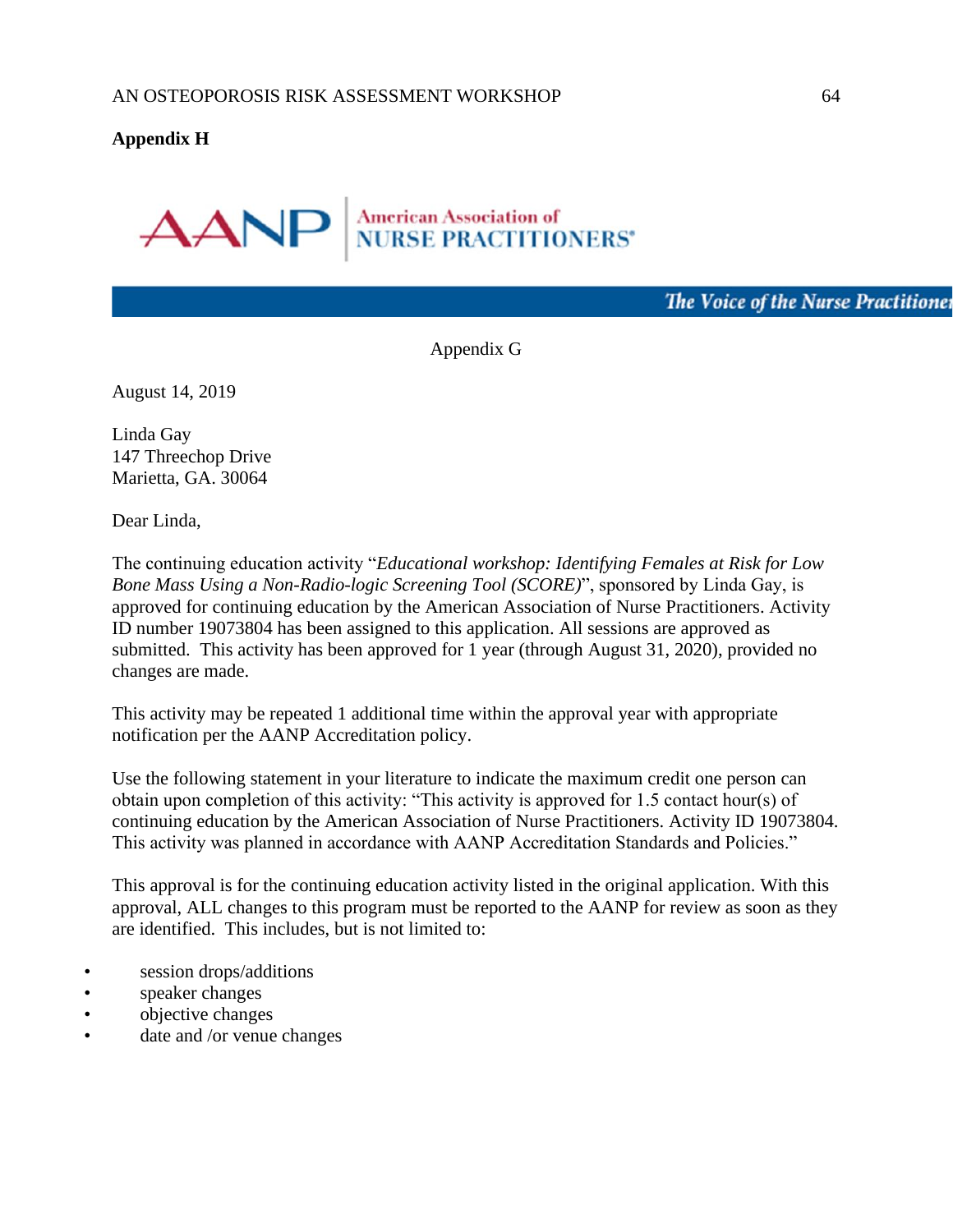Any changes to content or speakers that are not reviewed by the AANP are not approved for credit.

Refer to this activity's ID number with all communication pertaining to this application including the required post-activity reports. Attendance sheets and evaluation summaries are due to AANP one month after the activity's initial presentation (no later than October 4, 2019). Please find important information and instructions attached regarding mandatory post-activity reporting.

Best Regards, AANP Accreditation